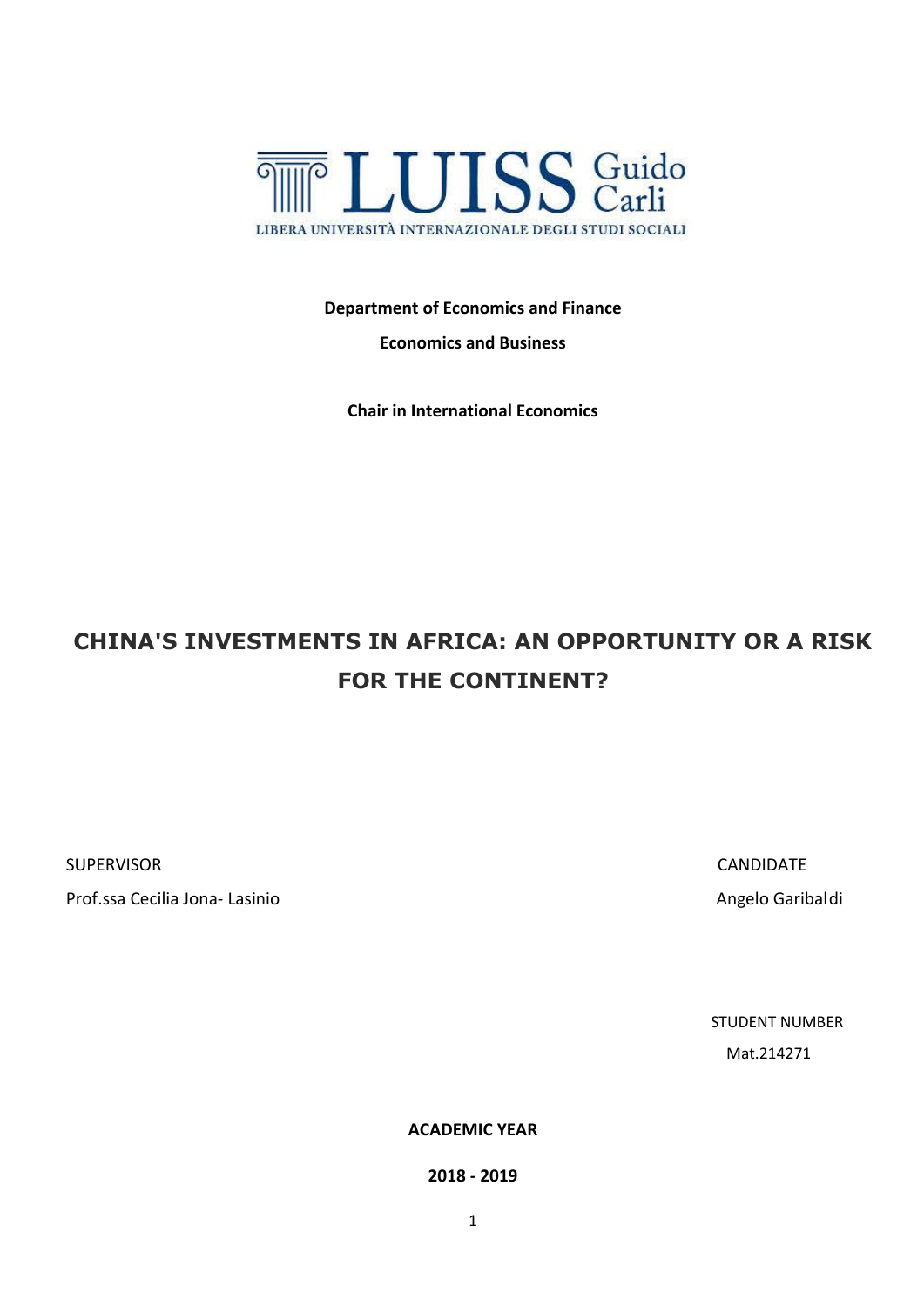This page was left intentionally blank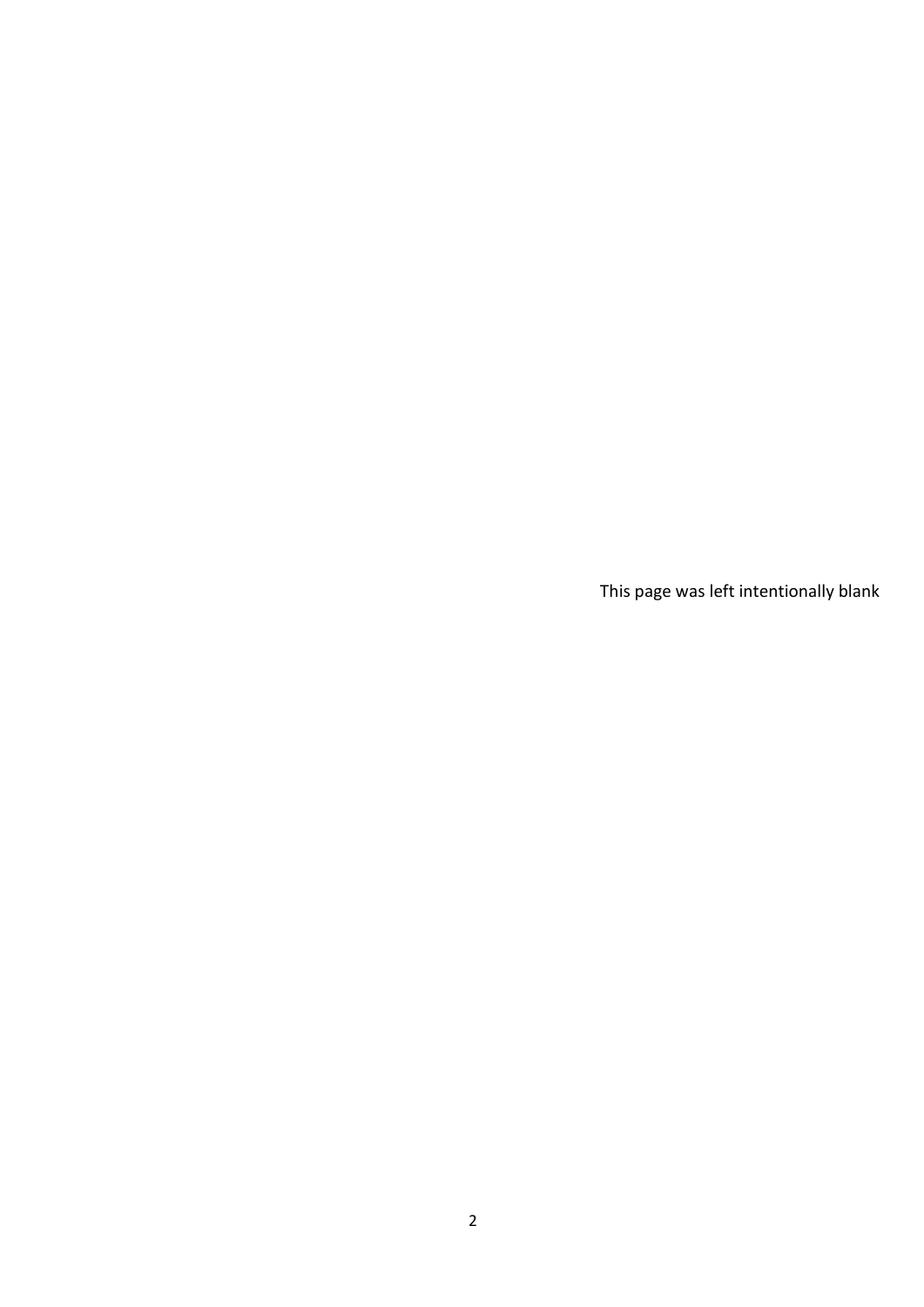# **TABLE OF CONTENTS**

# **Chapter 1: The African Economic performance from the 20th century to our days**

### **Chapter 2: The Chinese economic penetration in Africa**

# **Chapter 3: Who benefits from this relationship: Africa or China?**................................. 37

| Sitography |  |
|------------|--|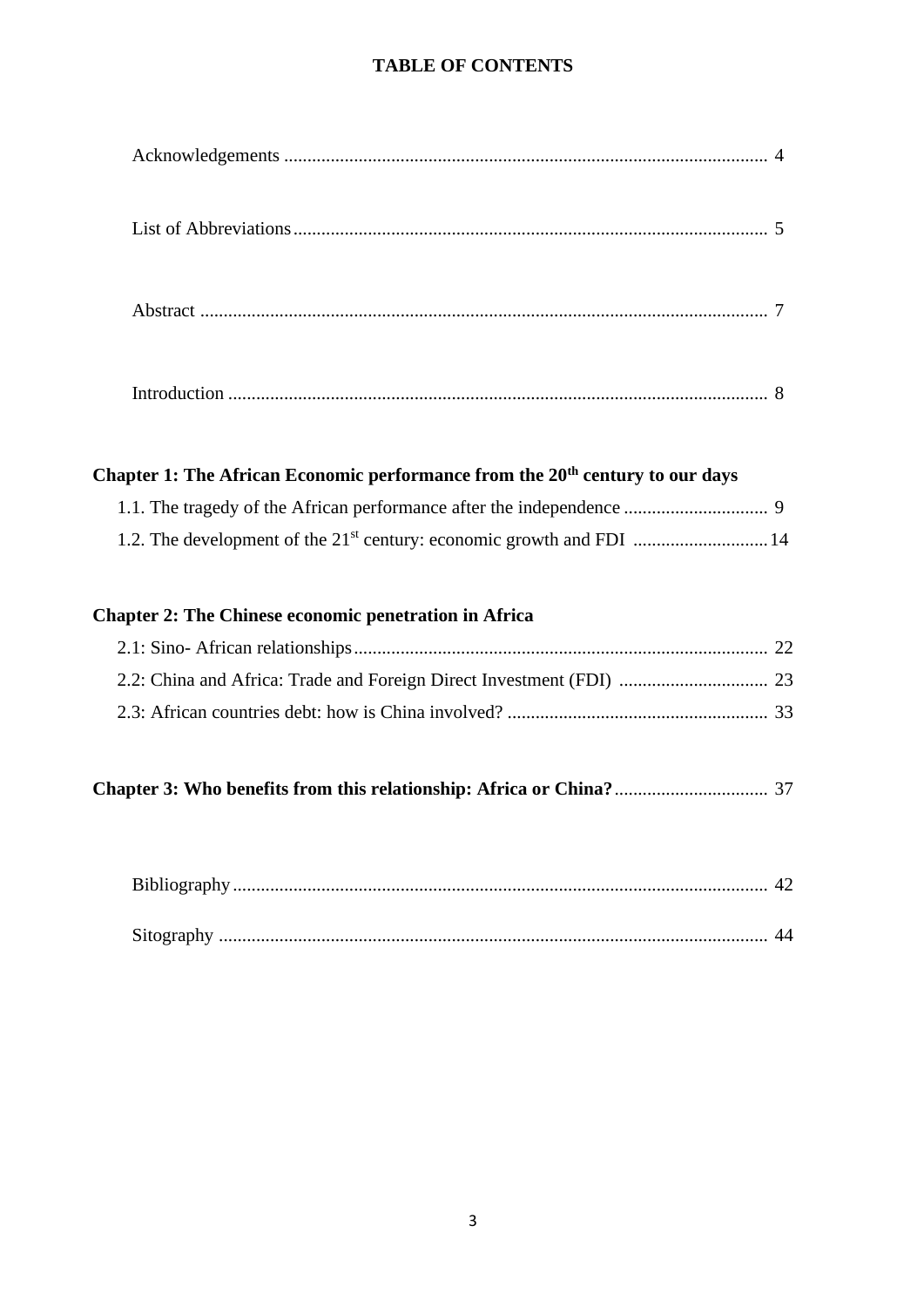#### **ACKNOWLEDGMENTS**

Firstly I would like to thank my parents, that during this difficult track have never lost faith in me and gave me the opportunity to follow this important degree, always believing that I could do it , even when it seemed like it was not for me. I feel that I learned a lot from my mistakes, and I will try to my best abilities to not disappoint you no more.

Thank you to my brothers, and to my entire family.

A general thank you to all my friends, the ones who have been with me for a lifetime, and the more recent ones, the ones who helped me, and cared about me.

A final thank you goes to Professor Jona Lasinio for her patience and for her advices.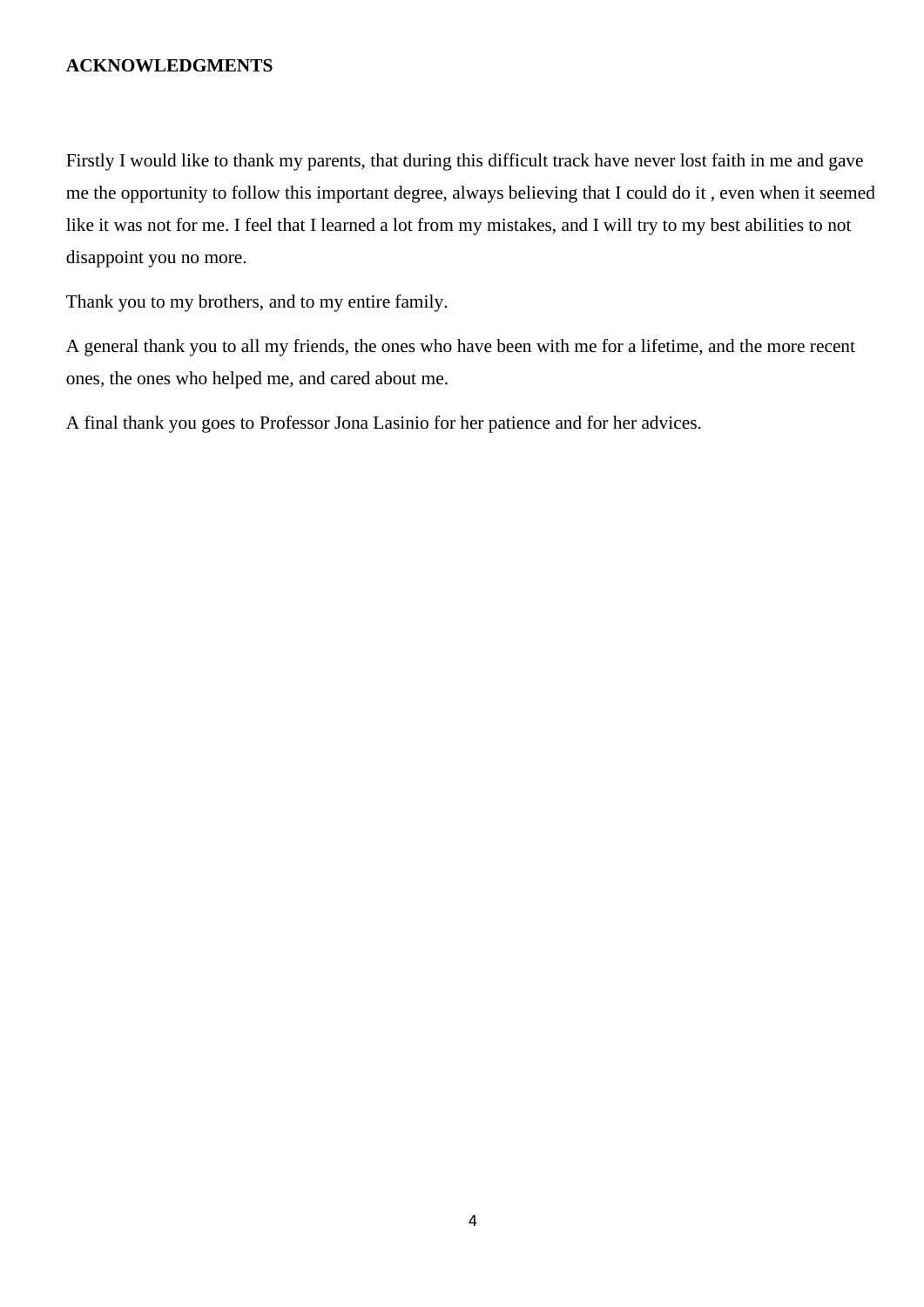#### **LIST OF ACRONYMS**

- ADB = African Development Bank
- AEC = African Economic Community
- AFCFTA = African Continental Free Trade Agreement
- AGOA = African Growth and Opportunity Act
- $AU =$  African Union
- AMU = African Monetary Union
- BRI = Belt and Road Initiative
- CARI = China Africa Research Initiative
- COMESA = Common Market for Eastern and Southern Africa
- DRC = Democratic Republic of Congo
- EAC = East African Community
- EU = European Union
- FDI = Foreign Direct Investment
- FOCAC = Forum on China-Africa Cooperation
- GDP = Gross Domestic Product
- GDPH = Gross Domestic Product per Inhabitant
- HIPC = Heavily Indebted Poor Countries
- IMF = International Monetary Fund
- NGO = Non- government organizations
- ODA = Official Development Assistance
- OECD = Organization for Economic Cooperation and Development
- PRC = People Republic of China
- $SA = South Africa$
- SOE = State owned enterprise
- SSA = Sub Saharan Africa
- TFTA = Tripartite Free Trade Area
- UN = United Nations
- UNCTAD = United Nations Conference on Trade and Development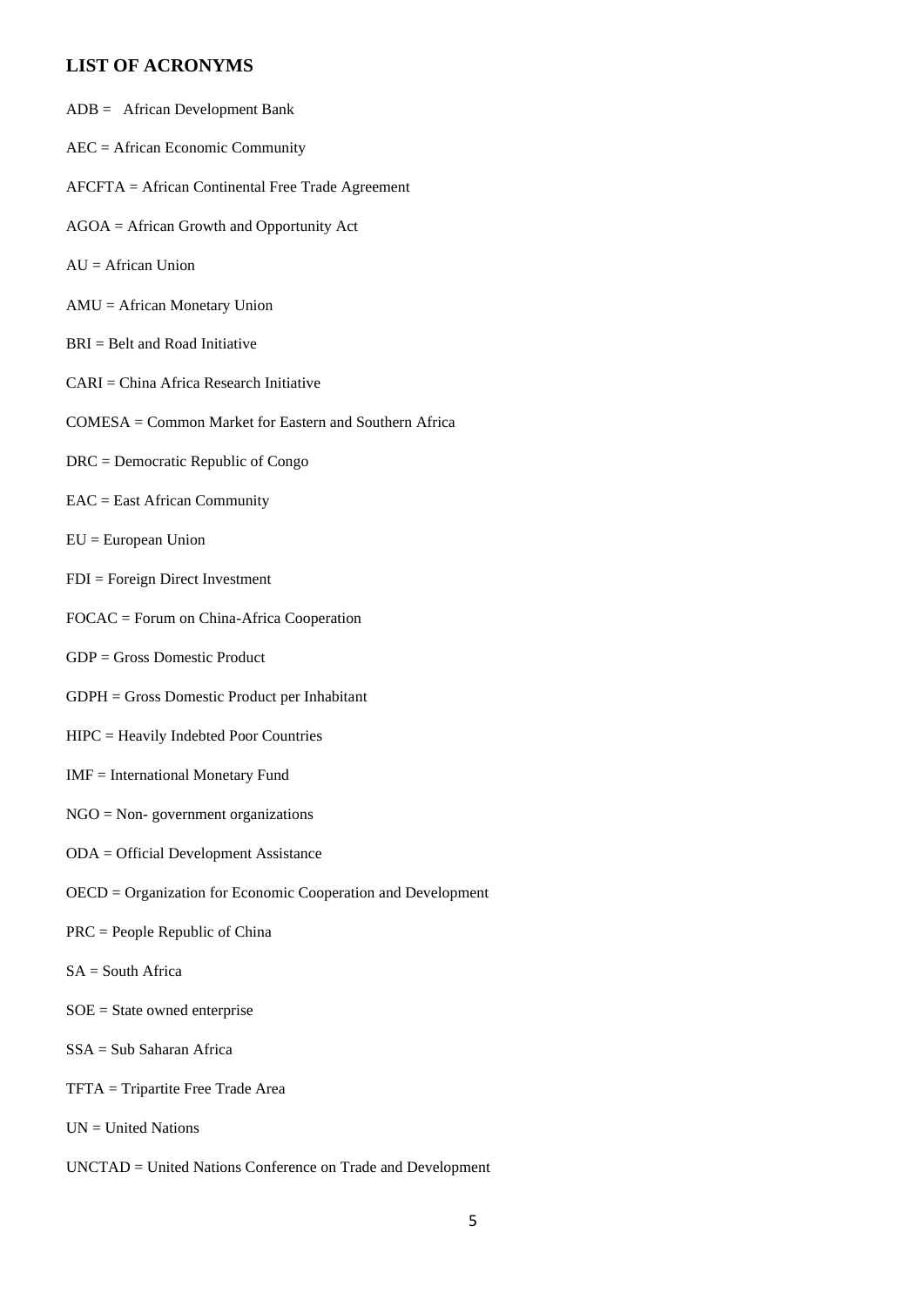#### US/USA = United States of America

UNECA = United Nations Economic Commission for Africa

WTO = World Trade Organization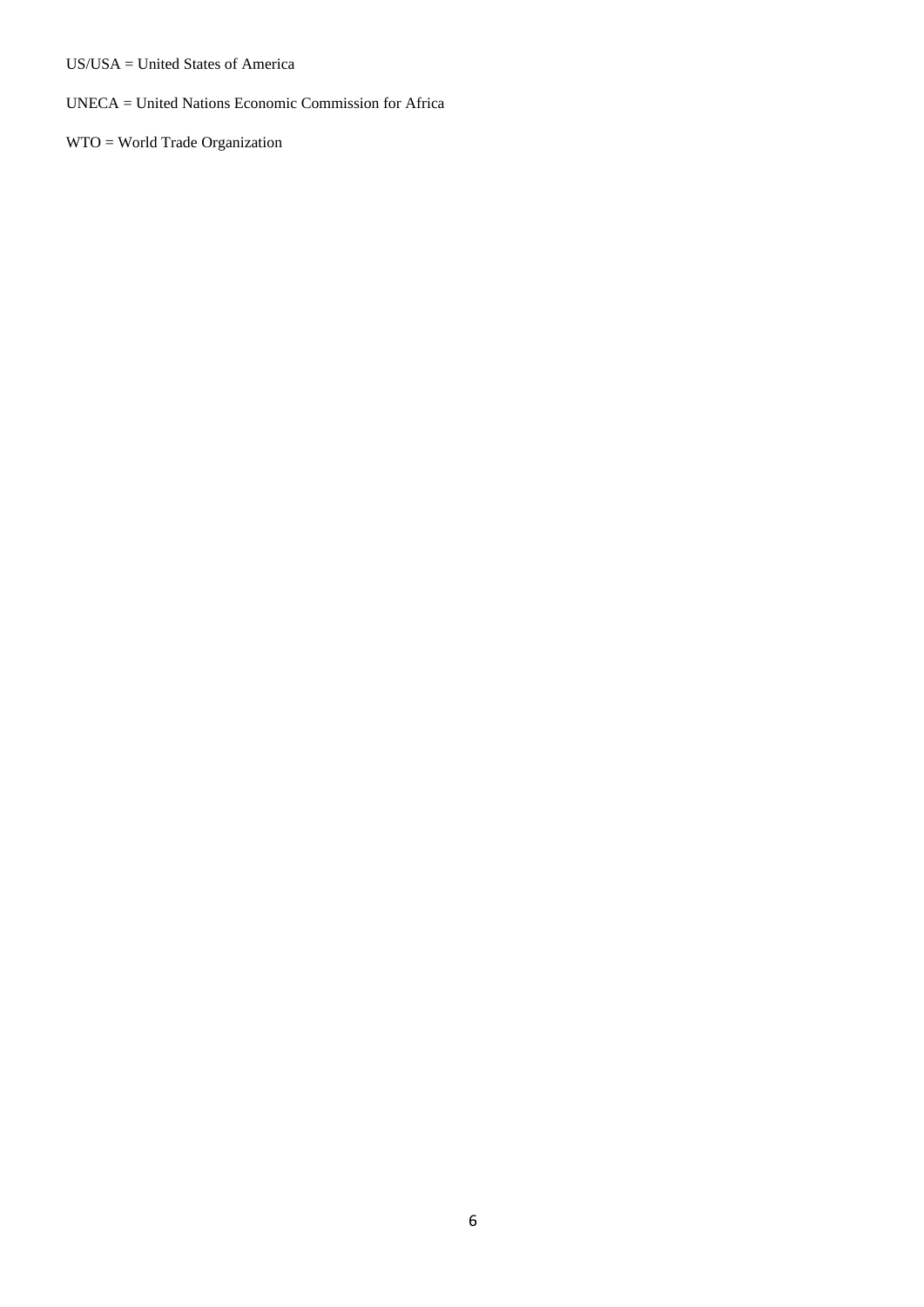#### **ABSTRACT**

This paper intends to analyze the commercial and trade relations between China and African countries since the 1980s until the recent years.

During the last decade, two are the phenomena that have caught the attention of the economists and more in general of international observers : i) the slow but constant growth of the economic performance of many African countries and ii) the increase of Chinese long-term investments in Africa, as confirmed during the latest Forum on China-Africa Cooperation (FOCAC) held in Beijing the 3rd and 4th of September 2018 , where the Chinese President Xi Jinping announced that China will be providing \$60 billion in financial support to Africa for the triennium 2019-2021 , highlighting the great efforts that the Chinese government is making towards the continent.

The aim of this dissertation is to investigate these two processes and their eventual connection, making an effort in order to understand if this increasing exploitation of African resources can be beneficial to the continent growth or if in the long run it will only benefit the Chinese economy.

Through an economic and political analysis of the Chinese engagement in financial and trade relations with the Black continent, this thesis tries to explain the reasons that convinced and pushed the Chinese to invest massively in the African continent. According to the "China Africa Research Initiative" developed by the Johns Hopkins School of Advanced International Study the value of China- Africa trade in 2016 reached a value of 128 billion dollars.

While the first chapter will cover the economic performance of the African countries in the latest years, looking at the main differences between the 20th century and the latest years , the second chapter will deal with the relationships that have been built over the years between the Chinese and the African countries, both in the public and in the private sector, focusing on the reasons on which these deals were implemented by both parties , and displaying the advantages and disadvantages resulting from both sides.

The final chapter is focused on the future outcomes of the Sino- African deals, the possible risks regarding the African economy and the potential effects on the world economy.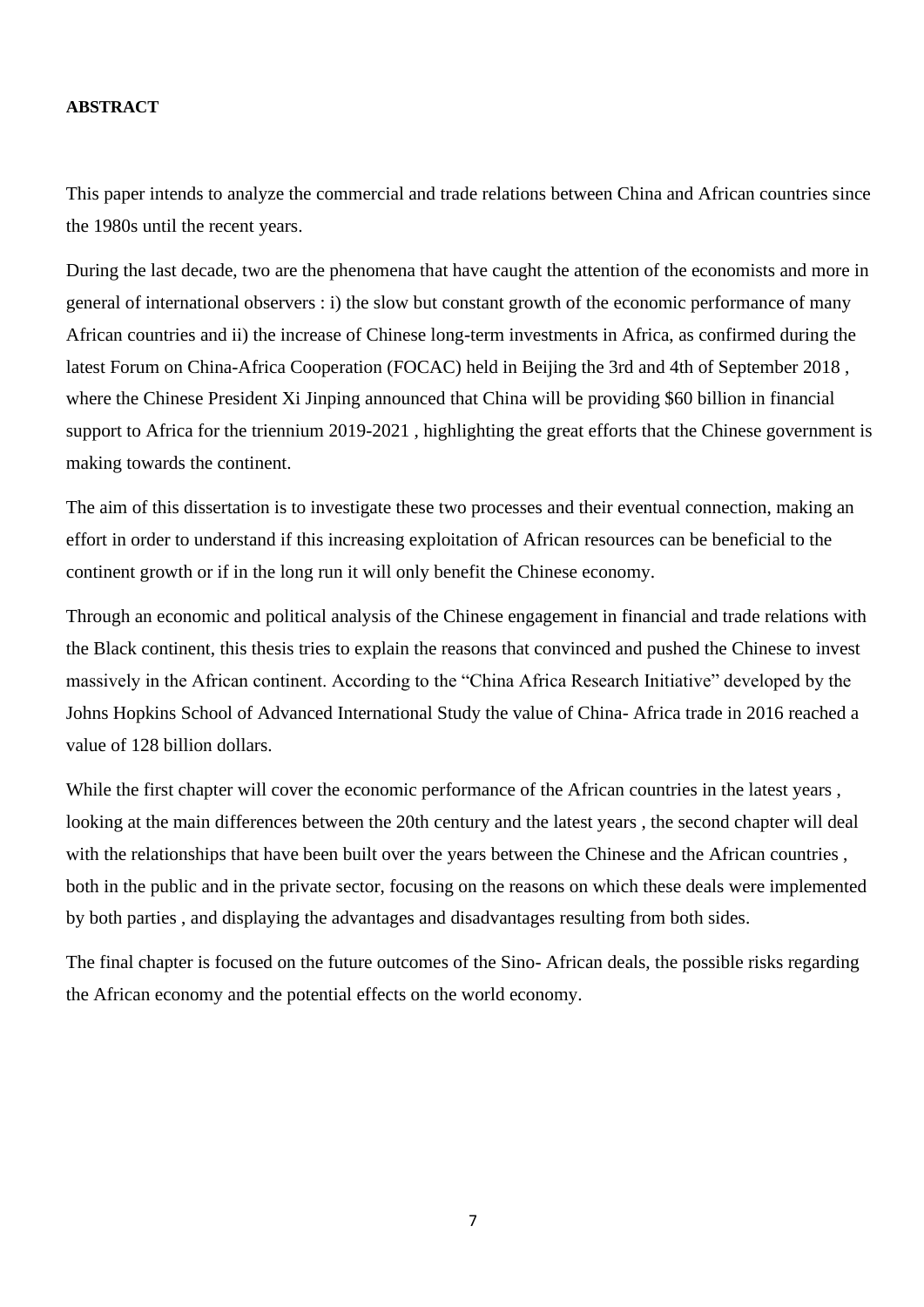#### **INTRODUCTION**

Since many years the African Continent has been land of conquers for many foreign powers, mainly European powers exacerbating the continent of their vast amount of raw materials and resources such as oil or diamonds that were monopolized by these colonial countries.

Although as many of the African countries started the process of decolonization from almost all the European countries towards their own independence, a new power has started to infiltrate into these countries: China. After a period of crisis indeed the Chinese government given the enormous amount of financial resources available has started a foreign agenda characterized by the massive use of Foreign Direct Investment (FDI) all around the world, and in Africa, increasing as well the commercial exchanges with the continent.

However, the Chinese, contrarily to those European powers who ruled over Africa for many years, did not pretend a direct control of the country, financing largely the construction of big scale infrastructures such as railroads, bridges, real estate complex, buildings , being received with open arms by the African head of states.

Chinese loans towards Africa , have been an indirect cause of a "debt trap" for many countries , as the accumulation of the previous debt contracted with other international players , added with the new Chinese debt , is causing some countries to experience severe economic problems, with most of the international players pointing the finger towards China.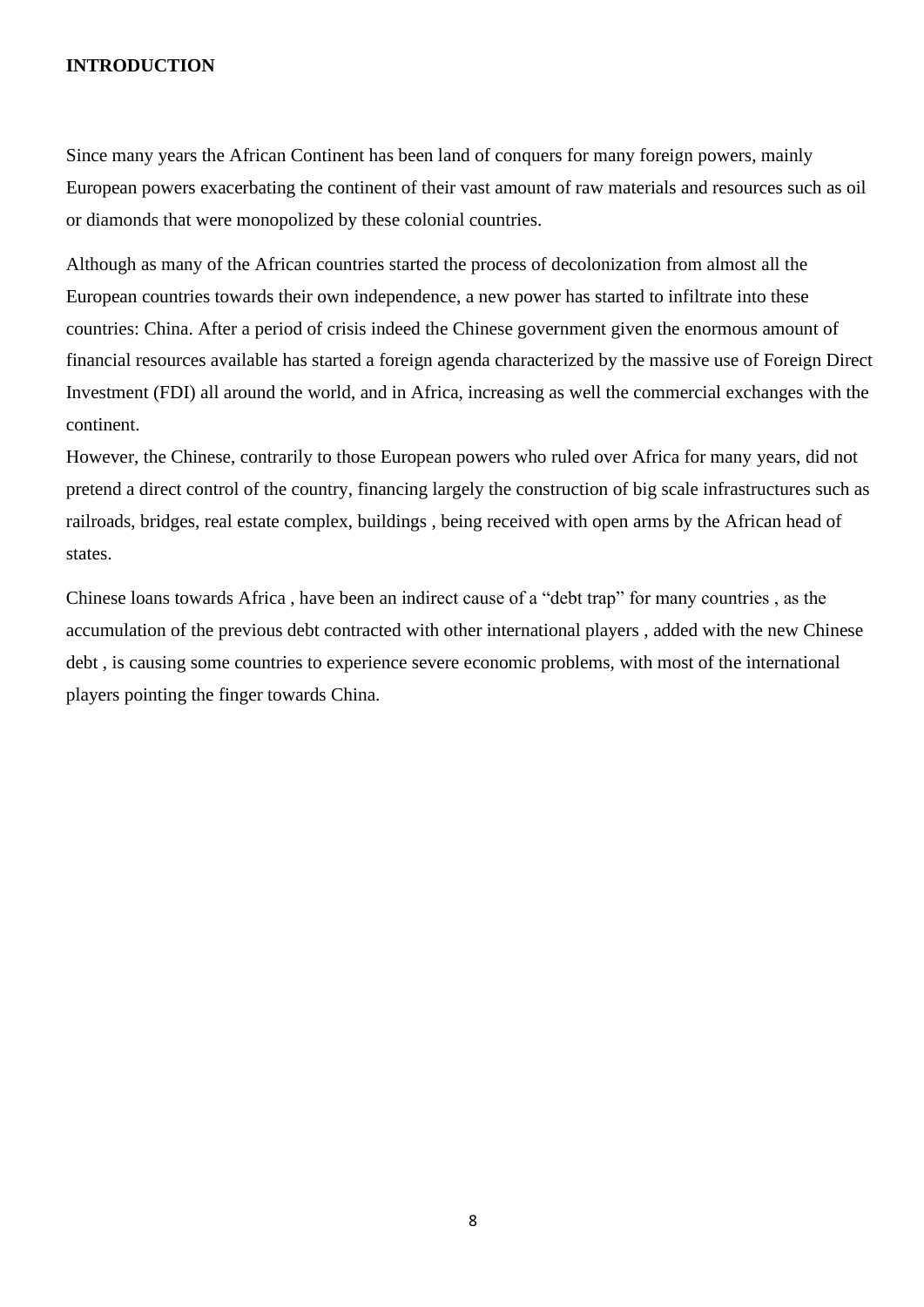# **CHAPTER 1- THE AFRICAN ECONOMIC PERFORMANCE FROM THE 20TH CENTURY TO OUR DAYS**

#### **1.1 The tragedy of the African performance after the independence**

The African economic performance of the second part of the 20th century can be defined lousy.

After years of conquers by the Western powers, mainly driven by the exploitation of the abundance of resources and raw materials of the Continent, the period immediately after World War II has been characterized by the attainment of most of the African States of their independency. Although, at the time of this achievement, of course many where the gaps to reduce both economically and socially with the Western society. This trend, like many scholars noted was not easy to reverse, resulting in an African "divergence" for most of the 20<sup>th</sup> century, except for some countries, such as South Africa and the North African states, that performed better, being economically more developed than the rest.

Along with the difficulties in finding a national identity, most of the new African countries were experiencing financial problems and evident cohesion difficulties, which brought them to look again towards Europe for financial aid. This form of out of country control, was defined as a "neocolonialism", as African countries attained their political independence, but not yet their economic independence. Trade was also influenced by the choice of African states to turn back to their former rulers, resulting in a steady increase in exchange of goods between European powers and African countries. According to many economists ,although, this trade partnerships were not fully beneficial to the African underdeveloped countries, but as explained in the dependency theory<sup>1</sup>, the stream of resources from [underdeveloped states](https://en.wikipedia.org/wiki/Developing_country) to most developed countries, enriches the latter at the expense of the former.

Despite this unfair term condition, it was noted how some countries were able to overcome the decolonization process with high growth rates: in 1967-1968 half of the African economies were in the middle of sustained growth decades, even though the growth rates were still low if compared to more evolved countries.

This colonial dependence was not beneficial from the GDP point of view as the GDP per capita did not grow as expected and inequality between individuals constantly grew, being the wealth in possess of few people in almost all the African countries, while the majority of the population struggled financially.

Indeed, as overall GDP increased in most of the African countries during the  $20<sup>th</sup>$  century, it started to stagnate after 1970, following the oil shock crisis and the subsequent "stagflation" period that interested most of the

<sup>&</sup>lt;sup>1</sup> The dependency theory originated in 1949, in two publications by Hans Singer and Raul Prebisch, in which the authors demonstrated how the terms of trade between underdeveloped states to developed states had deteriorated over time.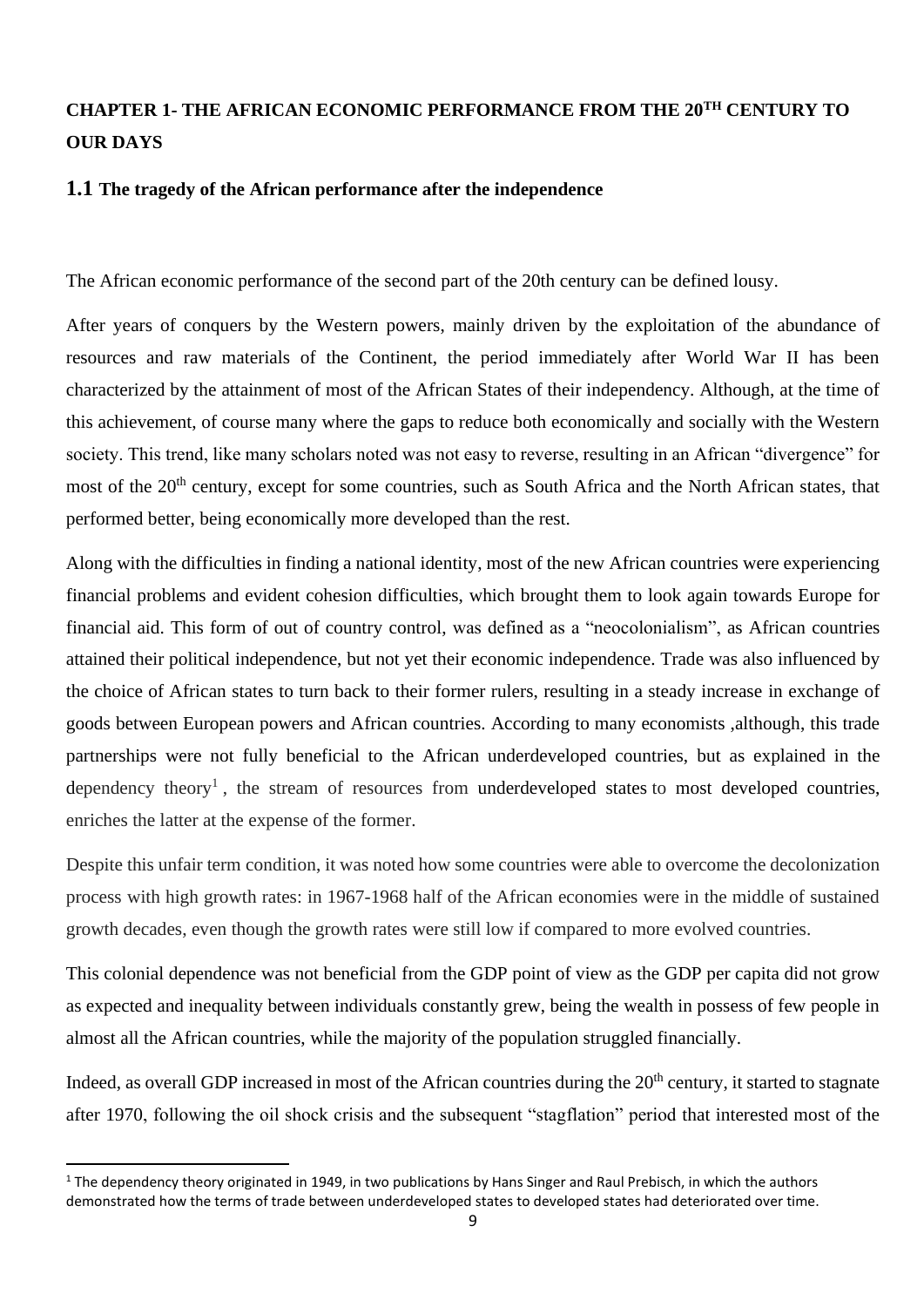Western powers. The increase in overall GDP during the period before the shock, however, did not translate into a growth of the GDP per person, and of the  $GDPH<sup>2</sup>$  (Gross Domestic Product per Inhabitant) as reflected in the performance of the last quarter of the century, where most of the countries in the Continent were still as far as income level and wealth way under the world average.

In this paper we will mostly refer to the so called area of the "Sub Saharan Africa"<sup>3</sup>, still one of the poorest area of the world but with constantly rising growth rates , following the majority of the academic papers that do make this distinction , most of the times not considering the North African countries , that we will still be mentioning comparing their performances to the ones of the less developed countries.

From an accurate assessment of the graph (Figure  $1 - GDP$  per capita), that compares the performance of the whole African Continent with the Sub Saharan countries as far as GDP per capita from 1960 to the start of the new century , we notice how the sample of the African countries performed better with respect to the States of the Sub Saharan, mainly given by the presence of more developed countries such as the North African Egypt , Morocco, Algeria and South Africa.



Figure 1: Gdp per capita over the years from evidence from African and SSA countries

Source: Artadi, Sala- i- Martin (2003)

Furthermore we can state how GDP per capita grew from the 1960 until the 1980, even though the first growth decline started around the 1970s and then stagnated for the following years as the political power and economic situation deteriorated due to the leadership changes into dictatorship regimes in many countries, consequence

<sup>2</sup> Equivalent of GDP per Capita

 $3$  Sub Saharan Africa refers to the area of the African continent located south of the Sahara Desert. There are 49 nations in the Sub Saharan region accounting for almost 770 million people of the over 1 billion inhabitants of the whole continent.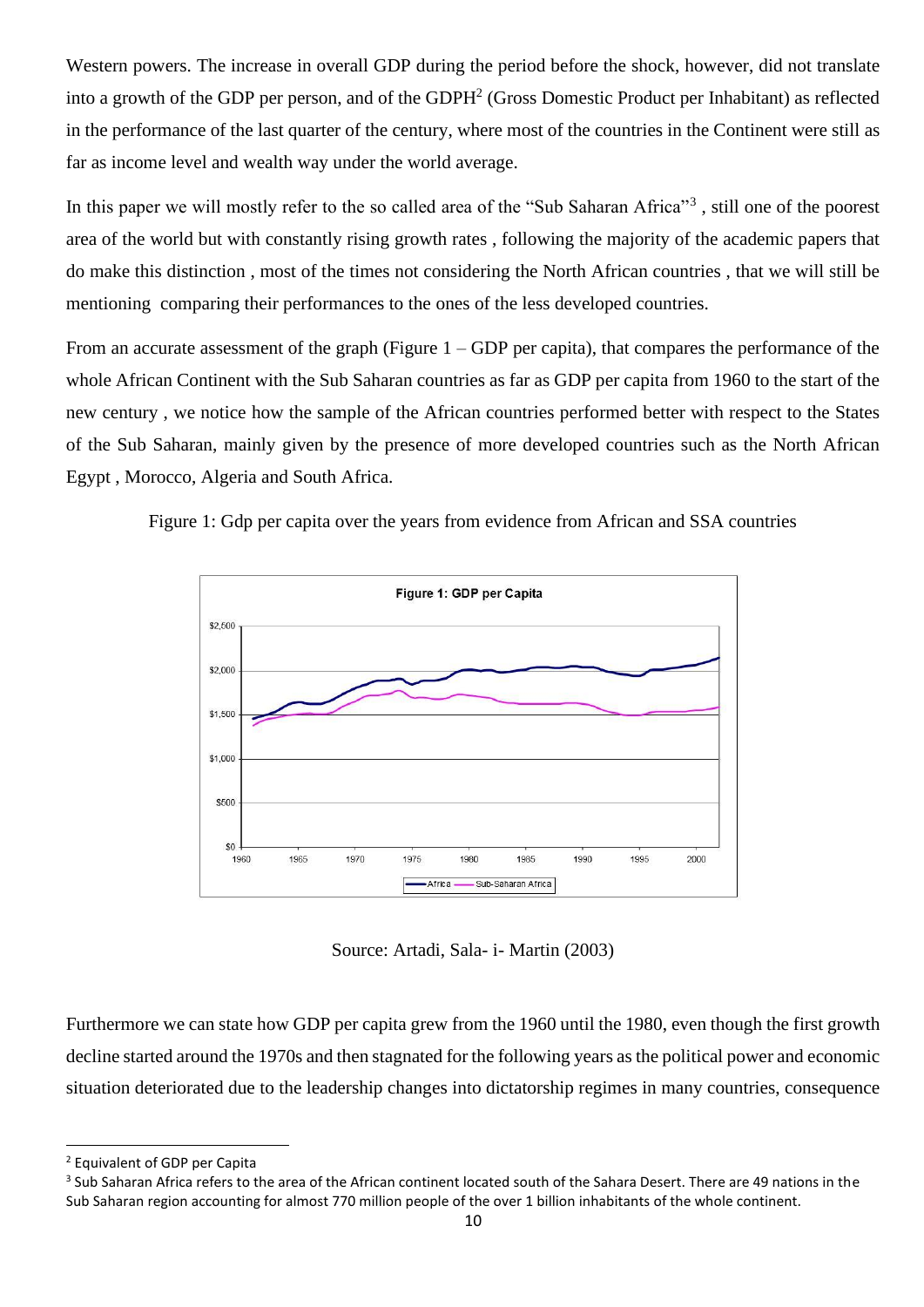of the rising military conflicts and civil wars in the majority of the Sub Saharan countries, and also as previously mentioned following the crisis resulting from the oil shock crisis that involved mainly the most developed countries but that had a great impact as well on the less developed ones. While Africa experienced a growth collapse, nations of south Asia modestly improved their economic performance.<sup>4</sup>

It is important, when speaking about growth rates and GDP per capita to understand how spread is the wealth or in our case how unequal is the distribution of wealth.

The most efficient indicator in order to record the inequalities, the Gini coefficient <sup>5</sup>, measures on a scale from 0 to 1 how inequality is distributed in a given area : if the coefficient is close to 0 it means that there is no inequality (which is impossible) , while if the coefficient gets closer to 1 it means that there is much divergence between individuals , meaning that only a few people are in possess of wealth while the remainder of the population is for the most part poor.

With the term "poor" we base on the World Bank definition, that introduced the extreme poverty in terms of consumption, including those individuals living with less than 1.90 \$ a day. In 1970 10.5 % of the extreme poor individuals lived in Africa, while if we look at the data of the 2000s, we note how the numbers have drastically changed: almost 42% of the world total of extreme poor individuals lives in the continent<sup>6</sup>.



#### Figure 2: Distribution of income in Africa from 1970 to 2000

Source: Artadi, Sala- i- Martin (2003)

For the continent, the coefficient increased from a value of 0.57 in 1970 to a value of 0.63 in the year 2000, (a deterioration of inequality of almost 10%.) For Sub-Saharan countries, the numbers are 0.58 and 0.65

<sup>4</sup> (Gunning, Summer 1999)

<sup>&</sup>lt;sup>5</sup> The Gini coefficient first introduced by Italian statistician Corrado Gini in 1912 is the most used measure to detect inequality.

<sup>6</sup> World Bank estimates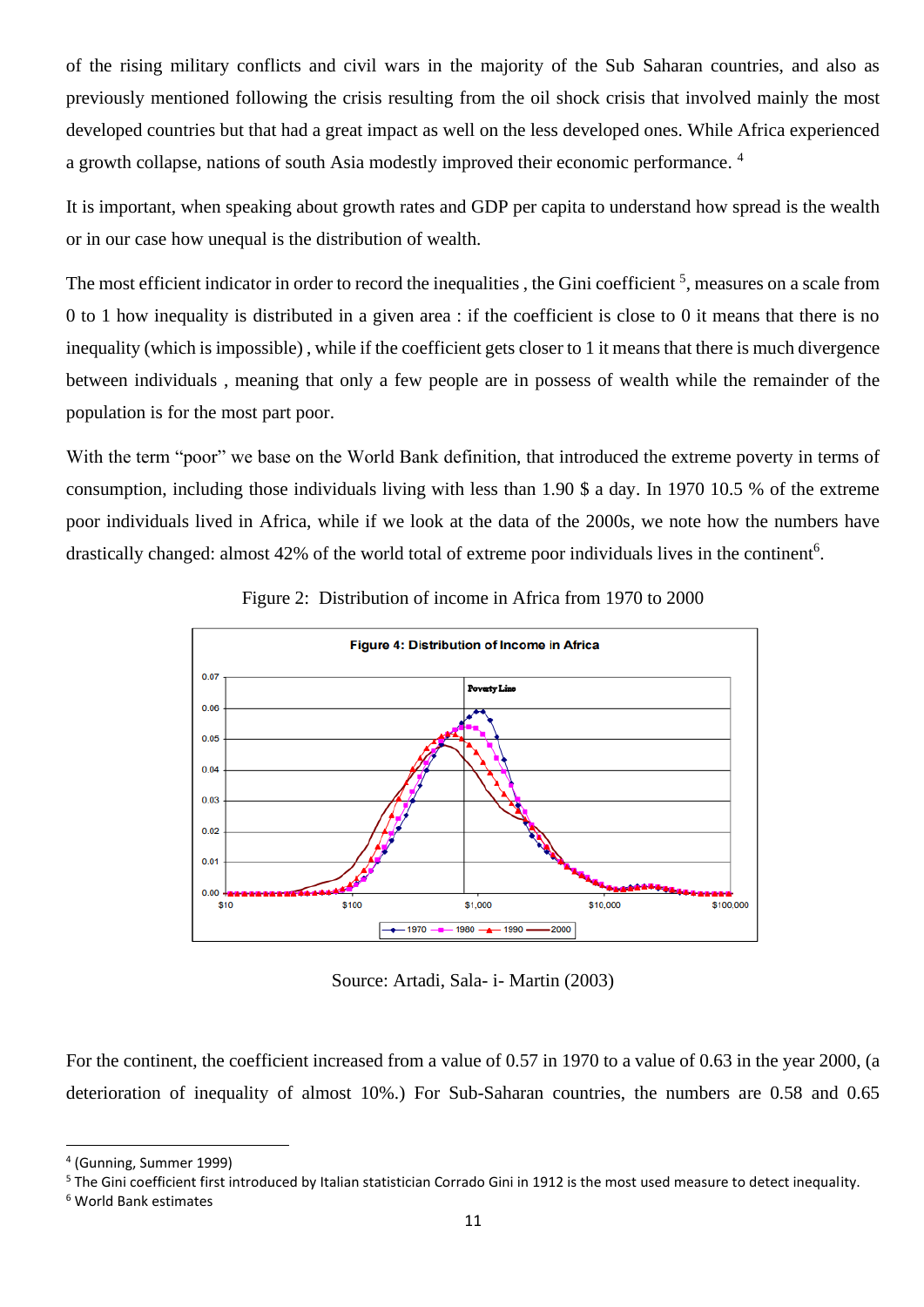respectively. It is interesting to note that most of the inequality within Africa can be accounted for by inequality within countries rather than across countries.  $7$  (Figure 3– Gini Coefficient)



Figure 3: Gini Coefficient for Africa and SSA from 1970 to 2000

#### Source: Artadi, Sala-i-Martin (2003)

The main question we must ask ourselves is: why didn't Africa grow? In responding to this central question, the first thing academic research answers is that African countries did not grow as it did not invest enough. If we look at the data it attests that the investment rate, the ratio of investment to GDP, in Africa was not only narrow but it actually reduced over the last 40 years. Furthermore, the rate declined after 1975 to a record low of 7.5% for Sub-Saharan Africa and 8.5% for the whole continent in the first half of the 1990s. Conversely, investment rates for advanced OECD economies were between 20 and 25% while investment rates for Asian countries averaged 30%. Many economists are skeptical, that aggregate investment rates are to blame, believing that what should conduct to growth is public investment. Public investment, in most cases is cause for political corruption, as political leaders usually choose between investments based on non-traditional methods. Many are the examples of public infrastructures that had no effect on the economic performance of the country in Africa such as the steel plant in Ajakouta, Nigeria. The project was undertaken by Nigeria under a cooperation agreement with the Soviet Union in 1979. After several attempts to privatize the enterprise, the Nigerian government gained back the control in 2016. By December 2017 the Ajakouta Steel Mill has not yet produced a single sheet of steel as the project was mismanaged and remains abandoned, 40 years later from its initial construction<sup>8</sup>.

 $^7$  (Sala-i-Martin, July, 2003) "The economic tragedy of the XX century: growth in Africa" Elsa V. Artadi Xavier Sala-i-Martin

<sup>&</sup>lt;sup>8</sup> The Ajakouta Steel Mill was planned to reopen in 2018, but as September 2019 it has not been yet restarted its production.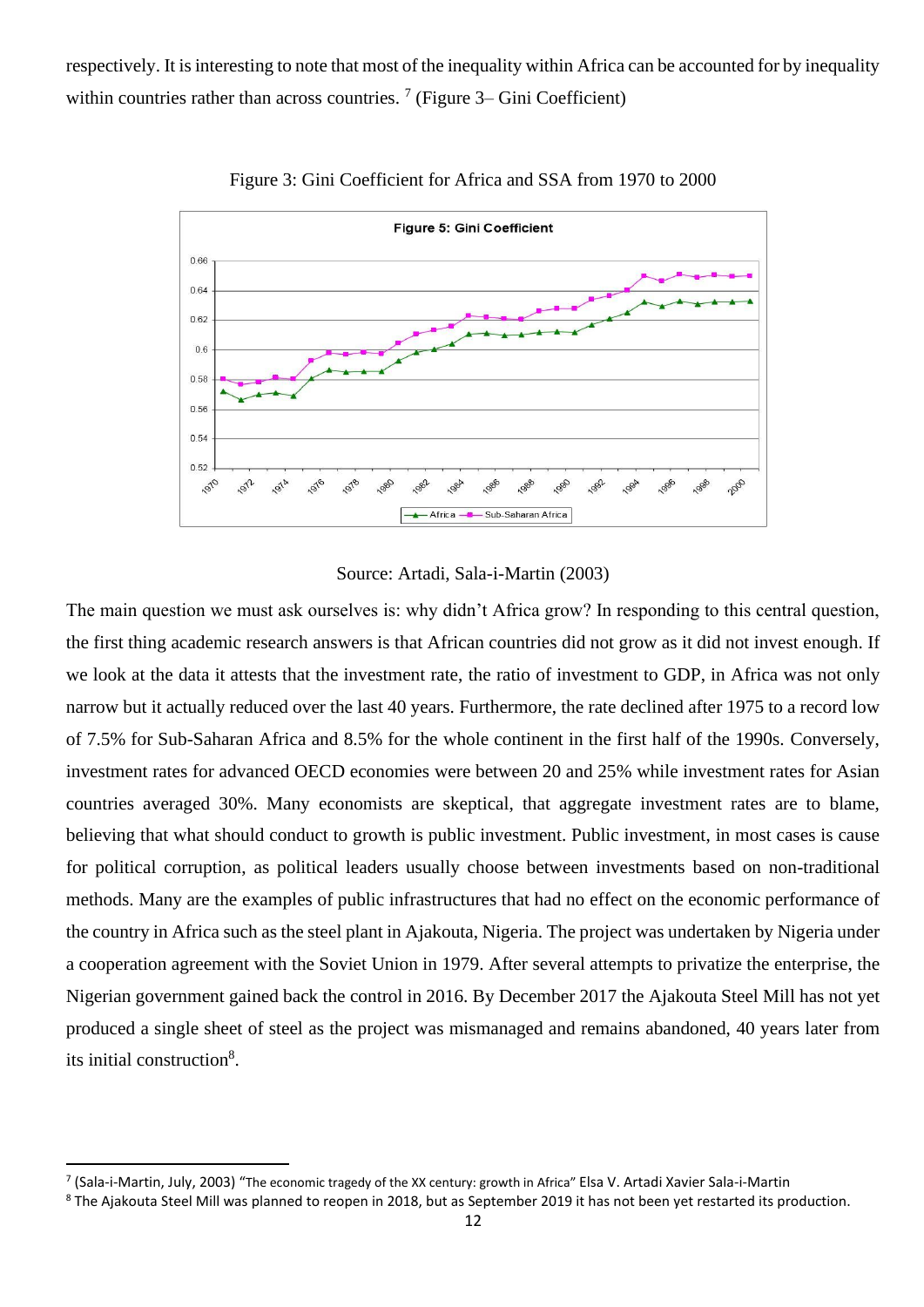Overall investment rates in Africa were extremely low, as for the large part the projects were performed by the inefficient public sector, even if private investment increased slowly in the 1990s. This increase in overall private investment reflected a better economic environment resulting from some of the reforms enforced in the 1990s and may be one of the causes behind the small increase in growth rates in the first years of the new century. But the level of private investment was still not acceptable to be considered a driving force of sustained growth prospects for the following years.

Today the situation has changed considerably: if in 1970 10.5% of individuals extremely poor lived in Africa, the same survey made in 2000 showed that the percentage of "extremely poor" living in the black continent constituted 42% of the world total (Artadi & Sala-i-Martin, 2003). The term tragedy therefore does not appear exaggerated if we think of the consequences that disappointing growth has had on the living conditions of millions of people living in the continent.

The conditions that have played a decisive role in producing such a tragic scenario have been investigated in different occasions and numerous theories have been advanced to try to explain the reasons of this backwardness. A low and stable inflation, appropriate exchange rates and structural macroeconomic reforms capable to stimulate investments, constitute determinants of economic growth in most of the countries. If we reflect now how these, as well as other important economic variables, have had a positive influence on the continent only since a few years, we understand part of the reasons that, during the 20th century, have led Africa to disappoint the expectations of its inhabitants.

Although as many Africans individuals did not see their standards of living improve, many African countries have reached sustained levels of growth, led by private and foreign investments, boosting Africa's growth, while filling the gap of lack of infrastructures. However, this increase in business confidence towards Africa must not be misled, as the whole continent still has to catch up with the rest of the world economically, as we will explore in the next chapter.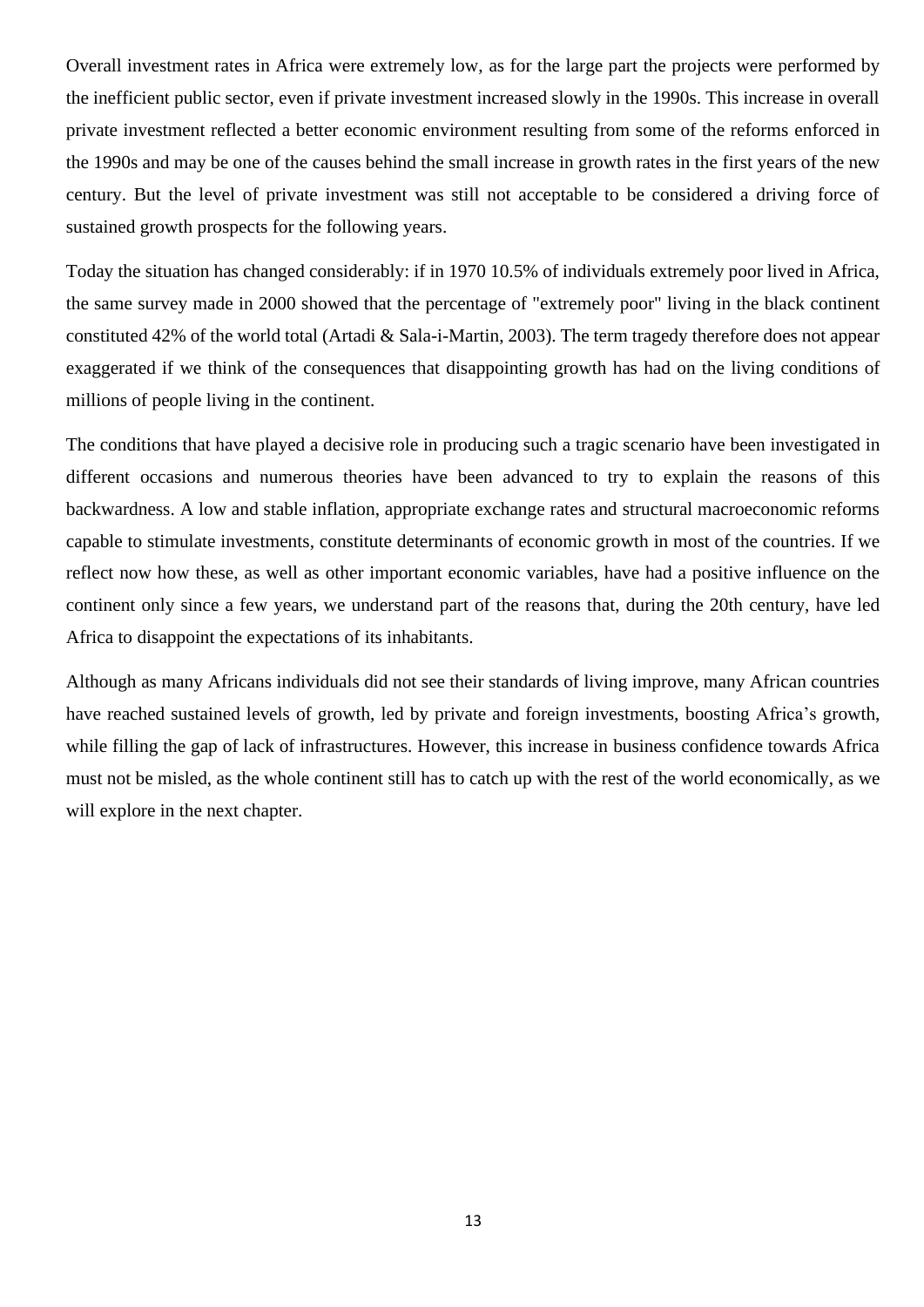#### **1.2 The development of the 21st century: economic growth and FDI**

A few years ago, looking at the data on African performance, no one could have ever bet on a return to growth of the African Continent, however in the most recent years , since the start of the 21st century the economic state of the Continent has improved steadily. As of 2013 , 7 of the 10 fastest growing countries were in Africa. This strong growth experience by the Continent has also changed the perception of the academic literature about the Continent leading to a "Rising Africa" narrative.

This economic growth , also known as the "African economic boom" has been compared to the Chinese economic boom experienced in the 1970s, which has led China to decades of continous growth.

However, with respect to the past, the hopes of growth are now supported by the data. The data outlines a growing continent, indeed, to reiterate the words of the Economist, that defines Africa as : "the worlds fastest continent just now". The support provided by statistics is necessary to understand the trend change : per capita GDP has grown over the past ten years in a percentage equal to 30% while in the previous 20 years there was a 10% increase. Future prospects are even more optimistic; according to some World Bank estimates in fact the continent's GDP is expected to grow steadily over the next few years to an average of 5%.

Many were the reasons behind this increased economic growth of the continent . Firstly the population of Africa grew massively from 229 million in 1950 to 1.2 billion in 2015<sup>9</sup> and is expected to double in 2050 reaching 2.5 billion, accounting for a quarter of the world population. An explanation of the population size growth can be found in the decline in infant mortality rates , decreasing from the 80 deaths per 1000 live births in 1990 to 78 in 2016. <sup>10</sup>, as well as in the still high fertility rates and in an improvement in the life expectancy numbers by almost 10 %, given by a drop in deaths caused by both Malaria and HIV have decreased in respectively by 30% and 74%. The progresses made in healthcare in some countries, highly helped by international institutions and by Non Governative organizations  $(NGOs)^{11}$ , has been fundamental for the debellation of some important diseases through the institution of dedicated vaccination programs, even though in most of the SSA countries the situation is still dramatic, as demonstrated by the recent cases of Ebola<sup>12</sup> in  $DRC^{13}$  in the last years.

Second , the most important driver of growth for Africa has beeen the constant increase of Foreign economic involment and investment into the Continent . External financial inflows , play nowadays a fundamental role in African economies. The level of foreign FDI (Foreign Direct Investment) and ODA (Official Development

<sup>9</sup> World Bank, World Development Indicators (2018)

<sup>10</sup> World Bank, World Development Indicators (2018)

<sup>&</sup>lt;sup>11</sup> NGOs are most of the times nonprofit organizations dedicated to the development in humanitarian areas

<sup>&</sup>lt;sup>12</sup> The Ebola virus has killed over 2000 individuals and infected 3000, since its recurrence in 2018 according to the World Health Organization (WHO).

<sup>&</sup>lt;sup>13</sup> Democratic Republic of Congo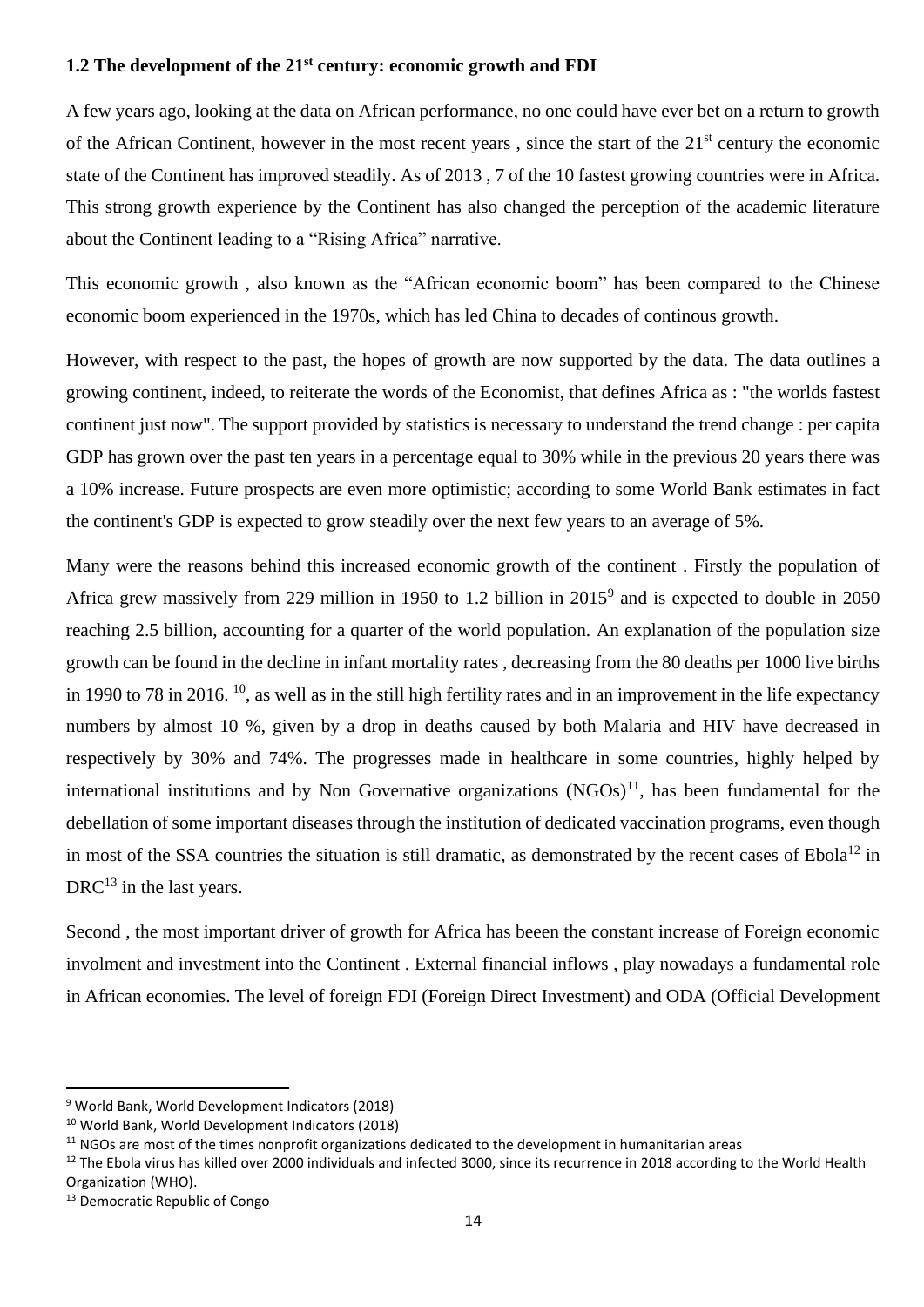Assistance) registered in the continent during the period from 2009-2015 reached 8.8% of GDP , a level much higher than that of Asia  $(4.5\%)$  and Latin American countries  $(6.9\%)$ <sup>14</sup>

Under the United Nations (UN) definition FDI is defined as an investment involving a long-term relationship and reflecting a lasting interest and control by a resident entity in one economy (foreign direct investor or parent enterprise) in an enterprise resident in an economy other than that of the foreign direct investor (FDI enterprise or affiliate enterprise or foreign affiliate). FDI implies that the investor exerts a significant degree of influence on the management of the funds invested in the foreign economy, or total control.

Another important factor to account for the growth of the continent is the rapid evolution of school programs , with an improvement of the rate of enrollment in the secondary school by 48% in the years between 2000 and 2008<sup>15</sup>, mostly given by the process of urbanization of the countries, that has given the opportunity to many individuals to see its standard of living to increase , along with the already mentioned improvements in life expectancy .

FDI have increased over time as countries have started to invest more , rather than exchanging goods, believing that a direct inward investment could benefit better the economic performance of a given state. Although in trade between foreign countries and Africa record an higher amount than FDI.

During the period from 2000-2016 the African economies experienced a growth at an annual rate close to 5 % (5,5 % if we look solely at the Subsaharian countries), rates have decreased mainly during the global financial crisis (2007) and in the late 2015-2016 growth numbers have slightly decreased in some countries.

The picture would seem to be more than reassuring but there is still a lot to be done in order to avoid the danger that the turnaround of the economy lasts just for a few years. If we look at the 70s, before the years of the oil price boom, we see how African economies have experienced an historical phase characterized by economic growth sustained and it is noted that this growth did not constitute a lasting trend (McKinsey,2010). In light of the above there is no room to rest on the laurels. As growth numbers and living conditions are improving over time in the continent, many countries are poorer now than they were when their nations reached their independence. (Elsa V. Artadi Xavier Sala-i-Martin,2003).

Shifting the focus to today's context: one of the greatest risks to be faced by Africa is still the economic crisis of the European countries that have always been identified as his major trading partners (IMF, 2012), a crisis that could slow down or even halt African growth prospects through its repercussions on the black continent. In reality such an occurrence has already partly been verified since the African continent has experienced a growth slowdown after 2007, the year that marked the explosion of the global economic crisis , with the

<sup>14</sup> (Carbone, 2018) "A vision of Africa's future"

<sup>15</sup> (Sala-i-Martin, July, 2003) "The economic tragedy of the XXth century: growth in Africa" Elsa V. Artadi Xavier Sala-i-Martin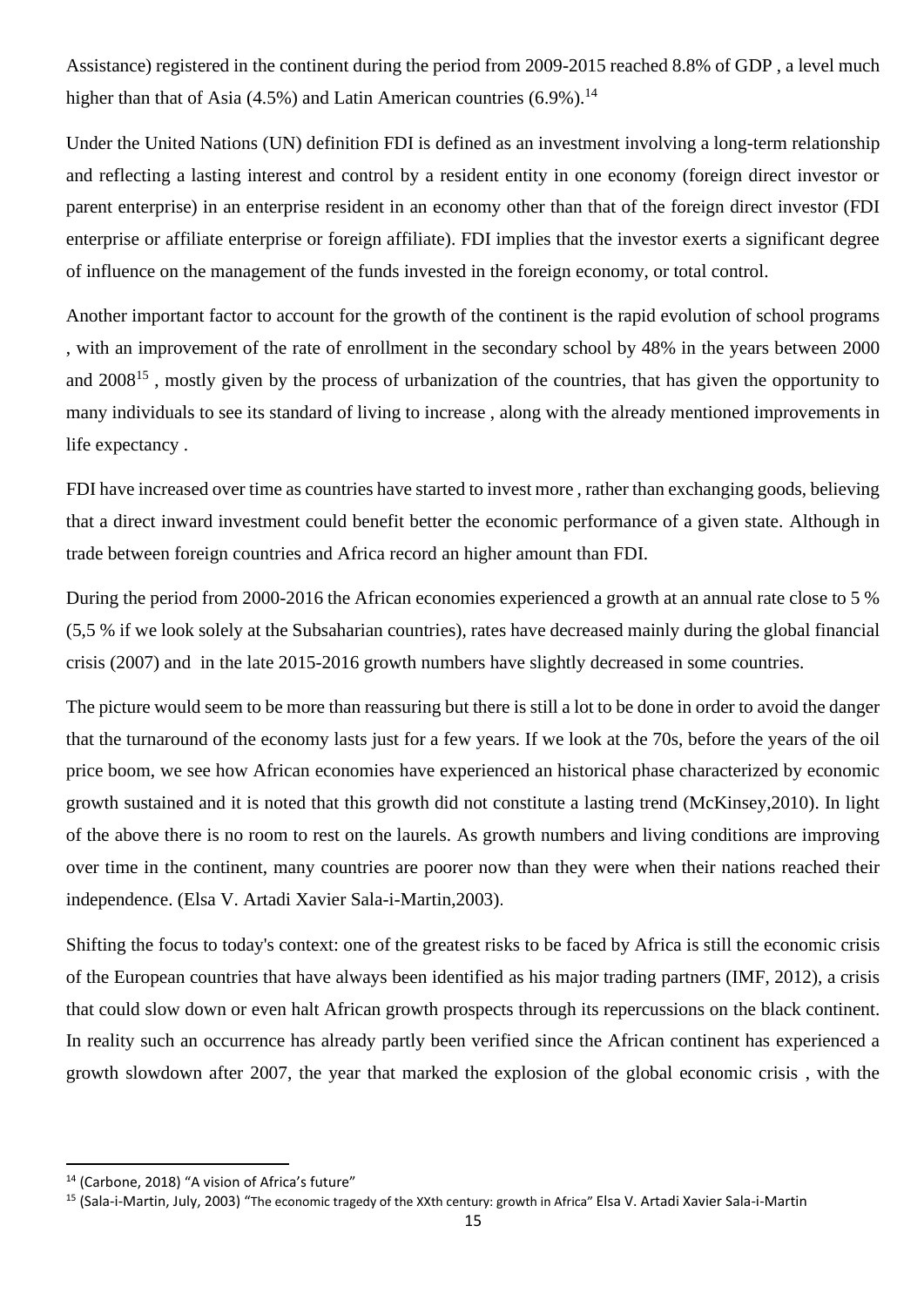African economies following the Western economies in the crisis , and suffering from an impressive trade decrease , which consequently led to a growth decline.

This graph (Figure 4) helps to understand what is been said so far as shows how in the period after 2007 almost all the African regions have seen their growth rates slightly down compared to the peak reached in 2007. Such a drop testifies to the importance of ties with the West, an area capable to affect the growth of the entire continent.

It is also interesting to note how the growth rate close to zero registering in 2011 in countries of North Africarelies strictly on the political consequences following the "Arab Spring", a series of anti-government protests, and armed rebellions that spread across North Africa and the Middle East in the early 2010s. This data underlines how historical and political aspects can at the same time influence deeply the economic performance of a given area.



Figure 4 : Growth rates divided by regions from 2007 to 2011

#### Source: United Nations Economic Commission for Africa (UNECA)

Indeed as noted by many economists one of the most important characteristic of the African continent is its unpredictabilty, along with its variability. Being the countries different in many aspects , during the years they have all followed different development paths leading to a multi-speed growth scenario. Some countries are used to grow more than others because are more specialised in something and more economically developed like in the case of South Africa and the North Africa countries , while the poorest countries that can sustain their economy only through the selling of their commodities, such as oil or mineral commodities, can easily fall into an economic crisis as the price of that commodities either decreases or fall significantly (Sub Saharian countries). Almost all the States of the Continent have grown during the last decade , some more than others ,

Source: UNECA calculations, based on UN-DESA (2011a) and EIU (2011).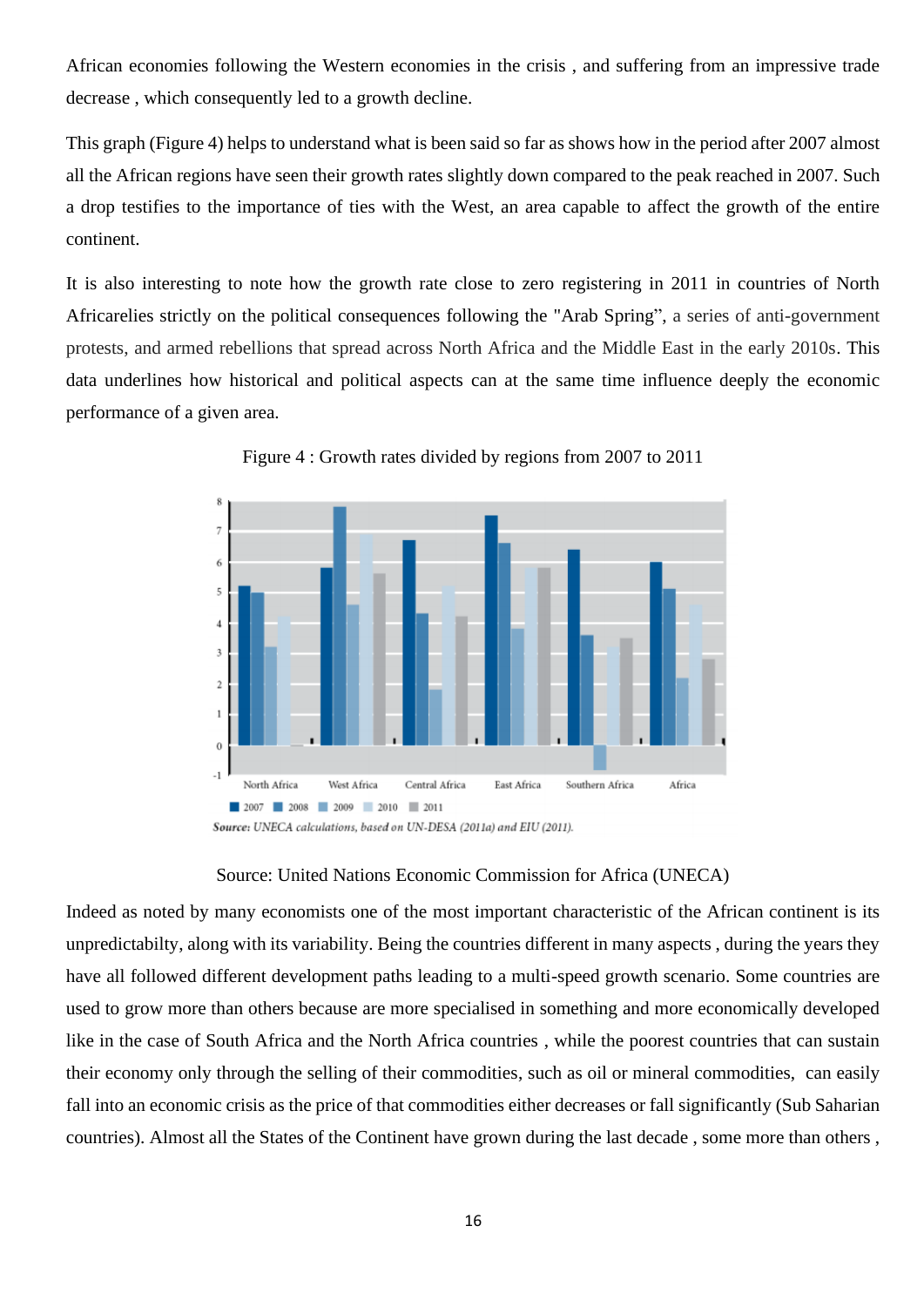but for countries such as Sierra Leone<sup>16</sup>, Liberia<sup>17</sup> and Mozambique<sup>18</sup> the cessation of the involment in bloody civil wars has substantially changed the economic history of the country in a way that could have not been predicted 10 years before, even though the revival of their economies has been obviously much slower than the one of other nations.

The multi speed growth scenario has been facilitated, according to some scholars, by the inefficiency of the supranational institution that had been created in order to promote a united African continent: the African Union<sup>19</sup>. The African Union instituted in 1999 consists of 55 states that differ in religion, language and culture, and represents over 1 billion people in the continent. These diversities, according to many, are the main obstacles to the creation of an efficient supranational entity, along with the pursue of the single states of their own interests and the difficulties in promoting peace and security in some parts of the Continent where civil wars<sup>20</sup> and terrorism are still widespread.

Although the so much criticised African Union, favoured the conditions to implement the African Continental Free Trade Area between 44 of the 55 countries , the largest Free Trade Area in the world for contracting parties. The United Nations Commission for Africa estimates that this treaty will increase intra- African trade by 52 % in 2022. The AfCFTA<sup>21</sup> follows the success of another agreement : the Tripartite Free Trade Area linking 26 countries from Cape Town to Cairo between the countries of the COMESA<sup>22</sup> (Common Market for Eastern and Southern Africa), the SADC<sup>23</sup> (Southern African Development Community) and the EAC <sup>24</sup> (East African Community). The big success resulted from these agreements , is although stopped by the slow process of ratification by the National States, given the bureacracy difficulties , indeed as far as 2019 only 26 States have succesfully ratified the agreement.

These agreements are all part of a bigger plan : the AU'S Agenda  $2063$  : the Africa We Want<sup>25</sup>, a strategic long-term plan presented in 2013 for the socioeconomic transformation of the Continent in the next 50 years. The Agenda is based on new and old initiatives , and was born by the realization of African leaders to renew

<sup>16</sup> The Sierra Leone Civil War lasted 11 years from 1991 to 2002

<sup>&</sup>lt;sup>17</sup> The Second Liberian War ceased only in 2003

<sup>&</sup>lt;sup>18</sup> The Mozambican Civil War lasted 15 years from 1977 to 1992

<sup>&</sup>lt;sup>19</sup> The African Union was founded in 1999, including all the African states. Its headquarters are in Addis Ababa, Ethiopia

<sup>20</sup> Current civil wars include the South Sudanese Civil War

<sup>&</sup>lt;sup>21</sup> African Continental Free Trade Area has been signed by 54 African states, but is now in force only in 22 states which are the ones who already ratified the treaty.

<sup>&</sup>lt;sup>22</sup> Common Market for Eastern and Southern Africa (COMESA) is a free trade area constituting 22 member states from Tunisia to Eswatini.

<sup>&</sup>lt;sup>23</sup> Southern African Development Community (SADC) is a regional organization headquartered in Gaborone, Botswana reuniting 16 Southern African countries.

 $24$ East African Community (EAC) is a regional organization formed by six countries in the African Great Lakes region in eastern Africa: Burundi, Kenya, Rwanda, South Sudan, Tanzania, and Uganda.

 $25$  The "Africa We Want "is an initiative launched by the African Union in 2013, affirming the long -term results that the continent wants to achieve by 2063.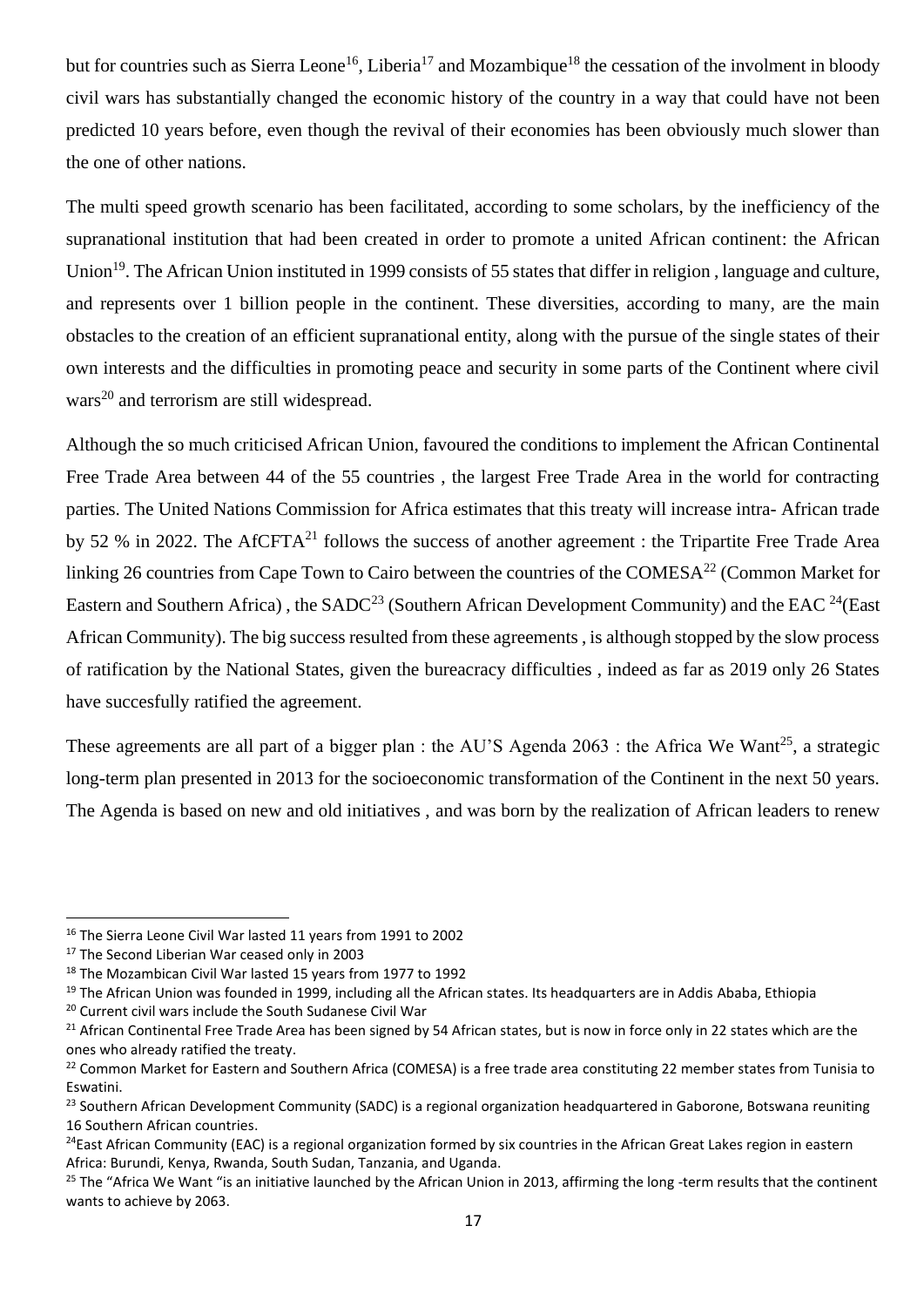Africa's political and economic portfolio of the region ,with the aim of positioning the continent as a dominant player in the global market and to enhance the continents growth.

These trade and economic agreements, although have been slowed down so far by the differences in currencies between countries and the lack of a single currency as well as the one of a Central Bank. In recent years the efforts of the African Union, and in particular of the African Economic Community (AEC) , one of its organizations , of creating a single institution that would pave the way for a new single currency for the continent have converged into the proposition of the creation of an African Monetary Union (AMU) scheduled for 2028 , along with the implementation of a new single currency denominated "afriq" , in an attempt to imitate the successful launch of the Euro, that was however part of a long process and full of up and downs. Although looking at the actual scenario of the Continent this possibility at this moment still seems surreal to pursue given the severe fiscal problems faced by the majority of the African countries, and the significant diversities between the Member States.

As we mentioned before one of the main, if not the main reason of growth of the African continent has been the constant increase in FDI. It should also be noted that the increase in the number of direct FDI in Africa was balanced and affected various states and economic sectors. Although, as for the most part foreign investments remain to the resource rich states, even states with lower endowments have seen an improvement in the inflow of foreign capital.

But why did Foreign investments under the form of FDI consistently increased in Africa ?

Africa has attracted increased interest as an investment destination over the past five years mainly due to the following determinants:

– Lower growth expectations for the developed economies following the economic crisis

– A sensation that Africa has become more politically mature and easier to access

 – Africa's growing population and rise in consumption as a result of an increased demand and the opportunity for firms to enter into a new market much similar to other markets

– Africa's unutilized land and significant mineral and other resources presence

In fact, the greater attraction exercised by the black continent is clearly linked to both the much enthusiastic environment and in general safer environment as also with the new and incisive rules able to create a competitive and highly dynamic atmosphere. Another element able to attract foreign capital is the greatest return that characterizes investments in African land, extraordinary performance when compared with that of Asian countries and Western countries. (McKinsey, 2010). The low cost of labor is a great characteristic of the African continent, that helps foreign firms to invest at a much lower cost and to see its profits grow significantly.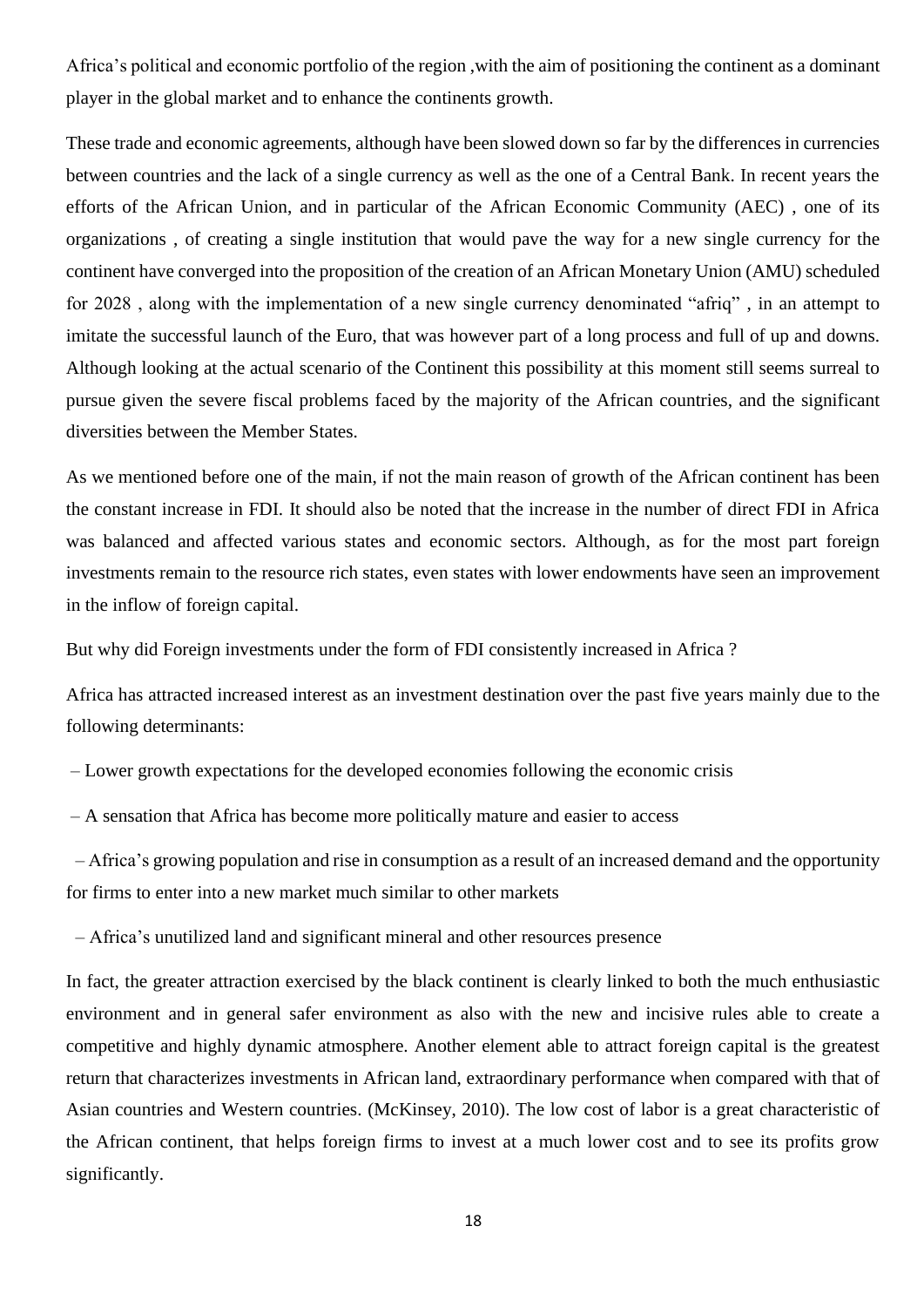The presence of foreign companies translates not only in the greater capital accessible by African economy but also in the heritage of the extraordinary contribution of technology, knowledge and managerial skills that these firms make to the state in which they are operating. (Adams,2009)

At the meantime to a larger number of firms in the market clearly corresponds an increase in competition. It has been stated by many although that the competition exercised by foreign companies in Africa may damage local competitors; but it has been considered how this is true in the short term, and how in the long run the local businesses will have to adapt and learn to compete with the companies adopting most cutting-edge business practices, even though this theory seems far away from reality, as the foreign firms are more technologically advanced and capital funded , and will always be ahead of the local businesses , both from a production standpoint and also from a profit one.

But what is interesting in detecting FDI inflows is understanding the kind of impact that the inflows have on the economy of a country. The research of Samuel Adams<sup>26</sup> (2009) examines the effect of foreign direct investment and domestic investment on economic growth in SSA during the period from 1990 to 2003. In general, the results show a positive trend of foreign direct investment on economic growth. For the period from 2008 to 2014, Bhavish Jugurnath et. Al  $^{27}(2016)$  found a positive relationship between FDI and economic growth for a sample of SSA countries.

Seeing in Foreign FDI an opportunity for growth, most of the African countries have made attempts over the past decade to improve their investment climate. They have loosened their investment regulations and have offered incentives to foreign investors. According to UNCTAD, the United Nations Conference on Trade and Development, indeed a welcoming investment climate will increase the volume of investment, being the foreign country more secure of the profitability of their investment.

The way that FDI affects growth and development depends on the type and volume of it. Thus, when understanding its impact, it is important to understand what attracts FDI. The OECD <sup>28</sup>has identified how main determinants of inward FDI are affected by some factors such as the so called "General policy factors" which include the political stability or the privatization, the <sup>29</sup>"Specific FDI" policies such as FDI incentives, performance requirements, investment promotion and laws, international trade, Macro economic factors that include GDP , market size and growth , the "Firm specific factors", of which most importantly technological progress . There have been trends in most of these factors over the past decades and between them they can explain a large part of why FDI has gone more to some countries and regions than others. The important point

<sup>&</sup>lt;sup>26</sup> "Foreign Direct investment, domestic investment, and economic growth in Sub-Saharan Africa ", Samuel Adams, Journal of Policy Modeling, (2009)

<sup>&</sup>lt;sup>27</sup> "Foreign Direct Investment & Economic Growth in Sub-Saharan Africa: An Empirical Study", Bhavish Jugurnath\*, Nitisha Chuckun, Sheereen Fauzel (2016)

 $28$  FDI, Human capital and education Report in Developing countries – OECD, Paris, 2001

<sup>&</sup>lt;sup>29</sup> The determinants analyzed have been discussed in the paper "Foreign Direct Investment and Development An historical perspective" commissioned by UNCTAD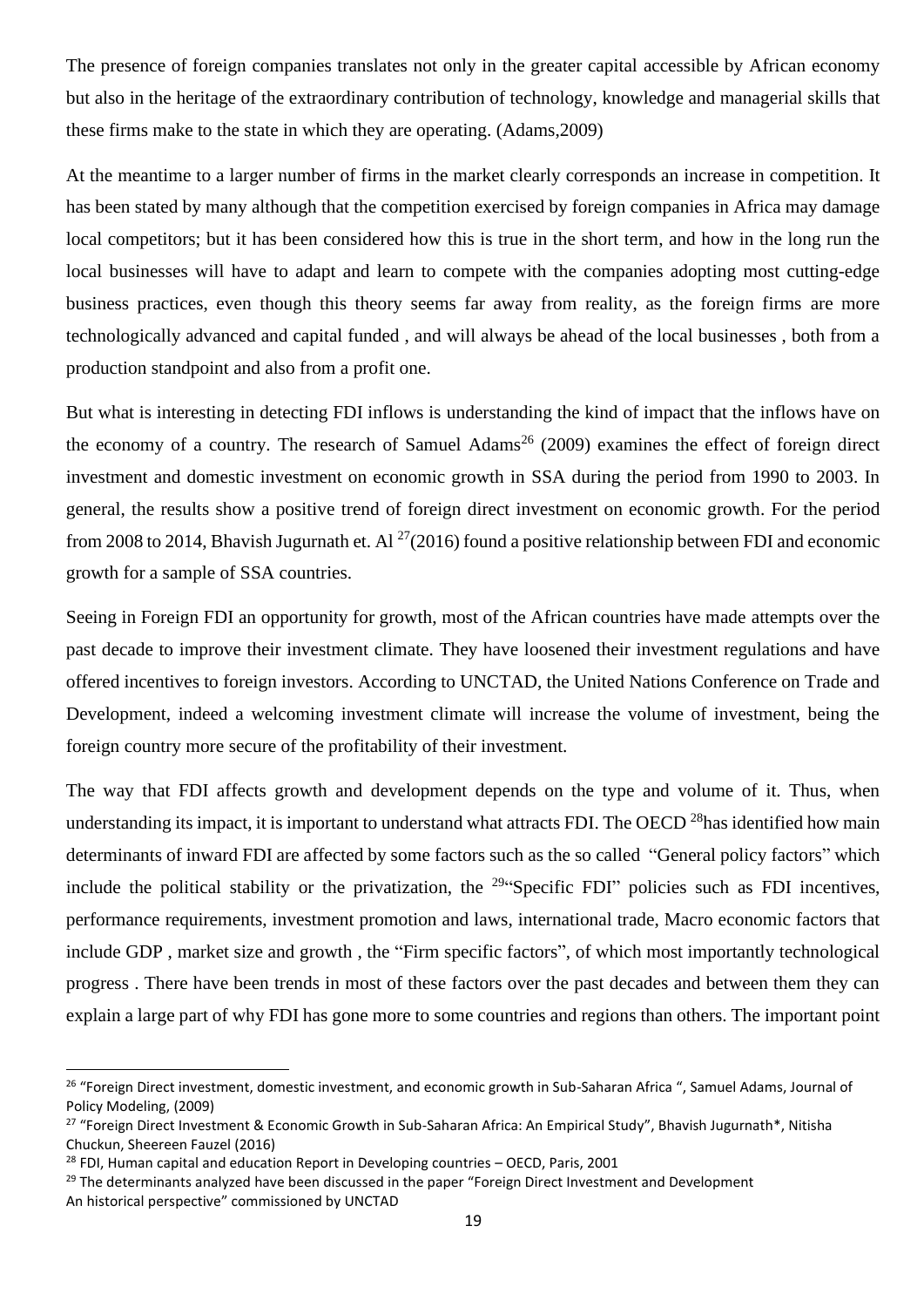is that all of these factors necessary in attracting FDI are also increasingly important in making FDI work successfully for the economic development of the region in which they are involved, as change in determinants may affect deeply the concentration of FDI in a country , and determine importantly the success of it.

The main aspect to take into consideration for potential investors is the political scenario and the business environment in the country where they are considering investing. The political situation includes political stability and security factors. The business environment includes factors such as infrastructure, corruption, and the bureaucracy, which in most cases when referring to African states is cumbersome. As can be seen from the reduced FDI inflows to North and West Africa during the last 10 years, armed conflicts, political uncertainty and security threats are the biggest obstacles to FDI inflows to SSA Africa. Countries that are politically stable and that have better infrastructure, lower levels of corruption and business environments usually attract higher levels of FDI. South Africa, which is considered as the most diversified economy in Africa and has a reputation of a perfect business environment to invest, achieved the highest FDI inflows in Africa during 2013 and 2014, nevertheless FDI inflows to South Africa decreased by 33% during 2014 from US\$8.3 billion during 2013 to US\$5.7 billion during 2014 according to UNCTAD (Figure 5) , remaining however the first recipient in Africa for FDI. During those years but also more recently, indeed South Africa has experienced low projected GDP growth rates relating to a period of political instability helped by the constant high rate of corruption, a common trait to most of African countries, which translated into a significant decrease in South Africa's attractiveness as a destination for foreign investment. FDI inflows to South Africa during 2015 declined to just US\$1.5 billion, an effective reduction of 74%, from 2012<sup>30</sup>. The figure below, is useful as it shows FDI inflows in SA and 4 of the other main recipients of FDI highlighting how this stream of external inflow financing has decreased during 2014, in all of the main FDI destinations with the exception of DRC and Ghana , who achieved to improve and remain on the same level.



#### Figure 5: FDI inflows in SA and other top recipients

<sup>30</sup> UNCTAD estimates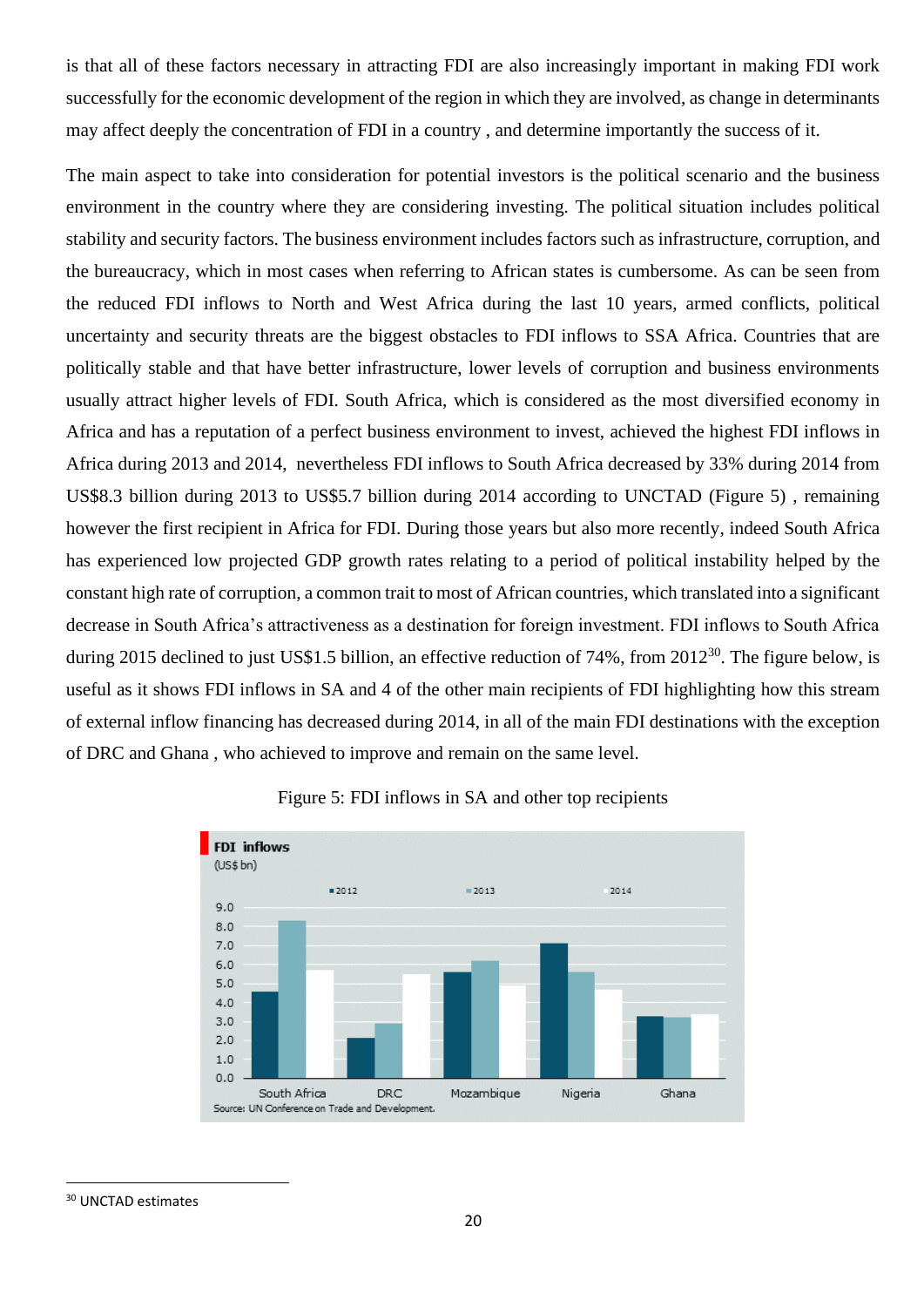For this reason, Western countries, wanting to be sure of their investment, follow a path of investing in the countries in which they have been present for a long time, safe both on an economic and political standpoint, but also on the security one. Instead, the Chinese, who now account as the third issuer of FDI in Africa, following the EU and the USA, are used to invest in most of the countries, and in those countries, who lack the most basic infrastructures, as we will explore in the next chapter.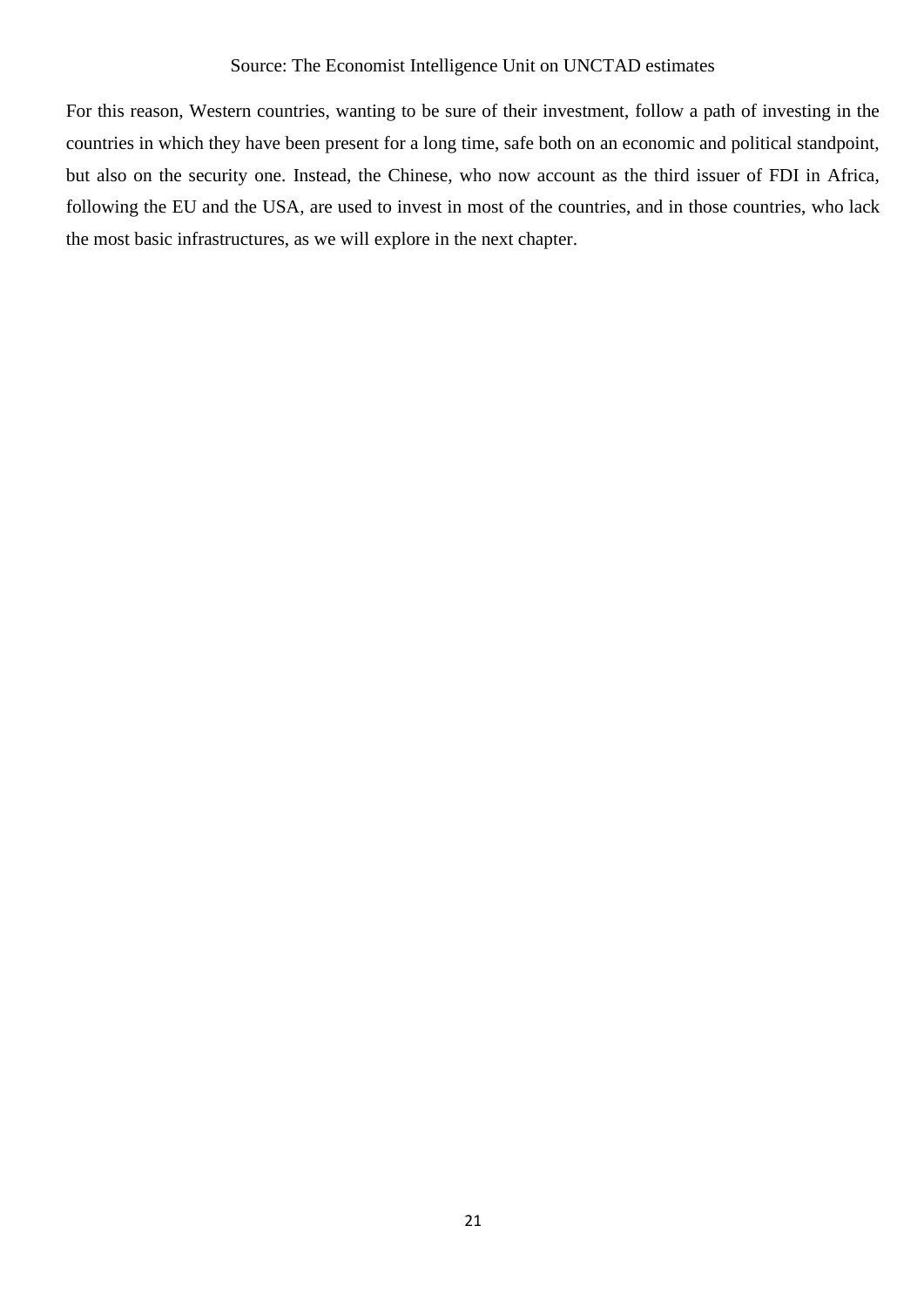#### **CHAPTER 2**

#### **2.1 History of Sino/African relationship**

The first important point of contact between China and the African Continent dates to the mid 50's when China was the guide country of the so called "nonaligned countries": those countries that wanted to affirm their neutrality with respect to the tensions between the Soviet Bloc and the Western Bloc. During the Bandung Conference in 1955 we saw the creation of a bloc of 29 African and Asian countries signing a declaration reaffirming the principle of self-determination of peoples. China assumed a guiding role for the countries of the Bloc that were undergoing a decolonization process, offering both an economic and military support.<sup>31</sup> (Kaplinsky, 2009)

An example of China's involvement in Africa at the time is the so called "Freedom Railway ", also known as Tazara, an infrastructure able to connect the port of the city of Dar Es Salaam in Tanzania with Zambia, through a railway that covered an area of 1860 kilometers.<sup>32</sup> The construction started in 1970 and lasted until 1975 costed around 500 million dollars for the Chinese government, constituting at the time the most important aid project for China outside of its national borders.

In the same years China underwrote the first bilateral agreements in Africa with Algeria, Egypt, Guinea, Morocco, Somalia and Sudan.

In the 1960's China strongly supported the revolutionary groups that wanted to gain independence from the European colonizers, as it began to strengthen ties with African countries offering help through economic and military support.

In 1971 the UN General Assembly had to decide whether to legitimate the Republic of China, which controlled Taiwan and the mainland or the PRC (People Republic of China), that governed only the mainland, as there could have been just one government representing a single country in the General Assembly. The United States were the main opposers to the PRC as they held a strict relationship with the Republic of China. Being the USA involved in the vote, this was an important decision, as it opposed the United States 'will against the rest of the world. Despite of the US's efforts and the votes against China by many African countries, the resolution ended up passing legitimating the PRC as the representative of the Chinese population in the UN assembly.

Since then much has changed. In 2007 the UN General Assembly met up to decide whether to adopt a resolution against North Korea, to condemn the human right situation in North Korea. This vote was very

 $31$  (Kaplinsky, 2009)

<sup>32</sup> Tazara Railway fell into financial difficulties during the last years and the facilities have been under-utilized due to mismanagement and underinvestment over the last three decades.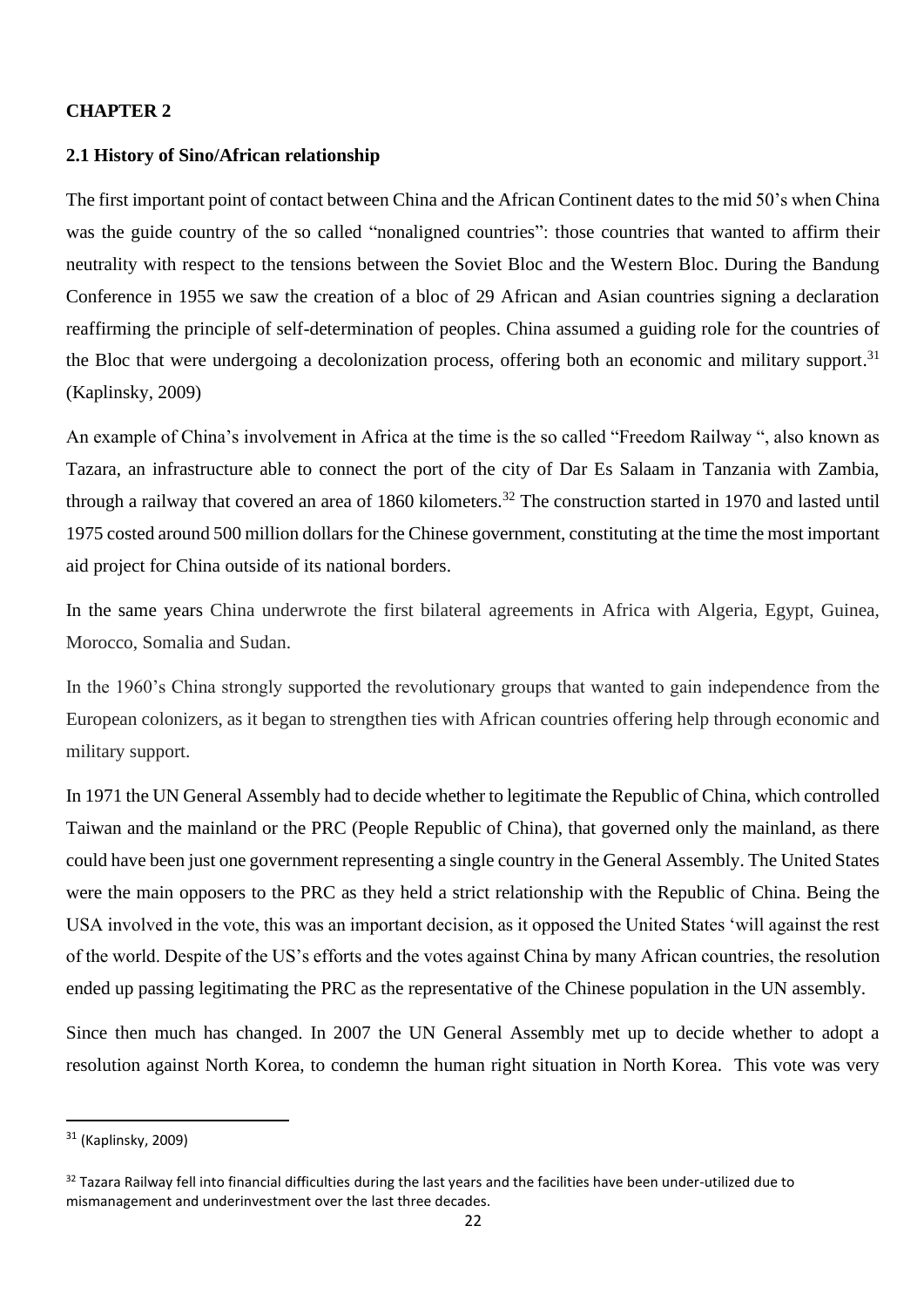important to China, being one of the most important allies of North Korea. In the vote, 43 out of 55 African countries voted along with China, showing how much had changed in between these two important voting.

The "Black Continent" no longer relied on to the US, as much of the Continent is today politically and economically aligned with the world's fastest growing superpower: China.

But How did China achieve to shape Africa's consensus in less than 40 years?

### **2.2 China in Africa: Trade and Foreign Direct Investment (FDI)**

Stemming to the rising of new international players, the supremacy of the European Union and USA in developing countries has been challenged over the years. Among these powers, China is the most notable one. Given its size in terms of geography, population and gross domestic product (GDP) is considered by the rest of the world an important rival as far as economic influence.

In the last decade the Chinese focus has been pointed towards Africa and in particular to Sub Saharan Africa. Africa is one of the biggest Chinese investment's destinations, staying only behind Asia and Europe. The support to the continent is under the form of investment and government assistance. The main targets are transport and energy, crucial infrastructural progress that the continent needs.

But why did China started to invest so massively in Africa? The interests of China has been seen my many as an emulation of the colonial era that was characterized by the exploitation of the natural resources that those countries could offer, although as noted by others the Chinese have been using different methods in order to gain power and trust by the African countries. China's Foreign Minister Wang Yi said in 2015 "[China] absolutely will not take the old path of Western colonists, and we will not sacrifice Africa's ecological environment and long-term interests." (Reuters)

One of China's main motivations to this substantial increase in investments in Africa is the need to secure a solid base of raw materials to fuel its economy as is constantly growing in population, so it found in Africa an incredible base of unexplored resources. Another important reason is the pressure of their industries that forced some labor-intensive firms to delocalize their factories in developing countries.

However, despite the embrace by African head of states of China as a valid partner, the view that Beijing acts as a "predatory" actor in Africa, aiming to recolonize the continent is very present in foreign policy circles, media and scholars.

The whole idea of setting up a structure of power over other less developed states in order to gather resources and use their labor force, indeed might sound familiar, because that is largely what 20<sup>th</sup> century European colonialism was all about. The motives behind European powers expanding their territory to the less developed African nations in the 19<sup>th</sup> and 20th century was similar to the motivation behind China's growing economic influence in Africa today. This perspective on the motives of China raised criticisms of colonialism, but China denied every claim of colonial abuses. Differently from the European countries that resorted to violence as a method of gaining power , the Chinese have reached the interest of the African countries promising long- term investments of high caliber to those countries who lacked the most basic infrastructures that would enable the possibility of exploiting the vast variety of resources available, and finally helping the countries that could not exploit these possibilities due to their financial struggles.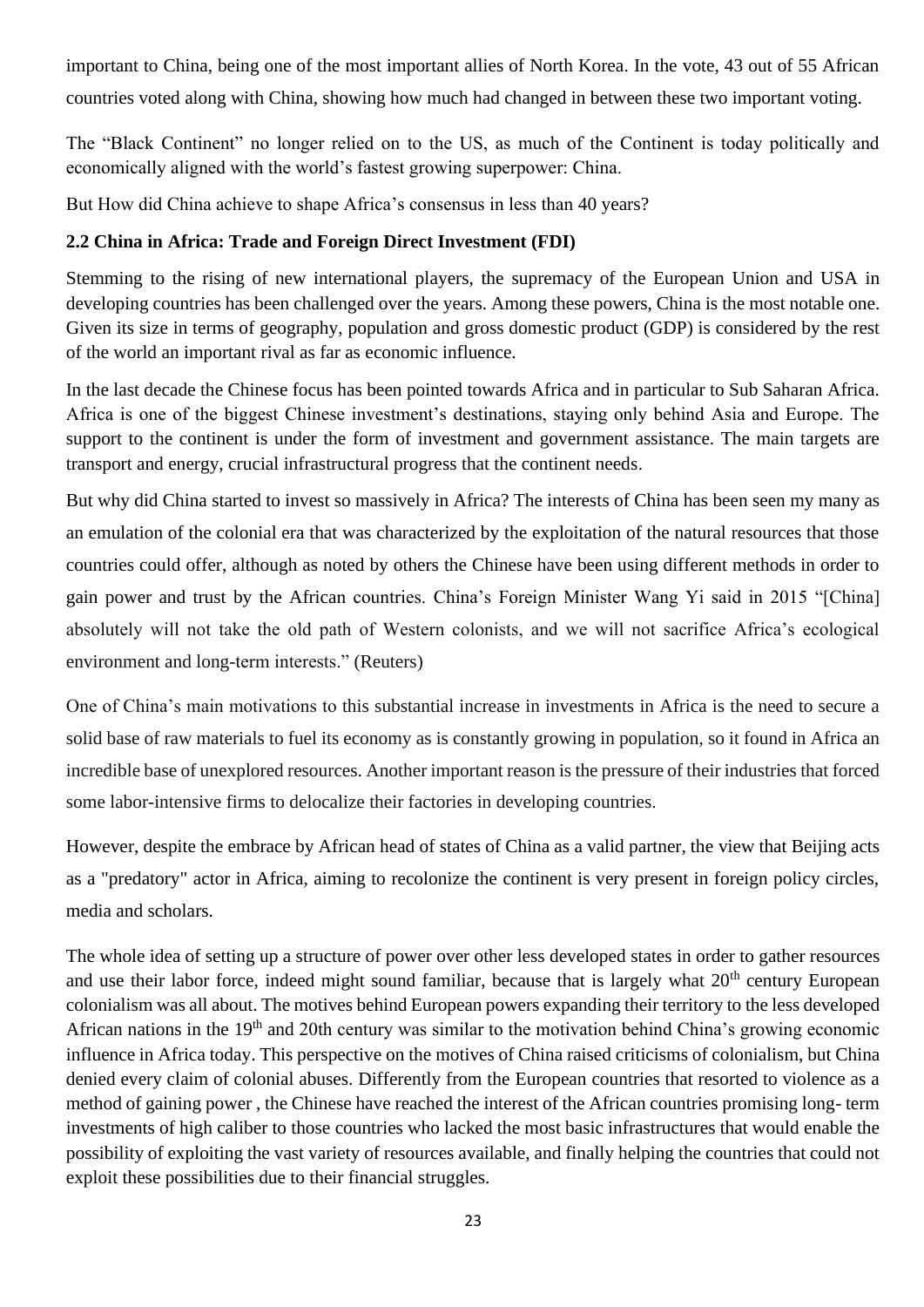This is the main reason why the African governments, at the beginning suspicious about the Chinese interests, afraid of reoccurring in a neocolonialism scenery, such as the one before their independence, have been quickly convinced that the Chinese aid could have been helpful, fulfilling their financial difficulties and the total lack of infrastructures in the countries. In 2018, Rwandan President and former African Union President Paul Kagame defined the Chinese aid and investment strategy in Africa as a possibility of "deep transformation"<sup>33</sup> for the Continent. Kagame argued that the partnership between China and Africa is "based on mutual respect and is for the benefit of both partners". (Reuters, 2018)

In the latest 40 years China has experienced a very rapid economic growth, driven by a population growth, unlike the United States and the European countries, that generated much demand for trade. As China grew consistently, in fact it saw its population grow as well, with the supply not being able to fulfill the requests of the entire population. But this is not the only reason. China's growth secret is found in the success of its manufacturing industry. The low wages in the industry were given by the cheap labor. But as China grew economically, in the last 15 years it saw also the birth of a medium class, that led to an increase in the cost of labor, as workers demanded a higher wage. So, what did Chinese firms needed to do in order to diminish its cost of labor? Find different ways to produce the same products at lower cost, so they would not be compelled to pay the workers a higher wage for the same job. This is the reason why it transferred many manufacturing industries, delocalizing the factories in some African countries where the wages were derisory, making contracts and agreements with the local governments for the construction of Special Economic Zones (SEZs), areas where the business laws were different from the country's laws. These areas were specifically meant to attract Foreign Direct Investment (FDI), investments that are usually carried out by large multinational corporations and represent one of the most important ways for a firm, or in this case a government to enter into a foreign market. Usually firms are sole to invest in those areas in which there can be characteristics that will give them in a short term a potential profit. The SEZs were created by China to convey their experience, with the objective of developing manufacturing activities and reduce their imports, indeed if possible, to promote exports. Currently there are five Chinese SEZs in Africa: in Ethiopia (which focuses on products in stone and building materials), Mauritius (services), and two in Nigeria and Zambia. Within these areas, the infrastructures have improved and created a competitive environment (Pigato & Tang, 2015)<sup>34</sup>, promoting work opportunities for locals.

An FDI in Africa be a vertical expansion<sup>35</sup> of the firm, in an attempt to produce the same goods of the supply chain at a lower cost than before. Foreign Direct Investment are usually carried out by large multinational corporations and represent one of the most important ways for a firm to enter into a foreign market. Usually

<sup>&</sup>lt;sup>33</sup> The East African (https://www.theeastafrican.co.ke/news/ea/Rwanda-Paul-Kagame-endorses-Chinese-investment-Africa/4552908-4742800-5brualz/index.html)

 $34$  Pigato & Tang, (2015) "China and Africa: expanding economic ties in an evolving global context"

 $35$  A business acquisition through which a firm acquires the company producing the intermediate goods needed by the enterprise.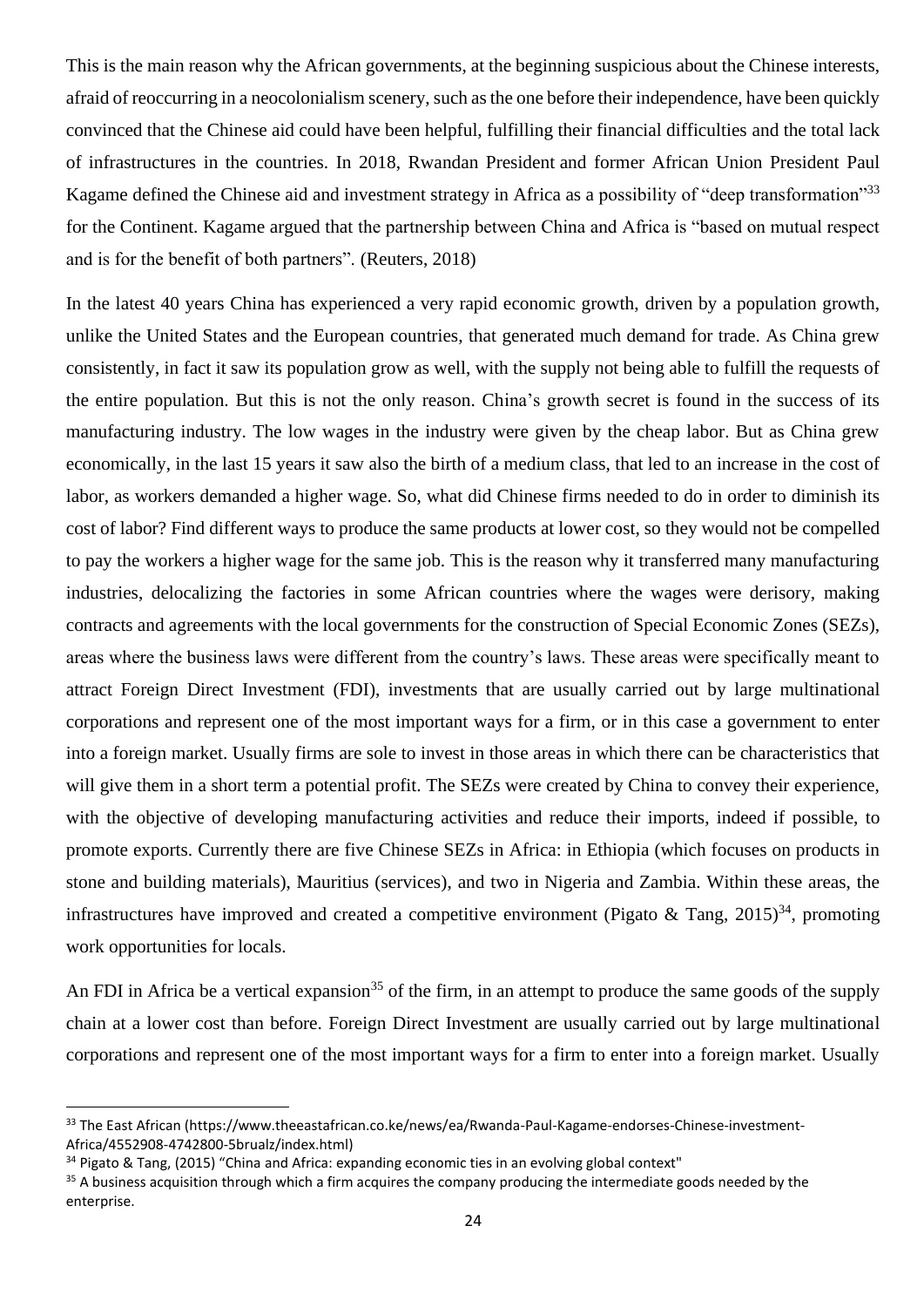firms are sole to invest in those areas in which there can be aspects that will give them a potential profit in the short term.

There is one aspect that cannot be left out when trying to identify the reasons behind the spark of the Chinese interest in the black continent. Beyond the political reasons and the search for new sources of resource supply, another element capable of directing Chinese companies has been, and still is, the possibility to enter a new market. The search for new markets for commercial activities is theoretically considered as one of the largest determinants of FDI.

A key feature of Chinese engagement in Africa is that the focus is on economic and financial engagement and less on development assistance. This is reflected in the high percentages of Foreign Direct Investments (FDI) to Official Development Assistance<sup>36</sup> (ODA) and trade to ODA when compared to most of the European countries. The West is focused on traditional development assistance through grants, being more focused about aid than trade.

The increase of FDI inflows can be credited also by the several policies that the African Union has enacted in order to attract foreign investments, cooperating with Beijing with the goal of strengthening and increasing the quantity of FDI through the years. The creation of a platform such as the Forum on China- Africa Cooperation (FOCAC) in the early 2000s, has represented an important opportunity for the Chinese to outline every year the path of the investment not to just one country but to all the African countries , and a crucial point for the implementation of multilateral and unilateral agreements between China and African countries, meeting every three years in Beijing , representing at the same time an important stage for African countries in order to receive financing from China.

However, China faces some obstacles for investing in Africa. The continent lacks basic inputs that make it difficult to establish companies or build infrastructures such as insufficiency in stable energy in some parts, unskilled labor force to operate the machinery and exchange rate stability, along with the instability of politics and the difficulties in some countries to operate given the slow and full of pitfalls bureaucracy.

These are some of the reasons why the Chinese are used to transfer Chinese workers to Africa to build infrastructures, because the lack of skilled workers in Africa is important. In this way China fails to fulfill the social corporate responsibility concept that has recently much advertised. This does not favor African employment, as China will hire African workers who would get paid a much lower wage than Chinese workers, and at the same time will assure a low profile presence, as stated by many indeed, Chinese companies when completing works have been often violating laws, as for example in the mining industry with environmental laws.

The intensification of the presence of large, medium and small Chinese companies in Africa can be connected to the introduction by the Beijing government of a more linear foreign policy, the so-called "going out strategy

<sup>&</sup>lt;sup>36</sup> Official Development Assistance (ODA), is a term created by the OECD defining the amount of financial inflows, under the form of aid undergoing within an economy.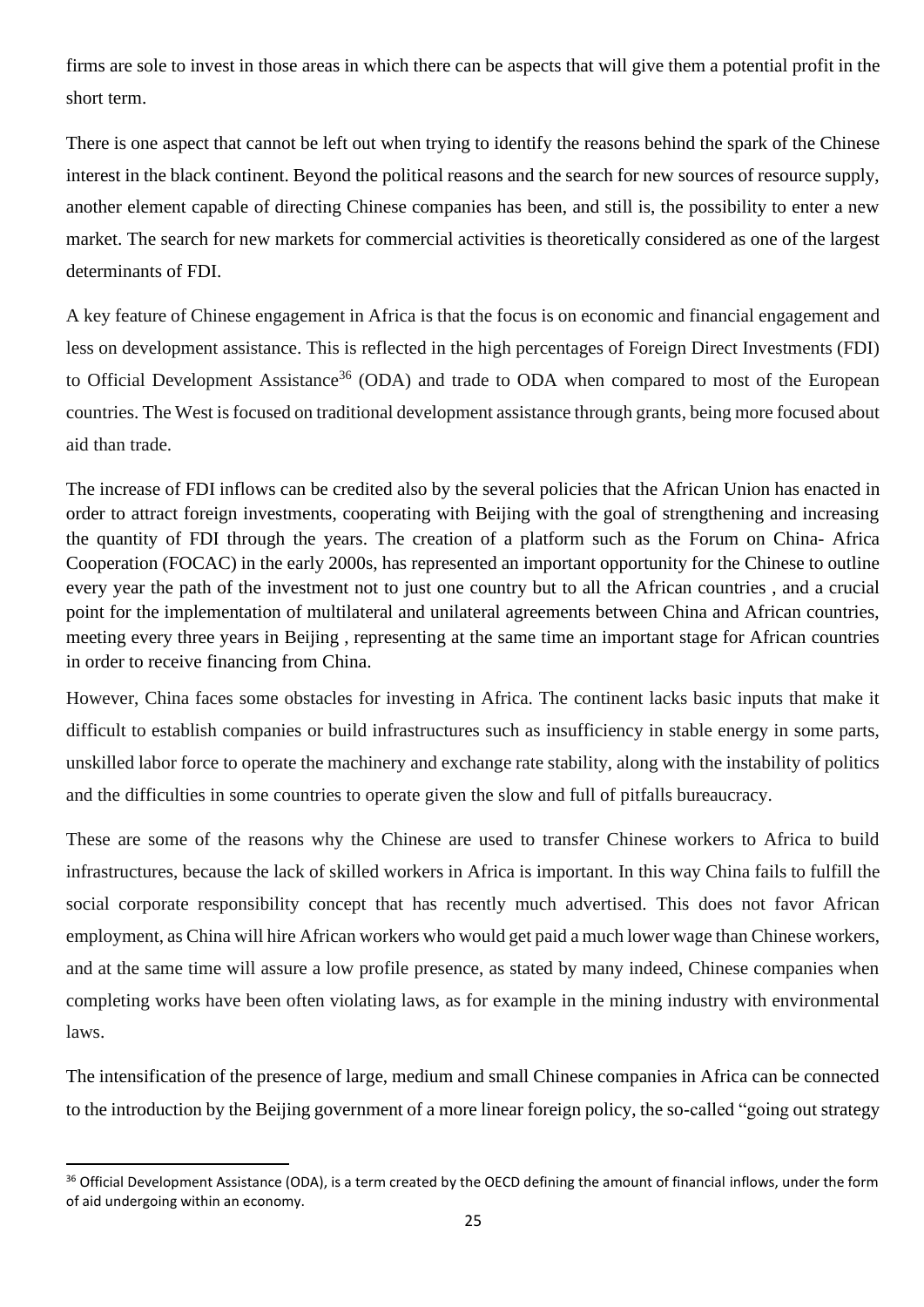("zou chuqu" $37$ ) "(The Economist, 2009). With this strategy, aimed in particular to public firms, the enterprises were encouraged to enter and compete in global markets, as the government started to cooperate more than ever with international partners. The "going out strategy" was introduced in 2000, and the FOCAC represented its first step in Africa, and from that moment on we witnessed, as expected, to a gradual increase in Chinese FDI, across the world, and especially in Africa.

This increase is of interest if one considers that the amount of direct investment abroad reflects the stage of industrial development obtained by a country. A large amount of investments denotes the high level of competition achieved by local businesses, forced to deal with larger and more competitive markets, and so eager to compete at a global level. It can therefore be said that China had an interest in implementing a strategy of this kind to demonstrate to the world, if needed, the role of primary importance that it was covering within the world economy. The subsequent access to WTO <sup>38</sup> (World Trade Organization), dated December 2001, constituted a further step in the direction of opening up to the world market, also at the level of commercial exchanges. (WTO's website).

During the latest FOCAC meeting in Beijing in 2019 all the African countries participated, receiving the pledge from the Chinese President Xi Jinping of 60 billion \$ in financial support to Africa for the triennium 2019-2021. Of this 60 billion \$, 15 billion \$ as President Xi Jinping announced are interest free, still meaning African countries will still be paying 45 billion \$ worth of loans, of different nature. The division of the 60 billion \$ into type of financing is shown in Figure 6.



Figure 6: China's 60 billion \$ from 2019 to 2021 by type of financing

### Source: Forum on China Africa Cooperation (FOCAC)

Furthermore, during the Forum President Xi Jinping has defined that the initiatives that will be financed with these funds will be based on seven major points  $39$ :

<sup>&</sup>lt;sup>37</sup> Going out strategy in Mandarin, one of China's dialects

<sup>&</sup>lt;sup>38</sup> China entered the WTO in 2001, after a series of structural reforms aimed to strengthen the economic integration of the "Red Dragon"

<sup>&</sup>lt;sup>39</sup> Ministry of Commerce of People's Republic of China's Website: Press release over FOCAC initiatives

[<sup>\(</sup>http://english.mofcom.gov.cn/article/policyrelease/Cocoon/201809/20180902788698.shtml\)](http://english.mofcom.gov.cn/article/policyrelease/Cocoon/201809/20180902788698.shtml)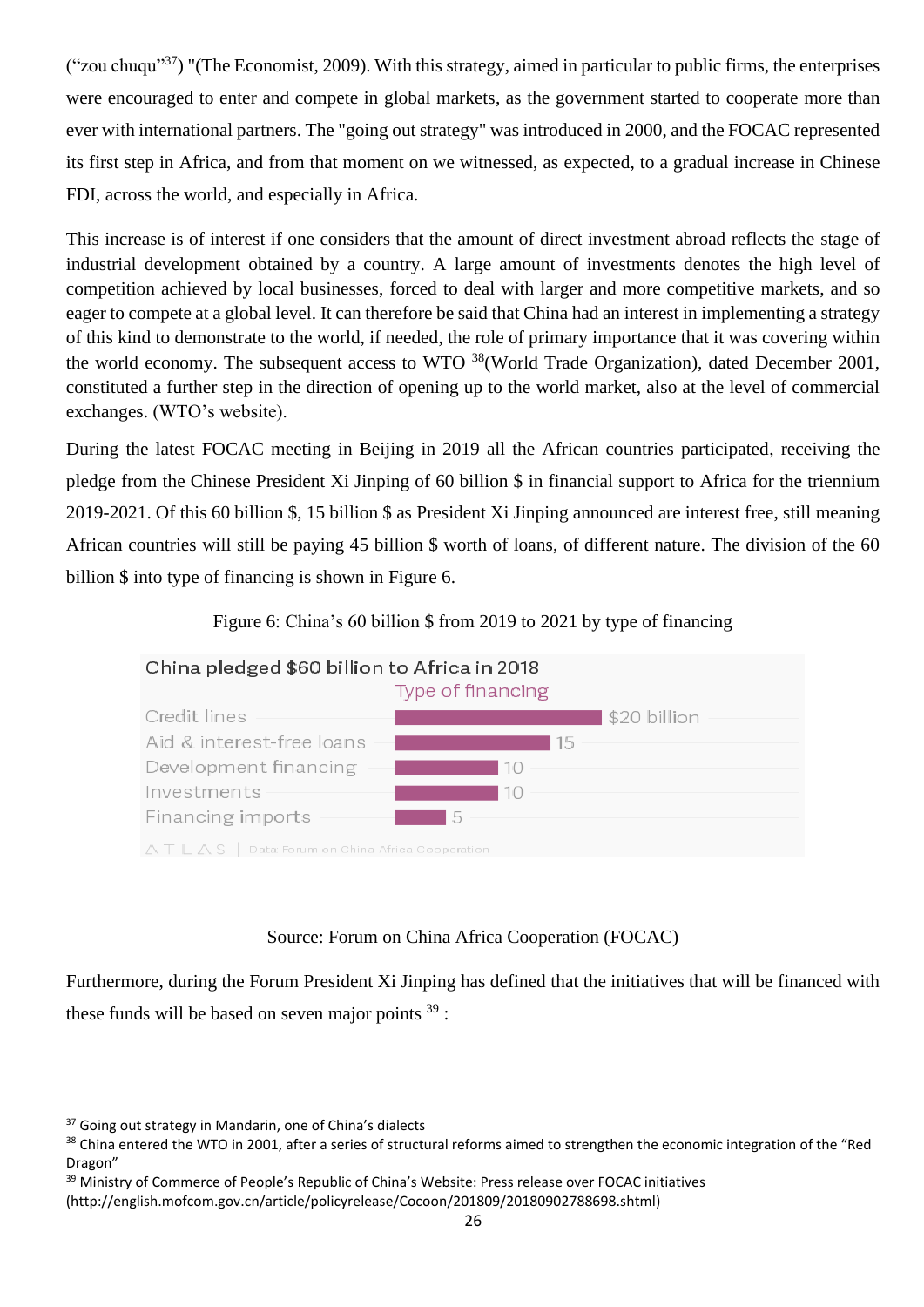- 1) Open a China-Africa trade expo
- 2) Increase investment in Africa
- 3) Formulate agricultural plans
- 4) Provide agricultural assistance
- 5) Improve agricultural technologies
- 6) Fulfill social responsibility
- 7) Deepen financial cooperation

Chinese media does not talk about loans but about aid, making it look like China is not making a profit out of financing through Africa, but it is just helping economically for the development of the continent , presenting this cooperation as a win-win cooperation mutually benefitting Africa as China. This cooperation has been defined by China as based on the complementarity of interests, as the Chinese government and companies have always offered contracts committing to build certain infrastructures in times and ways established in return for the grant of the exploitation of particular natural resources in Africa.

At the same time in which the investment of China in Africa has started to increase, also the volume of trade has increased with China overcoming the US to become Africa's main trading partner in 2009. According to the "China Africa Research Initiative" (CARI) developed by the Johns Hopkins School of Advanced International Study the value of China- Africa trade in 2016 reached a value of 128 billion dollars.<sup>40</sup>

Some of the reasons behind this increased trade share can be China's comparative advantage in labor-intensive goods and capital-intensive goods, exchanged with the African natural resource endowment. (manufactured goods vs. raw materials).

China still plays a secondary role compared to other powerhouses, such as Europe or the US in terms of exports to Africa. Nevertheless, is necessary to understand how this role is destined to become increasingly significant over the time, as Chinese engagement with the black continent is increasing quickly over time as far as trade, even though it has seen a slowdown involving investments.

In fact, from 2000 onwards, the black continent, has witnessed an increase in imports from China, and a progressively more significant increase in the following years. This increase was offset by the drop in the imports from European countries. Future forecasts see a thinning more and more marked than the gap existing between Europe and China in terms of exports to Africa.

China's trade with Africa does not benefit all the countries equally. About 70 percent of Africa's exports to China come from Angola, South Africa, Sudan, and the Democratic Republic of Congo (DRC), some of the

<sup>&</sup>lt;sup>40</sup> Numbers can slightly differ, as these are not official data, but the result of estimates by CARI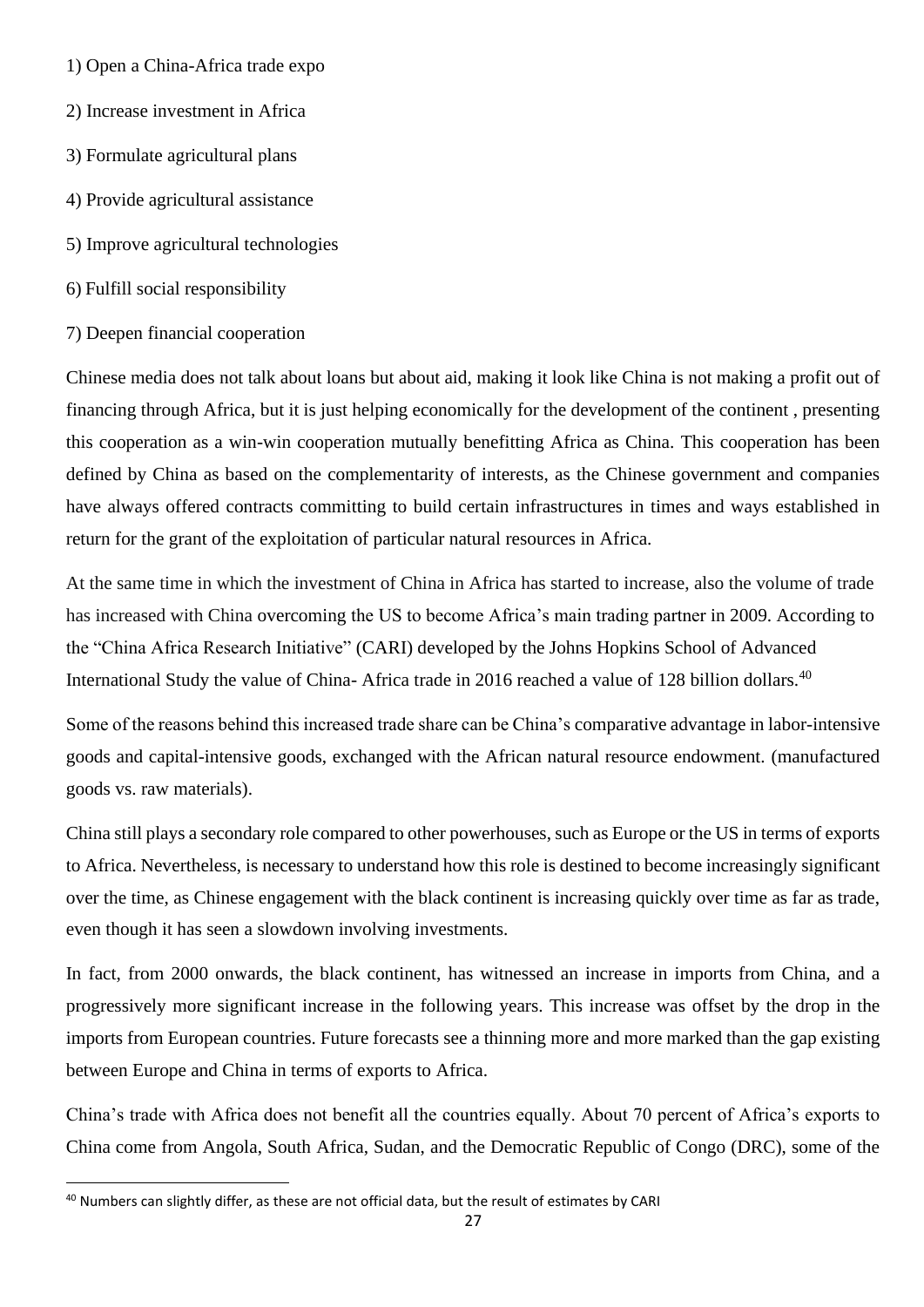resource-rich countries who export raw materials to China. And 60 percent of imports from China, for the most part related to the manufacturing industry, are destined to South Africa, Egypt, Nigeria, Algeria and Morocco, which are the most developed and diversified economies in the continent. Most other African economies have only a limited trade relationship with China, as countries in order to maintain a good import/export balance must have an import/export infrastructure of a certain degree, in order to sustain and develop economic relations with a country such as China, even though China in the latest years has improved the interactions with less advanced economies.

China's impact is probably greatest on resource-rich economies who benefit from China's demand for raw materials, and probably smallest on more diversified economies<sup>41</sup>.

China's demand of raw materials includes the demand for oil from oil producer countries such as Angola, Gabon and Sudan, with the risk for Africa to specialize in raw materials production and a higher vulnerability to the instant changing in prices of commodities. In South Sudan, one of the world's top exporter of oil, China has not only been dedicated to the oil extraction but also in the construction of transportation links such as roads and railways, fundamental for the transportation of the commodity.

Not only China imports resources and raw materials from Africa, but also exports goods to the continent, as shown in the graph below (Figure 7) African countries do import a large share of Chinese products, mainly given to their reduced costs. In some cases the Chinese imports have been killing the local businesses, such as in Kenya<sup>42</sup>, where thanks to a predatory pricing technique in the fish market the Chinese have edged out local traders, helped by the supply gap of the local fish, delivering frozen fish from China at a lower price than the small amounts available of the Kenyan higher quality fish.

The United States, who since the implementation in 2000, of the African Growth and Opportunity Act  $43(AGOA)$ , was the leading partner of the African economies as far as trade (but also for investments), was wrecked by Chinese imports in some industries such as the textile industry ,where China competed with a lower price strategy, leading to a progressive decrease both in trade and in investment by the US since 2005.

<sup>&</sup>lt;sup>41</sup> "China and Africa: An Emerging Partnership for Development? - An overview of issues", Richard Schiere

<sup>42</sup> https://www.theeastafrican.co.ke/business/China-fish-trade-eating-East-Africa-fishermen-livelihoods/2560-4290510 tb8620/index.html

<sup>&</sup>lt;sup>43</sup> The African Growth and Opportunity Act, or AGOA 's aim was to aid the economies of SSA, improving the economic relations between the US and Africa.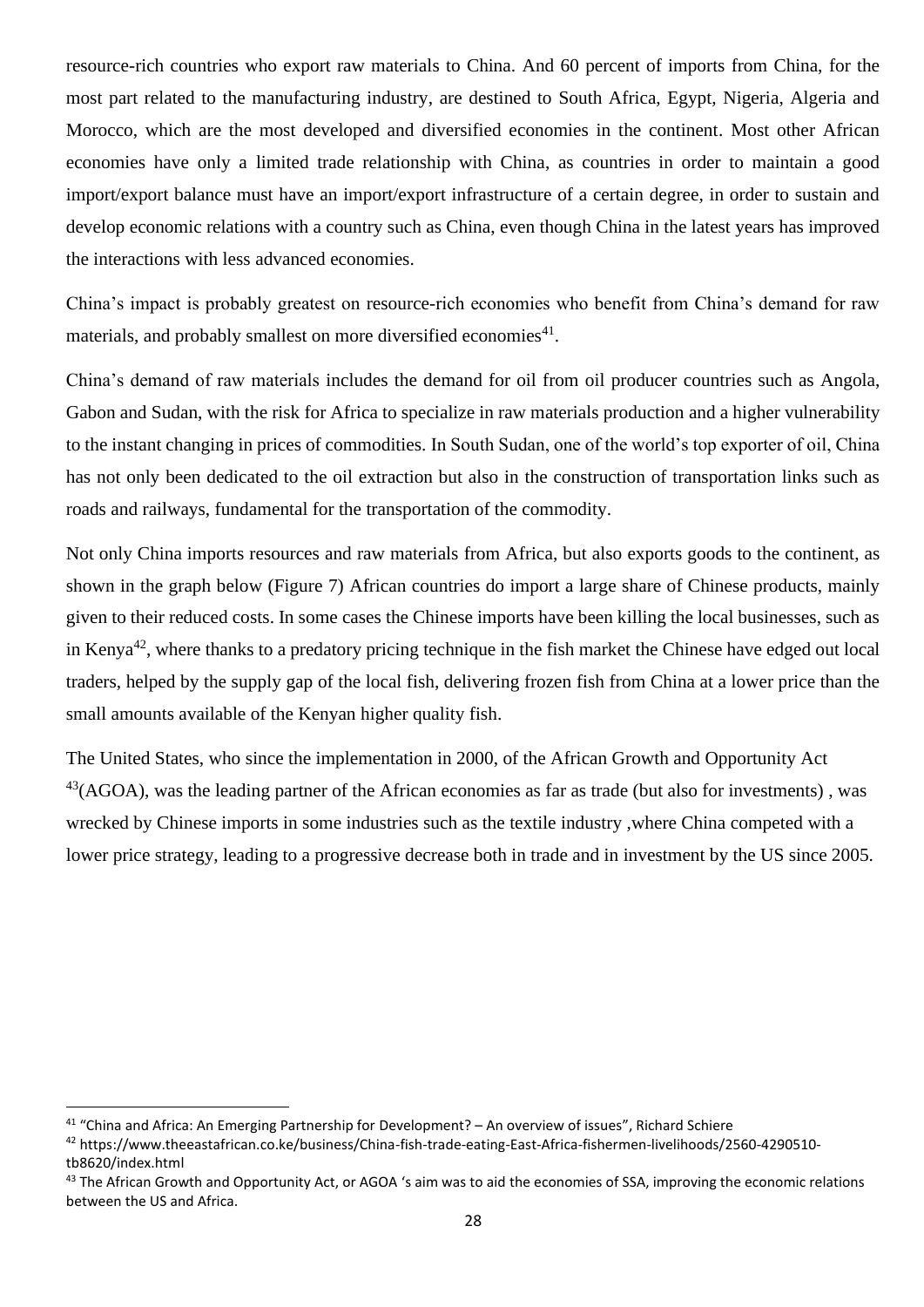



Source: China Africa Research Initiative (CARI)

Africa in the latest years , has been part of the large investments by the Chinese government constituting the BRI (Belt Road Initiative), also known as One Belt One Road (OBOR) , promoted by President Xi Jinping, as the intent of China of recreating the Silk Road<sup>44</sup>, as a development strategy in order to improve regional cooperation and connectivity on a transcontinental scale economically tying most of the Asian continent to Europe and also Africa , that plays a key role in the BRI, through a series of significant economic agreements and trade partnerships in which China has invested massively. Part of the BRI in Africa are the construction of new railways, plants, roads and other several development projects undergoing in some countries. The new Silk Road will involve 68 countries, constituting the biggest investment project ever done in history, surpassing the Marshall Plan.<sup>45</sup> This initiative has fostered much concern into Occidental countries, who are wondering what strategic moves could be effective in order to limit China's supremacy position in the world economy.

According to the China Investment Global Tracker, the public data seta about foreign Chinese contracts, the amount of investments and contracts in Sub-Saharan Africa was \$299 billion from 2005 to 2018. The two main recipients of China's investments are Nigeria and Angola, which get one quarter of the total amount. In the chart below (Figure 8) we can see the size of the investments divided by countries as far as 2018 and its division in different sectors. Mining and transportation account for more than the half of the Chinese investments in the continent.

China's most important railway project in Africa is considered to be the Addis Ababa – Djibouti Railway, connecting the Ethiopian landlocked capital to the port of Djibouti, in East Africa, lowering the transportation costs for the goods, and the reducing the journey for the passengers. The project, inaugurated in 2018, has been all financed by China, through its banks, and undertaken by two state-owned companies, the China

<sup>&</sup>lt;sup>44</sup> The Silk Road first developed by China was a network of trade routes that connected the Asian continent to Europe and was a crucial point of conjunction for the East countries to trade their commodities with the European civilizations.

<sup>45</sup> The Marshall Plan, also known as European Recovery Program (ERP), was an American economic plan to help rebuild Europe after World War II.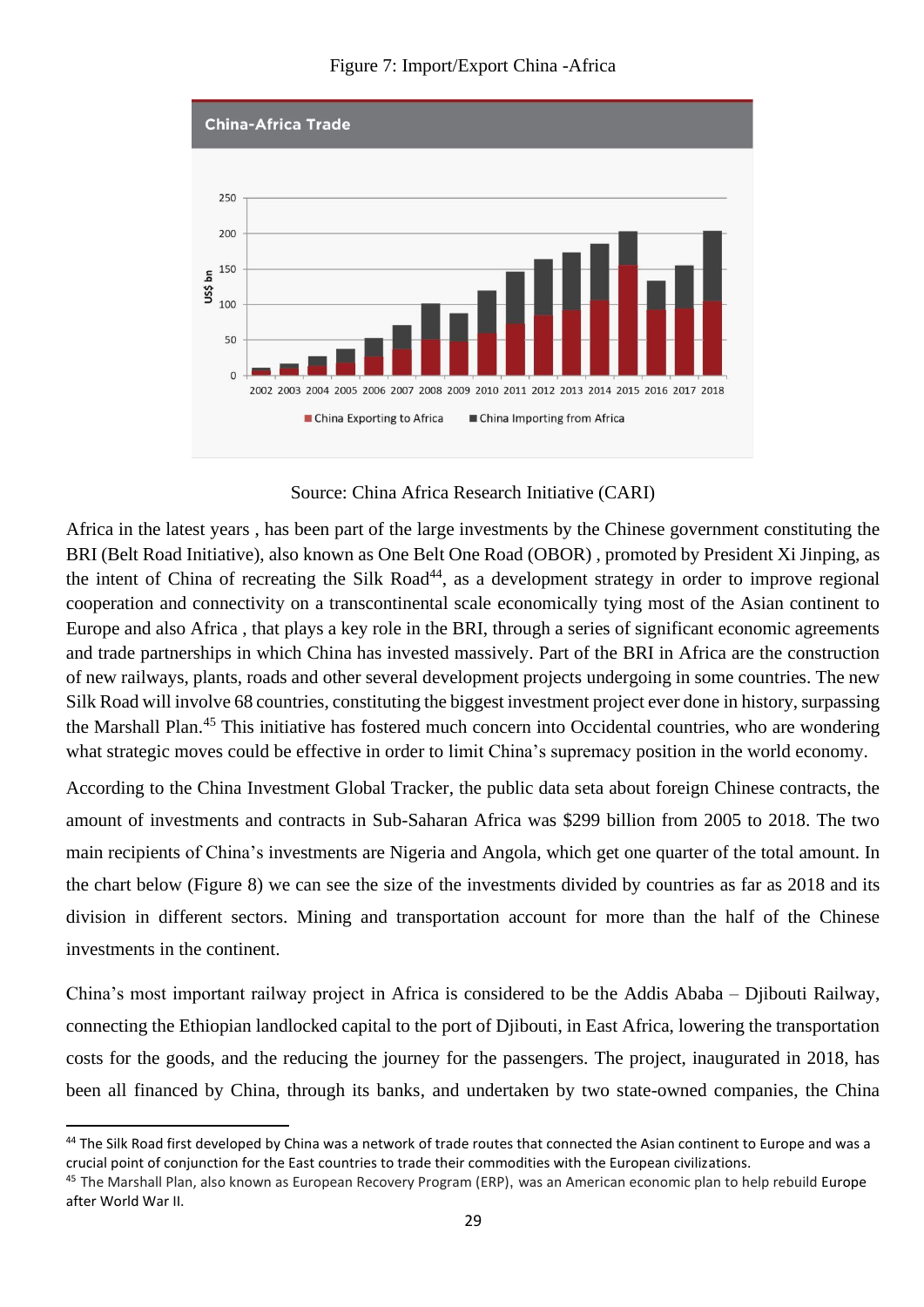Railway Engineering Corporation (CREC) (and China Civil Engineering Construction Group (CCECC) for an estimated total cost of almost 4.5 billion \$, constituting at the moment the biggest investment by China in a single state.





Source: Chinese Investment Tracker

Sub Saharan Africa remains the region most interested by Chinese FDI investment. The top 5 recipient countries in SSA are: South Africa, Nigeria, Zambia, Ethiopia, and Sudan. Over the 2004-2015 period, flows of Chinese FDI into Africa increased significantly rising from \$491 million to \$32.4 billion<sup>46</sup>, peaked in 2008 and stabilized over the 2011-2014 period (Figure 9). Interesting to note is that the year 2008, the year in which the financial crisis sparked all over the world it has been the year with the highest FDI inflow.

It is interesting to note, from Figure 9 how FDI inflows to SSA peaked in 2008, the year in which the Chinese penetration in Africa reached the highest level, in particular in the top 5 recipients in SSA. However, in the following years, not only there has been a decrease in the overall inflows, but also an increase in inflows in the rest of SSA, with a larger share of investments affecting less developed economies. At the same time investments in North Africa has been characterized by a decrease during the years of the "Arab Spring" and a constant increase in the years following the protests. Although, North African countries have been historically less interested by Chinese FDI, as have always seen a constant involvement mainly on trade by the US and by European countries, given the relative geographic proximity.

<sup>46</sup> U.N. Habitat. 2018. The State of African Cities 2018 – the geography of African investment DATA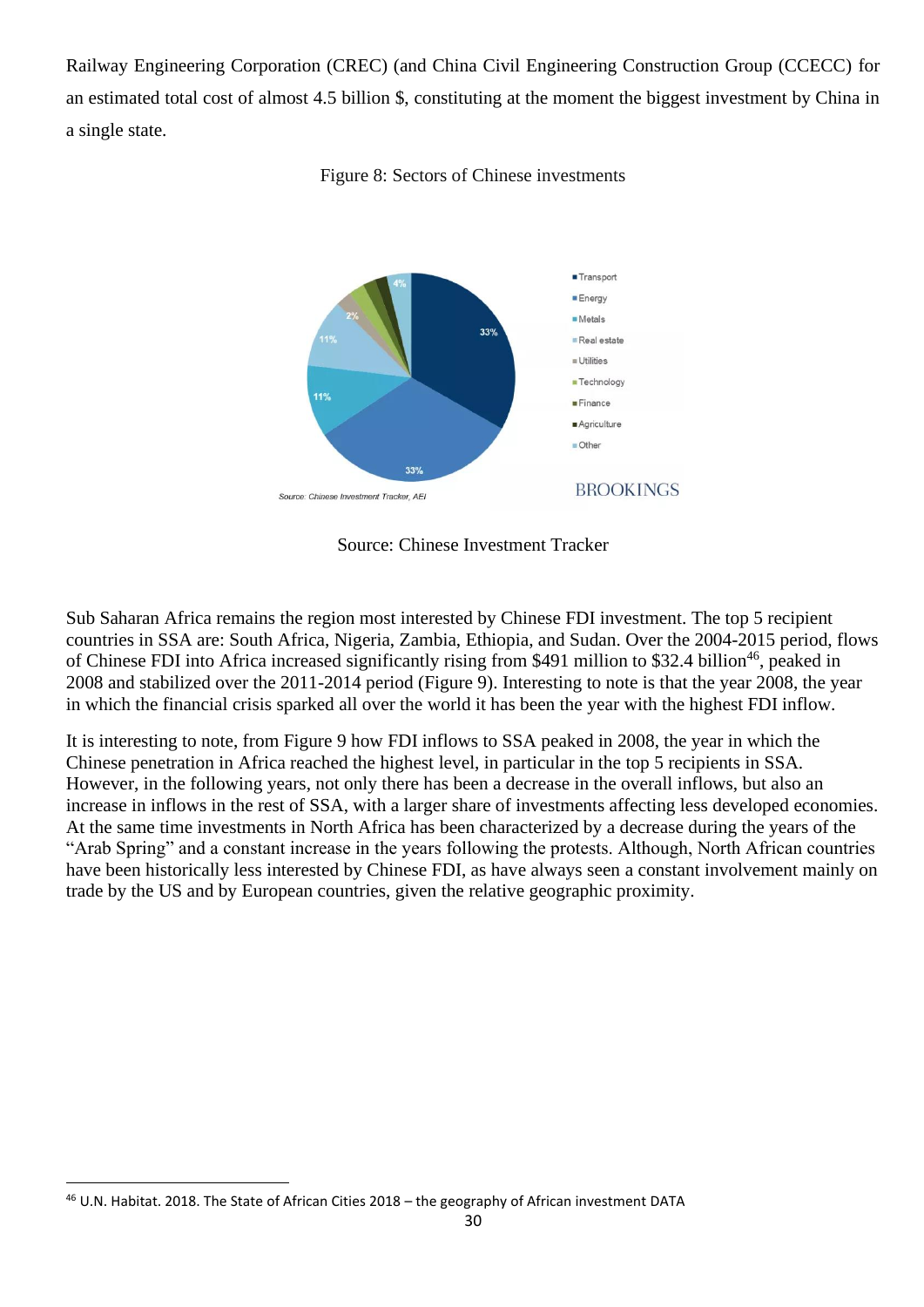

Figure 9: China's FDI flows to SSA, 5 largest recipient countries and the rest of Africa

Source "Chinese investment in Africa: how much do we know? By Deborah Bräutigam, Xinshen Dia (2017)

Looking at the data , as mentioned, we can notice how the Chinese involvement has slightly decreased in Africa in the latest years , as growth decreased in China after several years in which the economy grow persistently, given to a liquidity problem caused by a progressive overheating of the economy and most importantly given the escalation of the trade war with the USA , which is affecting deeply the Chinese economy both on a trade and on a diplomatic standpoint , being the United States the first importer of Chinese products. Some economists do also think that the rising of these tensions, have put Africa in an important position as some Chinese firms smuggle products through Africa illegally into the US. Africa has been also subject of an ulterior worsening of the tensions between China and the USA, when China in 2017 inaugurated its first strategic military base overseas in Djibouti in East Africa nearby a permanent US base, the most important military location of the United States in Africa.

How about the role of other world powers in this process? Obviously, investment on this scale has also affected other players in the world economy. China is securing their position as economic world leaders with their everincreasing meddling in the world economy. China is already claiming most of the trade in Africa, where growth potential is higher than other continents, and other big players in Africa are losing ground, the USA given mainly to their protectionist approach since the rise to power of Donald Trump in 2016, while Europe given the economic crisis experienced in the last decade and the more aid-driven approach.

As also discussed in the previous chapter, over time it has been clear how  $PRC<sup>47</sup>$  is not concerned about the political dynamics of the country where investing, employing the so called "no political strings attached" method, while this characteristic is one of the main determinants that can drive Western powers FDI, especially

<sup>47</sup> People Republic of China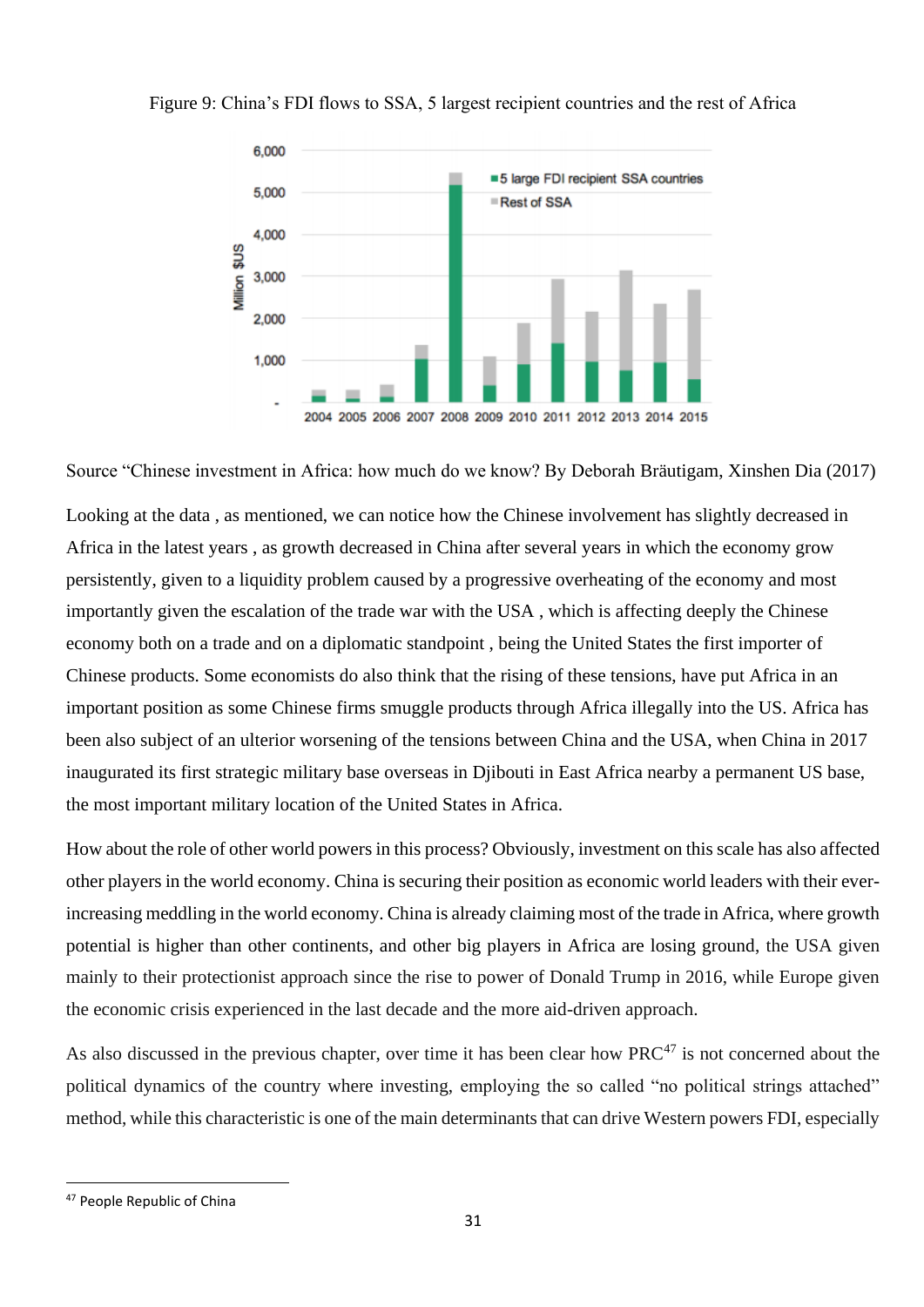in Africa. The West, since its colonial influence of sphere has always wanted to impose the political regime to the colonized country, and in a similar way it rather invests in democratic countries, and not in dictatorship , while China has not any type of problems to invest and work with autocratic regimes such as in Zambia and Zimbabwe, being hardly criticized for it.

But how and why has China succeeded, while the West has failed? According to Dambisa Moyo<sup>48</sup>, that developed her theory in her bestseller "Dead Aid, why aid is not working and how there is another way for Africa", the West failure is found in the excessive amount of aid provided to Africa over the years, so it should stop to aid Africa, being most of the aid in the long run inefficient and not sufficient to satisfy Africa's short term necessities. So according to Moyo African political leaders should make efforts to implement new financing mechanisms including increased trade particularly both among African nations and with emerging markets like India and Brazil <sup>49</sup>, and increase domestic savings through remittances and microfinance, already developed and in use in parts of the continent. The end goal should be to decrease reliance on aid to less than 5 percent in five years.

<sup>48</sup> Dambisa Moyo is an economist from Zambia, who analyzes macroeconomic variables and global changes.

<sup>&</sup>lt;sup>49</sup> Along with China, South Africa and Russia, India and Brazil form the so called BRICS group (Brazil, Russia, India, China and South Africa), which are 5 of the most developing economies in the world.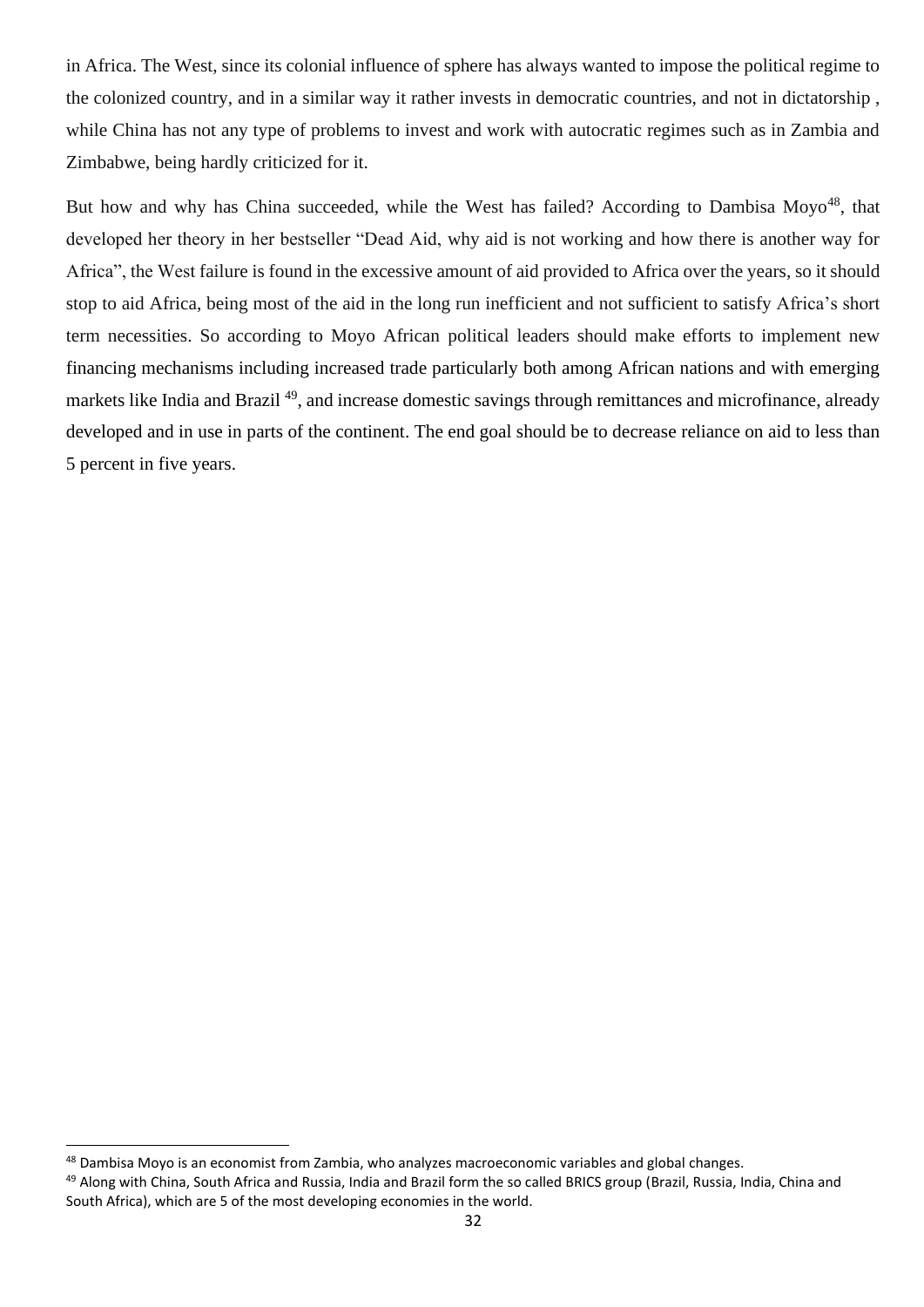#### **2.3 African countries debt: how is China involved?**

The majority of the Chinese involvement in the Continent, despite of how it can be thought is made through State- owned enterprises (SOEs), private companies most of whom are controlled by the central government, that finances them with large amount of money. There are also some private companies which are not directly controlled by the government, but who obviously follow the path of other state companies, in order to be sure that their investment will be secured.

State owned enterprises operate mainly in the extraction of raw materials and in infrastructures, while small and medium firms operate in the manufacturing industry and in the service industry.

According to McKinsey<sup>50</sup>, there are more than ten thousand Chinese businesses in Africa of which 90% of them are privately owned<sup>51</sup>, even though the biggest projects as far as investments are undertaken by state firms.

The most famous state-owned enterprise in China is the Export–Import Bank of China<sup>52</sup> also known as Exim Bank of China, which has as its primary goal the mission to promote financial aid and support, reason why it is also called a "policy bank" , in a universe along with other Chinese institutions such as the China Development Bank and the China Export & Credit Insurance Corporation. Although Exim is the only provider of concessional loans by the Chinese government. A concessional loan is a soft loan granted with derisory interest rates, in order for the borrower to be sure of the repayment of the loan. These types of loans are the most used form of development assistance and foreign aid that developed countries utilize when granting money to underdeveloped countries.

According to the China Africa research Initiative, China has lent almost 143 billion U.S. dollars between 2000 and 2017 to African countries. These loans are used for infrastructure projects done by Chinese companies and thus delivering more jobs for Chinese workers, the majority of whom are moved from China for the construction of these particular infrastructures and in a second stage will train the African workers, who although not immediately will have a job. However, China faces some obstacles for investing in Africa. The continent lacks basic inputs that make it difficult to establish companies such as insufficiency in stable energy in some parts, unskilled labor force to operate the machinery and exchange rate stability, along with the instability of politics.

It is argued that these loans are so big that in time African countries cannot repay it, therefore falling into a sort of debt-trap, whereby China gains control over the infrastructure and over the countries as form of repayment. China could steer way from these accusations of neocolonial investment if it would diversify its

<sup>50</sup> McKinsey is one of the biggest consulting firms worldwide.

<sup>&</sup>lt;sup>51</sup> Most of the "private owned firms" are funded by the Beijing government, following a path of investment chosen by the state <sup>52</sup> The Export–Import Bank of China (Chexim - China Exim Bank), founded in 1994, is a Chinese bank that has at its aim to implement the state policies in the economy. In the last decade EXIM has been the first Chinese institution for money granted to underdeveloped countries.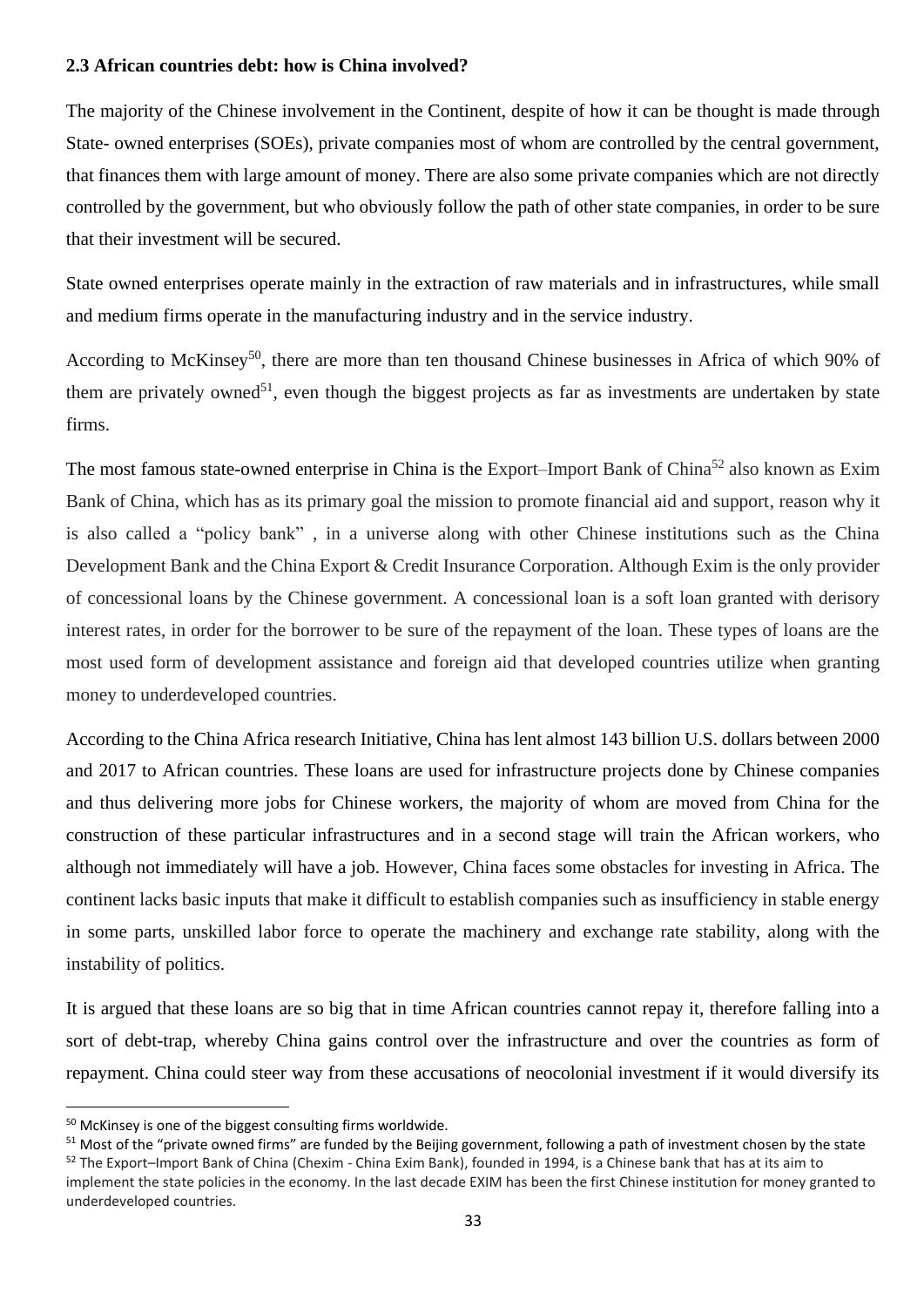investment portfolio, increasing investments in other sectors such as agriculture and manufacturing, instead of only infrastructure for resource extraction. (Carey and Li, 2016)

Most of the loans are not profitable to China as well, but it has to lend money in order to utilize some of its productivity and export products.

During the years indeed has arisen a situation in which most of the African countries would not be able to repay the big amount of debts that they had accumulated towards China. This condition which could be seen as a disadvantage for the Chinese government, has although strengthened the economic domination of China over the African countries, being the Chinese in a position to ask as a momentary solution to build other infrastructures, without the possibility of hearing a negative response from their debtors.

A great example of this scenario can be the Maputo – Catembe bridge, in Maputo, Mozambique, the longest suspension bridge in Africa, which connects the city of Maputo to the Catembe suburb. The bridge was financed and built by China, with the works started in 2014 and completed in 2019, with a base value of 785 \$ million, which Mozambique will be start paying in 2019. According to some calculations the final bill of the bridge will amount for the Mozambican government to US \$ 1.3 billion with interests at 4 %. The money from the tolls although will not be sufficient<sup>53</sup> in order to repay the debt with China as the debt will only be expired in 2039 at least, according to researches, as the government of Mozambique is at the moment unable to pay not only the expenses, but also the interest itself. Chinese have now penetrated into the Mozambican political scenario, being granted contracts to build other infrastructures as a sort of repayment for the delays in the bridge payments.

The graph below (Figure 9) shows the amount of Chinese loans according to a study conducted by the CARI (China Africa Research Initiative) recorded from 2000 to 2017. According to data on FDI, estimated by the Financial Times<sup>54</sup> in 2009 and 2010 the China Exim Bank and the China Development Bank have annually loaned more money than the World Bank to African developing countries under the form of concessional loans. It must be argued, albeit that international organizations as the World Bank have been involved in massive loan issues with African countries for years, but also on the aid side with multiple projects on different countries, focusing on local community's evolvement. It is evident, looking at the infographic how the inflow of financial support in Africa from China has substantially increased over the years, passing from 1 billion in 2001 to almost 30 billion in 2016 (Figure 10), the year in which most loans have been issued. Although as of 2017 the amount of loans issued has consistently diminished as China is investing less in Africa than before. Being China not a member of the OECD (Organization for Economic Co-operation and Development), there

<sup>53</sup> Money from the tolls will not be enough to repay China's debt, as there are ferries connecting the city of Maputo to Catembe for a price three times lower than the bridge. Mozambique is one of the poorest countries of the world, so just few people can afford to pay for the bridge and fewer to have a car.

<sup>&</sup>lt;sup>54</sup> Financial Times is the most respected economic newspaper in the United Kingdom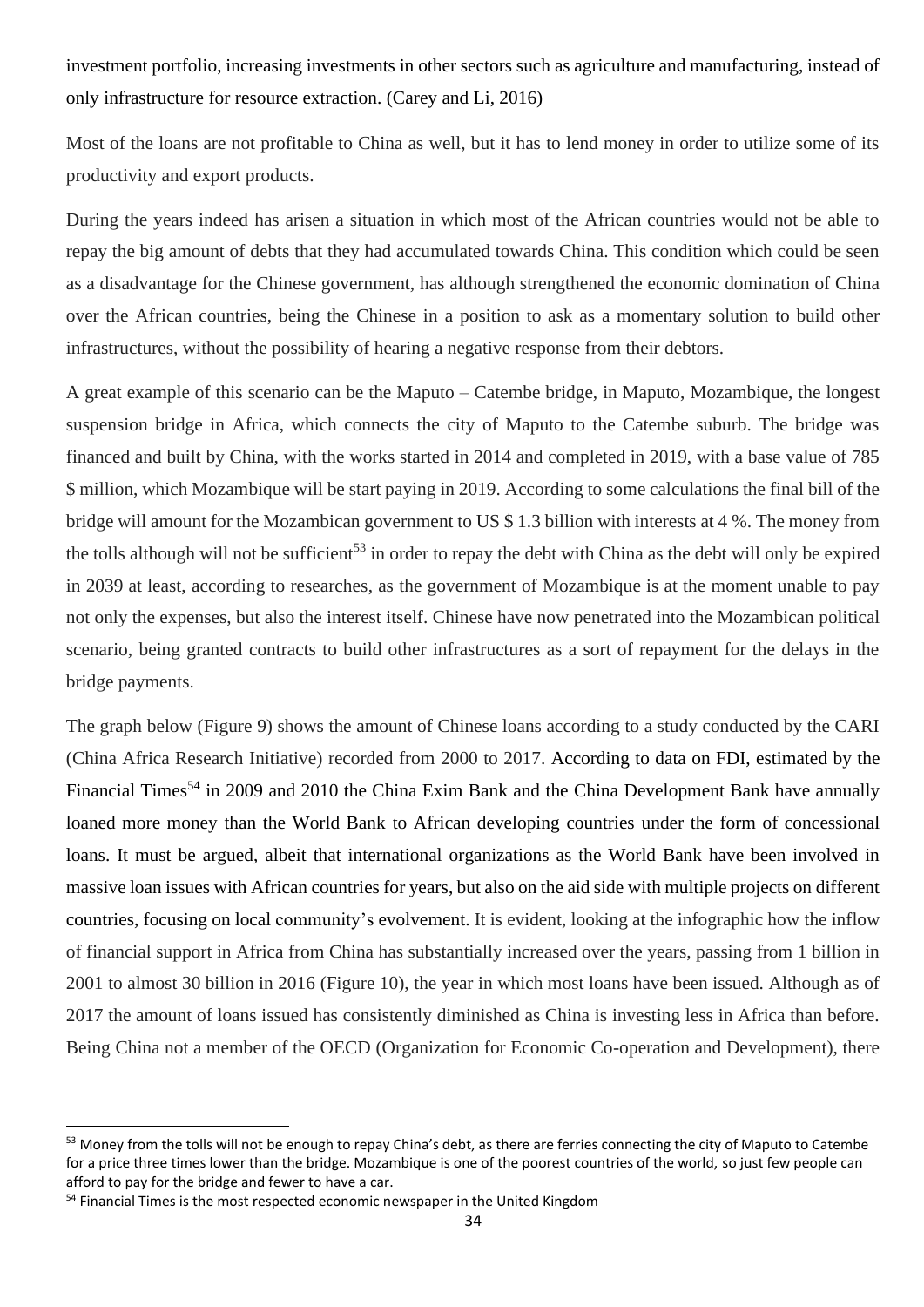is no official Chinese data over the loans, but these data are the result of estimates conducted by CARI, utilizing the small data available from the Chinese government.

Generally speaking, there is small transparency of Chinese loans and outflows in Africa, as there is little information publicly available of loans conditions, as also African countries tend to hide this information or to release them with few details, in order to avoid criticism relating to the deal conditions.

China is very sensitive about criticism that is carrying out a "debt diplomacy", stating that the debt of African countries, is not due by Chinese loans, but by the others that invested before. This is true, indeed many countries before Chinese involvement have been loaning money for years to the African countries, mainly the US. This debt accumulation, although became unsustainable in the last decade for some countries, with most of the academic press and international players, such as the US, blaming the Chinese for the "predatory" approach, thus accusing it for the debt default situation with which some African countries are dealing, and claiming that the large loans underwrote by China in Africa are solely for the purpose of gaining access of natural resources and some strategic assets.



Figure 10: Chinese loans to Africa from 2000 to 2017

Source: China Africa Research Initiative (CARI) by The Johns Hopkins School of Advanced International Studies

A country like Zambia, for example, has recently been on a verge of a possible debt default, with China detaining one quarter of the debt<sup>55</sup>. Exacerbated for years of its resources, given by the massive mineral wealth, Zambia is one of the least developed countries in Africa. Although, before the Chinese engagement, during

<sup>55</sup> "The Economist "data estimates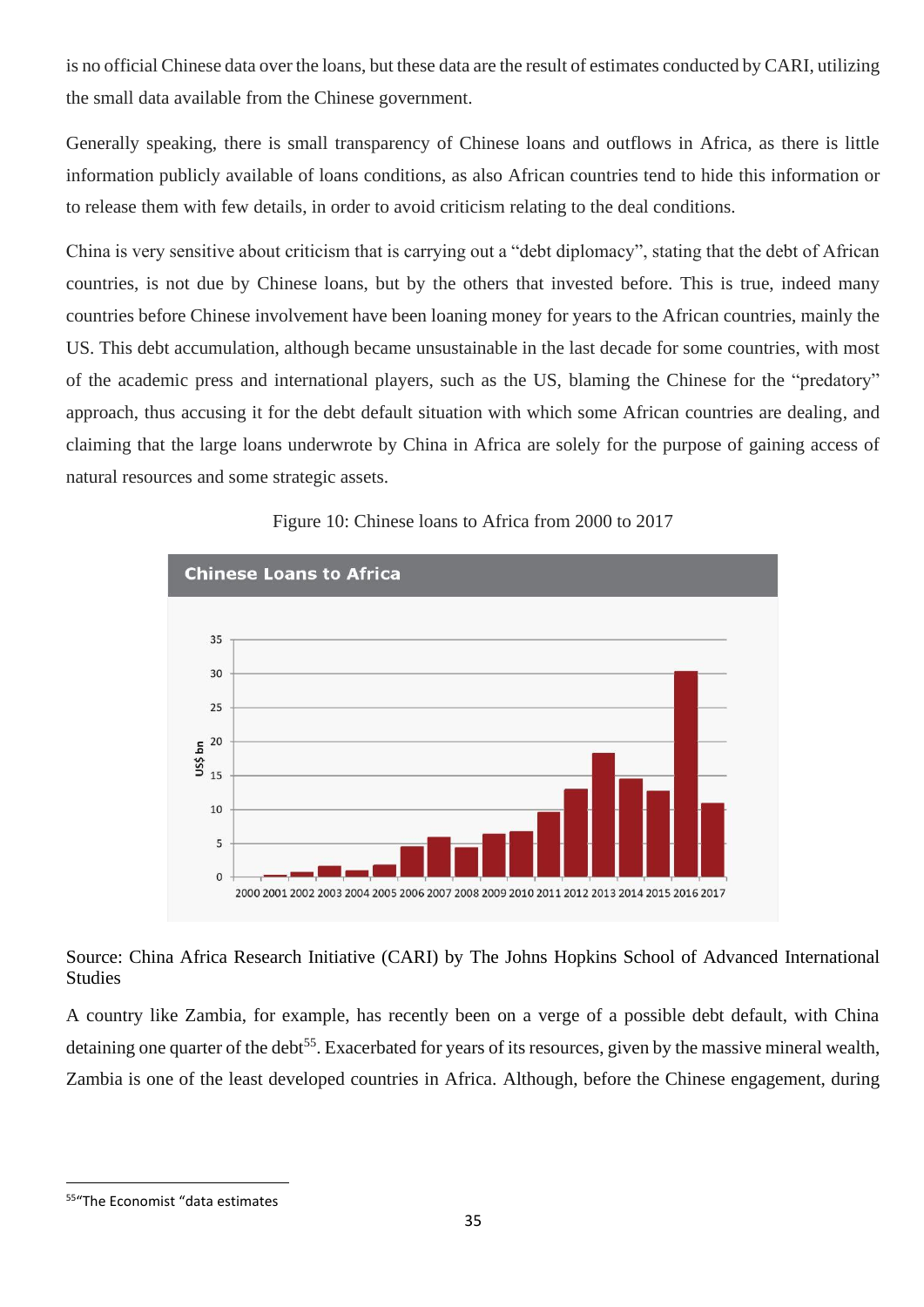the last years, the Zambian governments has been contracting loans with the US, as most of the other SSA countries.

Some economists, on the other hand, point the finger towards the International Monetary Fund (IMF), responsible for providing unsustainable loans to African economies , thus helping countries to reach a "debt default" scenario, enabling the economies to open more to international players, ready to invest and takeover both natural resources and public infrastructures, needed by resource dependent European countries.

The IMF and the World Bank in the last years of the century started to loan money to 37 countries, that were grouped under the term "Heavily Indebted Poor Countries" (HIPC), offering soft loans with low interest rates in order to debt relief their economy. Out of these 37 countries, 30 were in Sub Saharan Africa. This program, has received much criticism both by media and African countries, arguing that countries already indebted, were left with other debt, with no possibility of extinguishing the loan nor space to enact structural reforms.

So, as shown, African countries debt, cannot be all China's fault, as also other countries and institutions have over time contributed to the indebtedness of the region, and the Chinese are being blamed solely under their predatory approach to the continent , and given their incredible penetration of the region, which has arose concern into international players.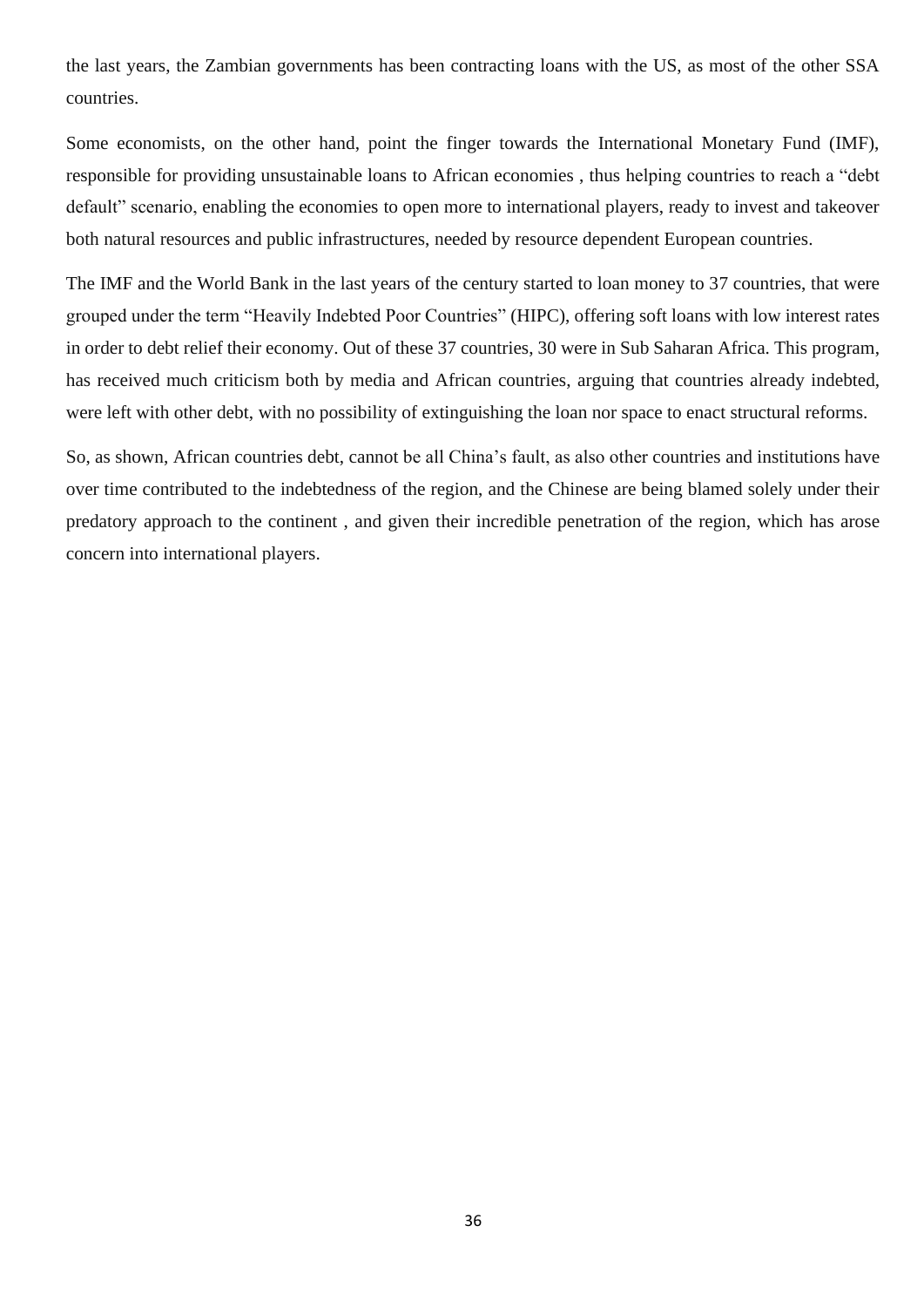#### **CHAPTER 3**

#### **3.1 WHO BENEFITS FROM THIS RELATIONSHIP: AFRICA OR CHINA?**

As Chinese investments begin to decline, economic growth in Africa is starting to slow down, as some experts noted leaders in the African communities did not do enough in order to promote long term economic development and allowed themselves to be "bullied" by the Chinese. Indeed the realization of policies and reforms aimed at improving some aspects of life have been completely erased by the widespread corruption at the core of the majority of the African governments .The Chinese imports of low cost manufactured goods have devastated the African producers, similarly to the UK and India with the UK's textile industry some years ago. For the African economy to remain growing, it must move away from its natural resources and turn towards manufacturing and service-based economies. Only then Africa will be able to keep up their own growth without the continuous aid and support from China, from other countries or from international institutions.

Over the years three school of thought have been advanced regarding the Chinese intervention in Africa. The first approach has been developed by the so called "neocolonialist school" led by Western players and critics of the Chinese model, according to who, China's relationship with Africa is purely profit-making and does not affect the host countries.

The second school, the so called "development or optimistic school" believes that neocolonialism is a powerful word, asserting that although the Chinese aggressive approach to the continent, it remains in the terms of trade exchanges and investments in some cases.

The third school, also known as "accommodation school", believes that China has been attracting the attention of the African countries, by offering an appealing alternative to the Western aid, mainly given by the "no political strings attached approach".

But the real question most of international observers are undergoing is if its Africa is somehow benefitting from this partnership.

At the moment it still seems how the only player who is gaining from these partnerships is the Red Dragon<sup>56</sup>.

China is not only investing in the economic development of the Continent, but it has gained the opportunity to distribute development projects all over Africa, being able to increase year per year the number of projects, given the fact that most of the countries cannot repay their debts, and exacerbating the continent of its raw materials base, importing the majority of it to China.

In the long run Africa would be certainly benefitting from the infrastructures built by the Chinese, but before enjoying these benefits it should find ways to finance the bill, as African governments settled for most of the

<sup>56</sup> Nickname referring to China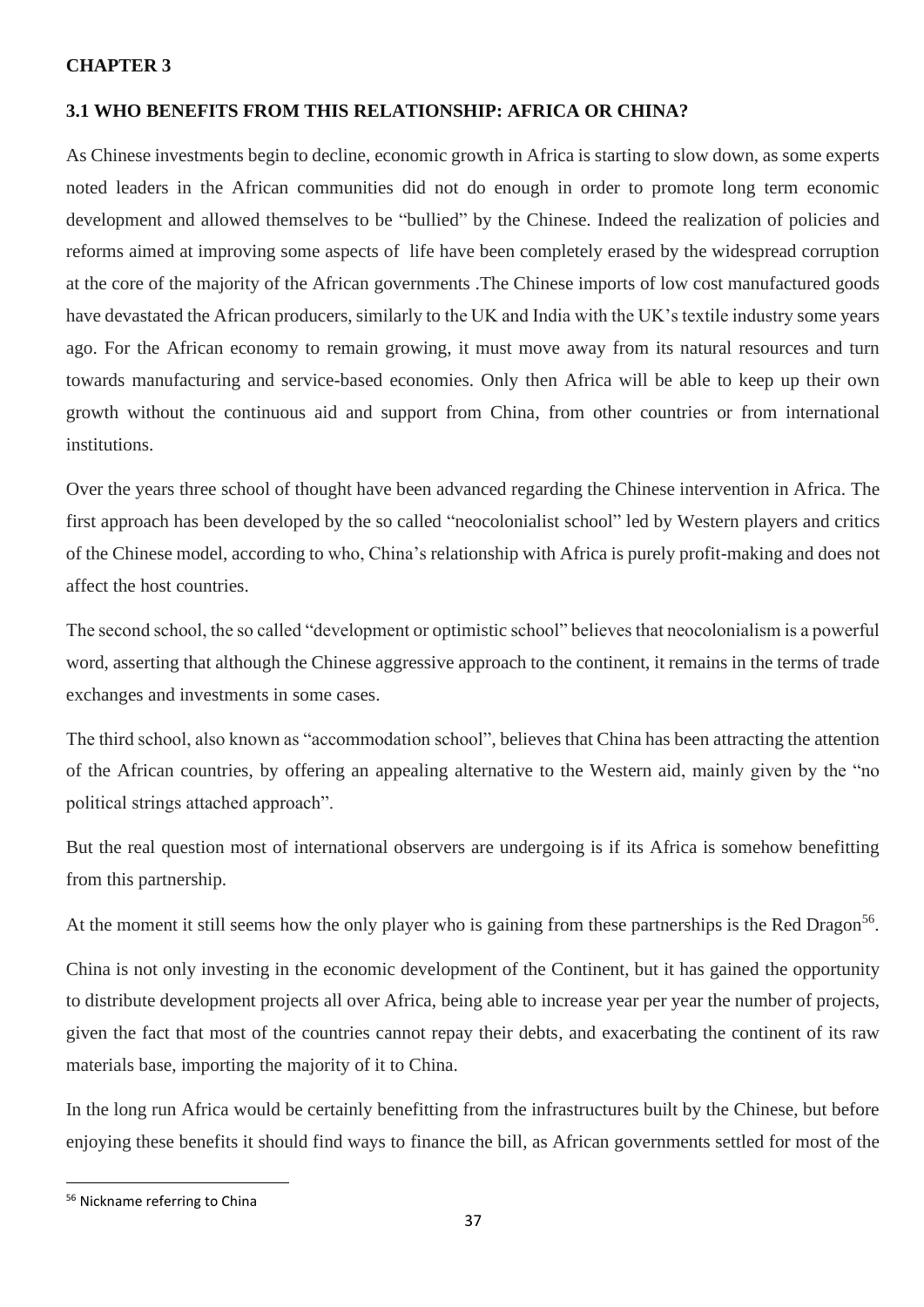deals for short-term gains leading though at large costs in the long run. In a sense the continent is enjoying the fruits of the Chinese aid immediately, but cannot sustain to finance back the loans, and more importantly to run maintenance work on the infrastructures.

African governments should stop looking to the Chinese as the saviors of the continent, China's aim is not to fix Africa's already existing structural problems, but just to do business, in an intent to defend their own interests, and to enhance China's growth, not Africa.

African leaders should strike better deals with the Chinese in order to benefit from this partnership, avoiding to be in the hands of China, when they do not have the capacity to pay back the loans, in a direction leading to the sustainable growth of the continent and most importantly to a reduction of poverty, which still is the main issue faced by African countries. An important point on which African countries should converge, when discussing agreements condition, should be a major involvement of local communities in infrastructures construction work done by Chinese companies, boosting employment and growth for local communities.

At the same time Africa can learn a lot from Chinese economic and political history. China has been able to transform a rural country where poverty was widespread, exacerbated by socialist policies, into an industrialized country, and finally in the world's most powerful nation in only three decades.

It has to be clarified, however how China presents many structural differences with respect to the African continent. First of all, China is not a continent, even though as far as population and GDP it could account as a continent. Second, 1979 China was more economically developed than African economies nowadays, as most of the continent's countries have reached their independence in those years, being far behind the rest of the world and economically exacerbated by the exploitation of resources by colonial powers.

Irene Yuan Sun, an author of a book on Chinese investment in Africa says that manufacturing investments is the best hope that Africa has to industrialize in this generation. According to her paper<sup>57</sup>, the private enterprises are as large as the state-driven efforts and more job-intensive, which localize quicker and have a much larger economic and social impact. A real return to growth for Africa could be represented by the revitalization of private enterprises by national governments into a new dimension, able to compete both at intraregional level and at international level.

African citizens although do not demonize Chinese involvement, following a research run in 36 African countries by Afrobarometer<sup>58</sup> in 2014/2015 it has been revealed, how although the criticism surrounding, China ranks as the 2<sup>nd</sup> in development model, after the US, with most of the Africans who believe that its influence has been beneficial to the continent , as the Chinese are not perceived as "colonizers" but rather as "aiders", although in reality in most cases it is the opposite.

<sup>&</sup>lt;sup>57</sup> "The next Factory of the World: how Chinese investment is reshaping Africa"

<sup>58</sup> Founded in 1999 Afrobarometer is an online website specialized in African surveys about politics, society and democracy.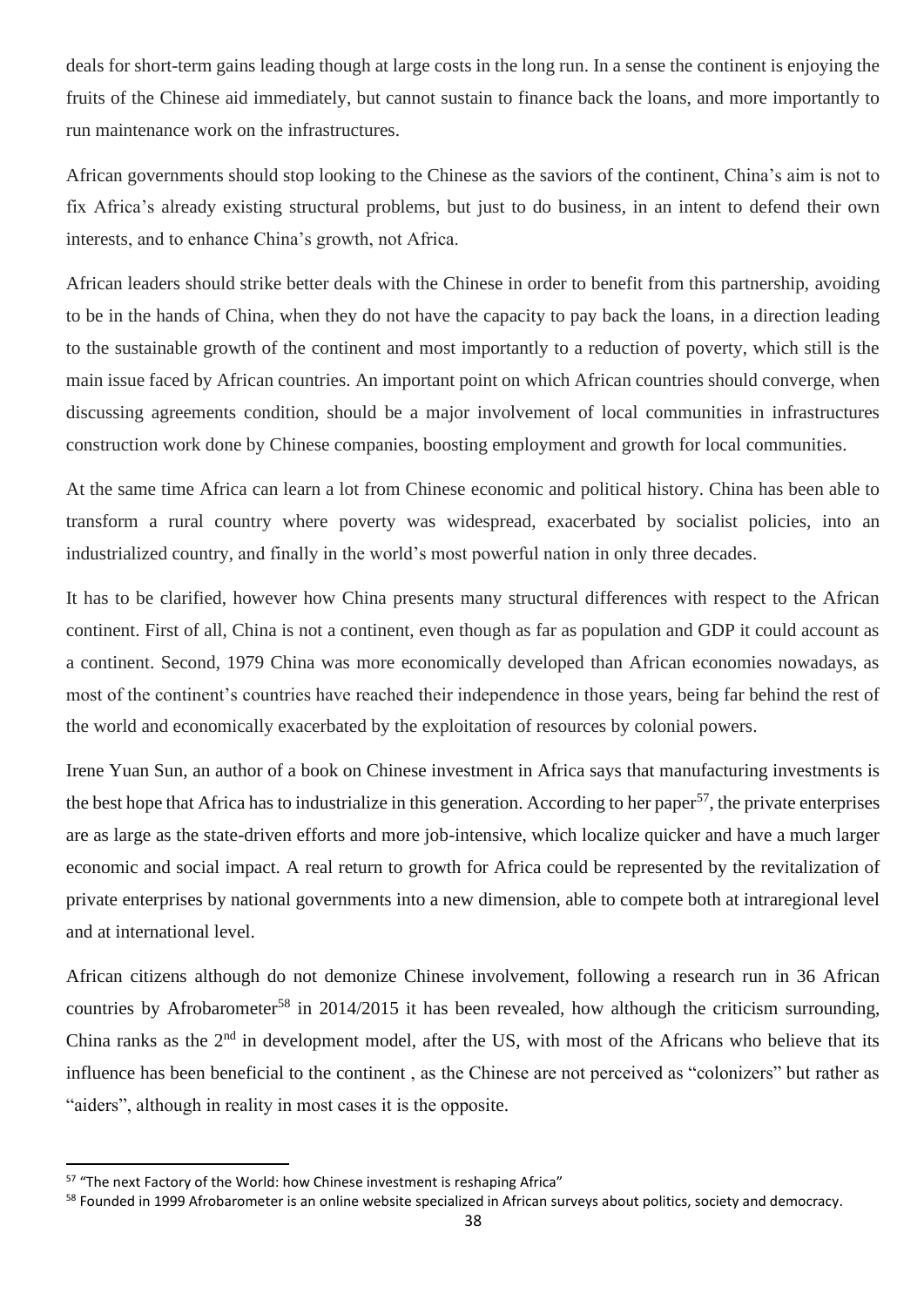#### **Conclusions**

The main aim of this dissertation is to understand what the reasons behind the growing Chinese interest in Africa are, and if this phenomenon has helped the economic growth of the African countries.

It is undeniable that most of the African countries have seen their standards of living improve in the latest years, but it also true that this is the beginning of a slow path, that if not followed, would be completely useless, assuming the unpredictability of the African growth, the great differences between countries and the possibility of quick external shocks, along with the political instability of the continent.

Africa lacks at the moment a governing class of leaders that takes to heart the implementation of reforms and the streamlining of the bureaucracy processes, along with a long run vision of Africa's real needs, away from political aspirations of any type.

Indeed, who will pay the effects of the unwise choices of the politicians of the last decade, will be the next generations of Africans, who 40/50 years from now will have to pay the consequences in order to repay the considerable amount of debts that African states hold with China.

China's investments in Africa have been welcomed warmly by African governments, who have seen in this massive injection of liquidity, a possibility to fix some internal issues and to see the creation of new infrastructures, without having to pay for it immediately. But what are the costs arising from these investments?

The impact of Chinese intervention in Africa has been diversified depending on the country interested. The consequences of Chinese FDI on the welfare of the country can vary significantly depending on the type of country concerned. As more developed countries are able to negotiate more remunerative deals, being able to repay for parts of the debts undertaken, Chinese involvement in less developed countries can be fatal to the economic growth of the country as, although enabling some fundamental infrastructures helping the country's development , the conditions are unsustainable for less advanced economies, leading to a Chinese overtaking of some of the country's most important assets. China although, as mentioned already, does not care much about the size of the country or its economic development as over the years has extended the contracts to almost all the African countries, and in particular to the less developed SSA countries, where can gain benefits both in the short and in the long run. In South Africa, the 2<sup>nd</sup> top receiver of Chinese FDI in SSA as of 2017, the investments in private and public companies have been boosting economic growth in the country, involving local communities, as although SA is suffering from a political and social crisis that is shifting Chinese investments to other countries. Instead in South Sudan, one of the poorest countries in SSA, Chinese investments have interested greatly the extraction of resources, mainly oil, with a direct involvement of China's state-owned enterprises, transferring workers from China, so not impacting completely the development of the country.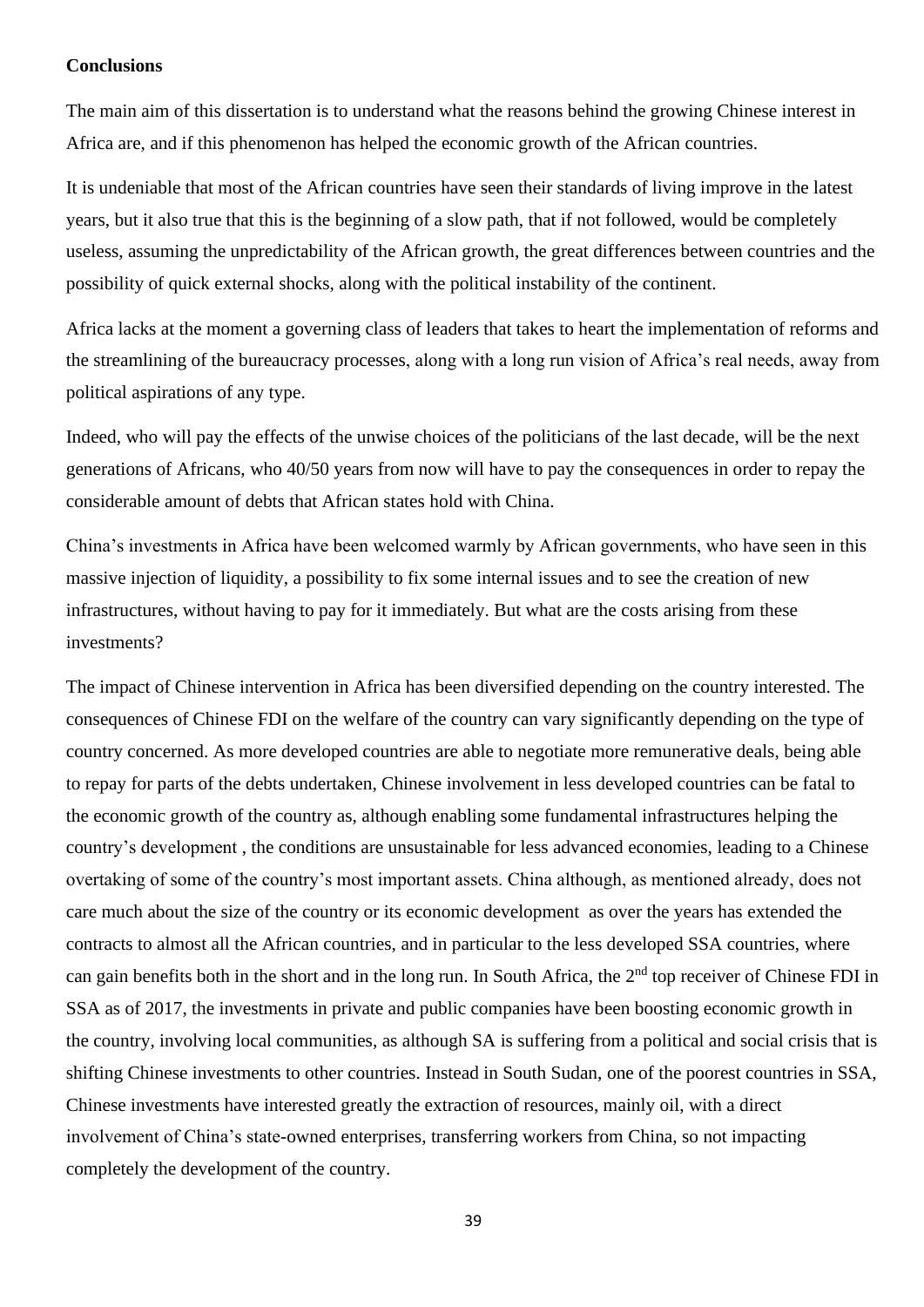Even if quickly growing, China-Africa economic relations both regarding trade and investment are still small if related to the economic ties that the continent has with the rest of the world, especially with Europe and the Us , which have been in contact with the continent for a much longer period.

The question we must ask ourselves is: will China continue to invest in Africa?

We still do not know, as Chinese are not moved by humanitarian purposes but just want to find the best business opportunities that will benefit them in the long run. Although it must be stated, as noted by many, that the effects of the Chinese economic influence on Africa over the last couple of decades had more success than the colonial power exercised by Europe during history, and as in some sectors such as agriculture the economic help of the Chinese can fuel the development of the sector in the entire continent. As far as infrastructure the Chinese aid has been fundamental for the exploitation to the fullest of the natural resources that Africa could offer. But in most cases these benefits have been only impacting China and for little part Africa, as most the deals were struck with no favorable conditions for the African countries.

Overall if China will still be investing in Africa in the following years, this will impact deeply the economic performance of the country, and consequently of the continent, reshaping its political and economic landscape.

Africa has a great potential, but it will start to grow consistently, only when its unexplored natural resources will have an impact on its economic development, without affecting other countries'.

The most difficult thing to do is to define a common agenda for all the African states, as stated in the paper all the countries are different from one another, and a solution for a country's problem may not be effective for another, even though the African Union and some of its organizations have helped the achievement of some important common deals on trade. The African Union could be a useful vehicle through which political leaders could implement a unique view of the future relations with China, putting first the continent's future instead of the single state's future. At the moment this solution seems like a winding road, as most political leaders do not share a common vision about Africa's future needs, and most of the attempts seem difficult to work in a near future.

This is the reason why the single states must be dealing themselves with the implementation of reforms to ensure economic growth, pointing on the reduction of poverty and to the digitalization of the continent, which is seen to be the next important challenge for the development of the region, allowing countries to compete at a higher level in the international market.

I deeply think that the Chinese are not to blame for the economic struggles of the continent, but African political leaders are the ones to blame for the underdevelopment of the region. The strategic partnership between China and Africa will depend upon the ability of the African governments to fully utilize the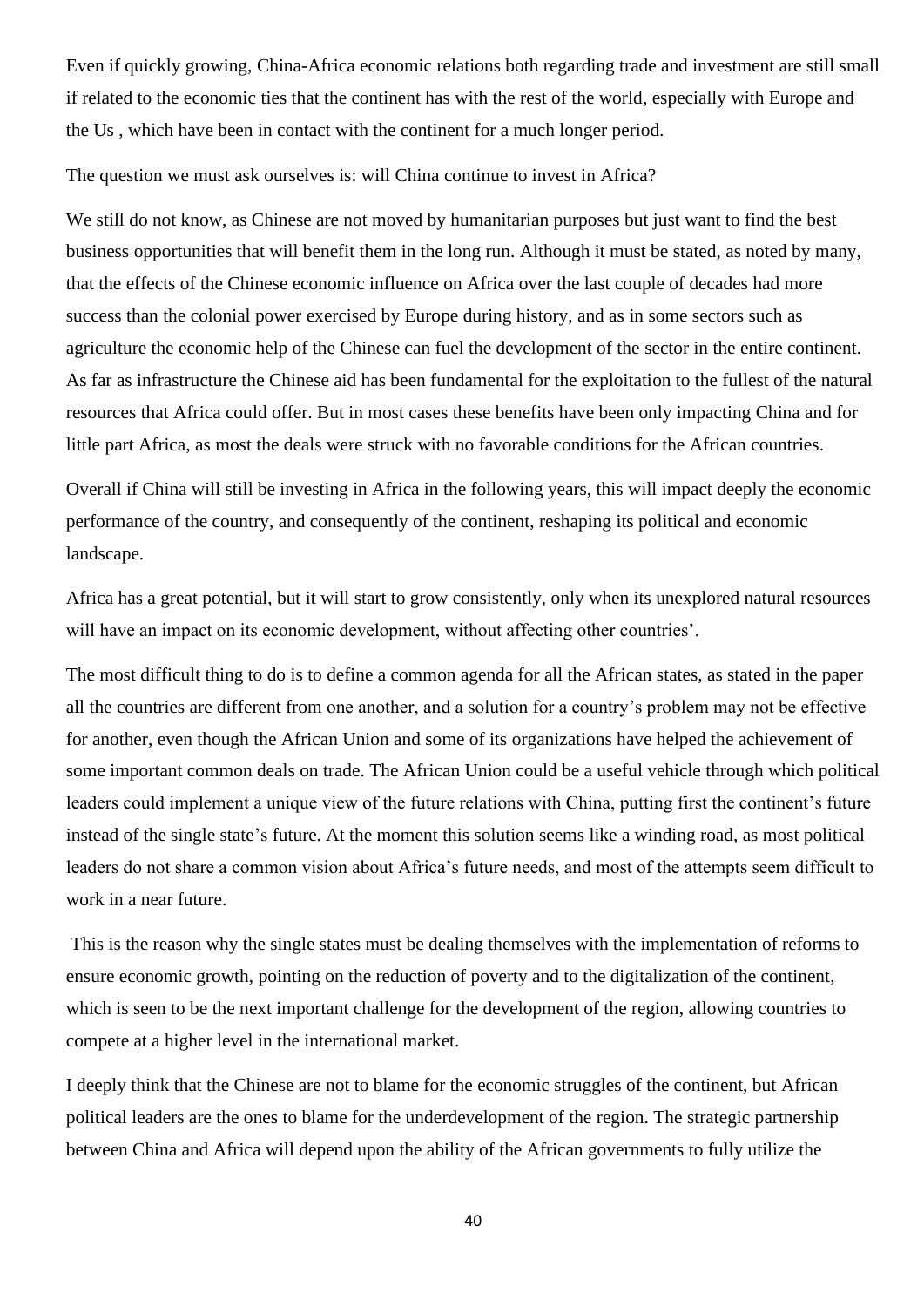opportunities given by the Chinese to promote economic growth and prosperity for the countries through the full employment of the natural resources available.

Only in some decades from now, we will be able to understand if the cooperation has helped the development of Africa, or if it has solely helped the development of China, but we can state how at the moment the cooperation is far away to be a win-win cooperation.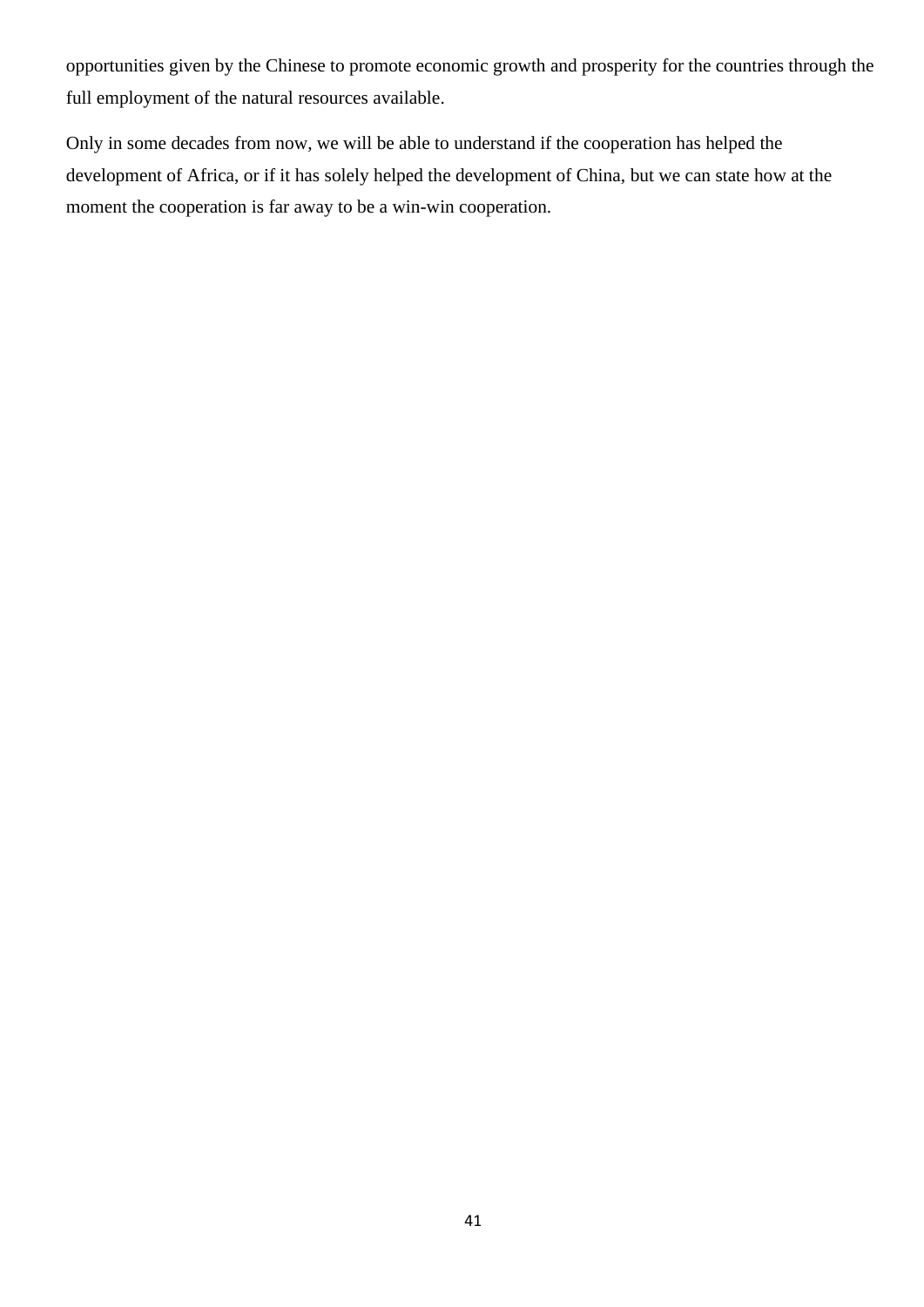#### **Bibliography**

- Adams, S. (2009). *Foreign Direct investment, domestic investment, and economic growth in Sub-Saharan Africa* Journal of Policy Modeling. (pp. 939-949).
- African Development Bank. (2011). *China and Africa: an emerging partnership for development? - An overview of issues*.
- Asongu, S., & Aminkeng, G. (2013). *The Economic Consequences of China-African Relations: Debunking Myths in the Debate*. Munich Personal RePEc Archive (pp. 8-13)
- Brautigam, D., Diao, X., McMillan, M., & Silver, J. (2017). *Chinese Investments in Africa: How much do we know?* (pp. 2-5). PEDL Synthesis Series No. 2.
- Carbone, Giovanni (2018). *A vision of Africa's Future - Mapping change , transformations and trajectories towards* 2030. *ISPI*, 220
- Daniel, Rosaline, and Kudrat Virk. *South Africa and the Brics: progress, problems, and prospects.* report. Centre for conflict resolution, 2014. pp. 12-14.
- Draper, P. and Biacuana, G. (2009). *Africa and the trade crisis* | VOX, CEPR Policy Portal
- Görg, H., Krieger-Boden, C. and Seric, A. (2013). FDI in Africa | VOX, CEPR Policy Portal.
- Gunning, P. C. (Summer 1999). *Why Has Africa Grown Slowly*? Journal of Economic Perspectives— Volume 13, Number *3*, pp. 3-22.
- Gui- Dilby, S. (2016). *Essays on the Impact of Foreign Direct Investments in Africa (*pp. 25-30). HAL Archives.
- Jensen, M. (2017). *Africa growing? Past, present and future* European Union Institute for Security Studies (EUISS). pp.2-4
- Jugurnath, B., Chuckun, N., & Fauzel, S. (2016). *Foreign Direct Investment & Economic Growth in Sub- Saharan Africa: An Empirical Study*.Theoretical Economic Letters, 798-807. (pp. 802-803).
- Kaplinsky, R. and Morris, M. (2009). *Chinese FDI in Sub-Saharan Africa: Engaging with Large Dragons.* European Journal of Development Research, 21, 551-569
- KPMG Africa Report (2015). *What influences Foreign Direct Investment in Africa. Insights into African capital markets* (pp. 7-14).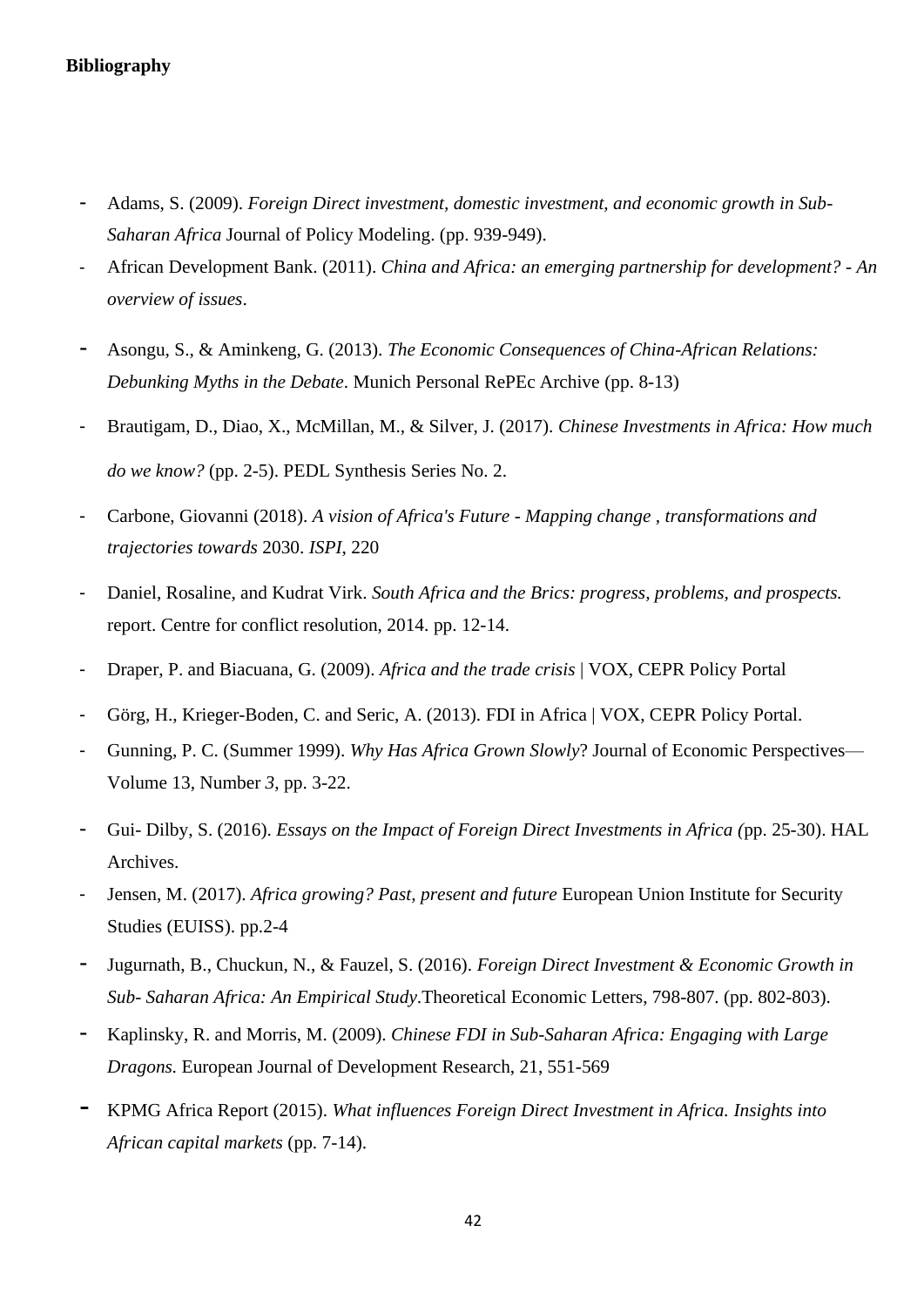- Kragelund, Peter, and Meine Pieter Van Dijk. "*China's Investments in Africa." The New Presence of China in Africa*, edited by Meine Pieter Van Dijk, Amsterdam University Press, Amsterdam, 2009, pp. 83–100.
- McKinsey & Company Report. (2017). *Dance of the lions and dragons. How are Africa and China engaging, and how wil the partnership evolve?*
- Moyo, Dambisa (2010). *Dead Aid: Why Aid Is Not Working and How There Is a Better Way for Africa*. Penguin.
- Rotberg, Robert I., editor. *China into Africa: Trade, Aid, and Influence*. Brookings Institution Press, 2008. JSTOR,
- Sala-i-Martin, Elsa V. Artadi (July, 2003). *The Economic Tragedy of the XXth Century : Growth in Africa.* National Bureau of Economic Research (NBER WORKING PAPER SERIES).
- Shen, X. (2019). *Private Chinese Investment in Africa. Myths and Realities*. Policy Research Working Paper 6311 - World Bank.
- South African Journal of Economic and Management Sciences (2018). *An evaluation of the trade relationships between South Africa and China*
- Sy, Amadou. *Africa through an Economic Lens*. Brookings Institution Press, 2018.
- Yin, W., & Zhang, A. (2019). *Chinese State- Owned Enterprises in Africa: always a Black and White role?*.Transnational Dispute Management. (pp. 1-9)
- Wang, J. (2011). *What Drives China's Growing Role in Africa?*. IMF Working Paper- African Department.
- World Bank Report (2018). *Africa's Pulse: an Analysis of issues shaping Africa's economic future*.
- Whalley, J. and Weisbrod, A. (2011). *The contribution of Chinese FDI to Africa's growth* | VOX, CEPR Policy Portal